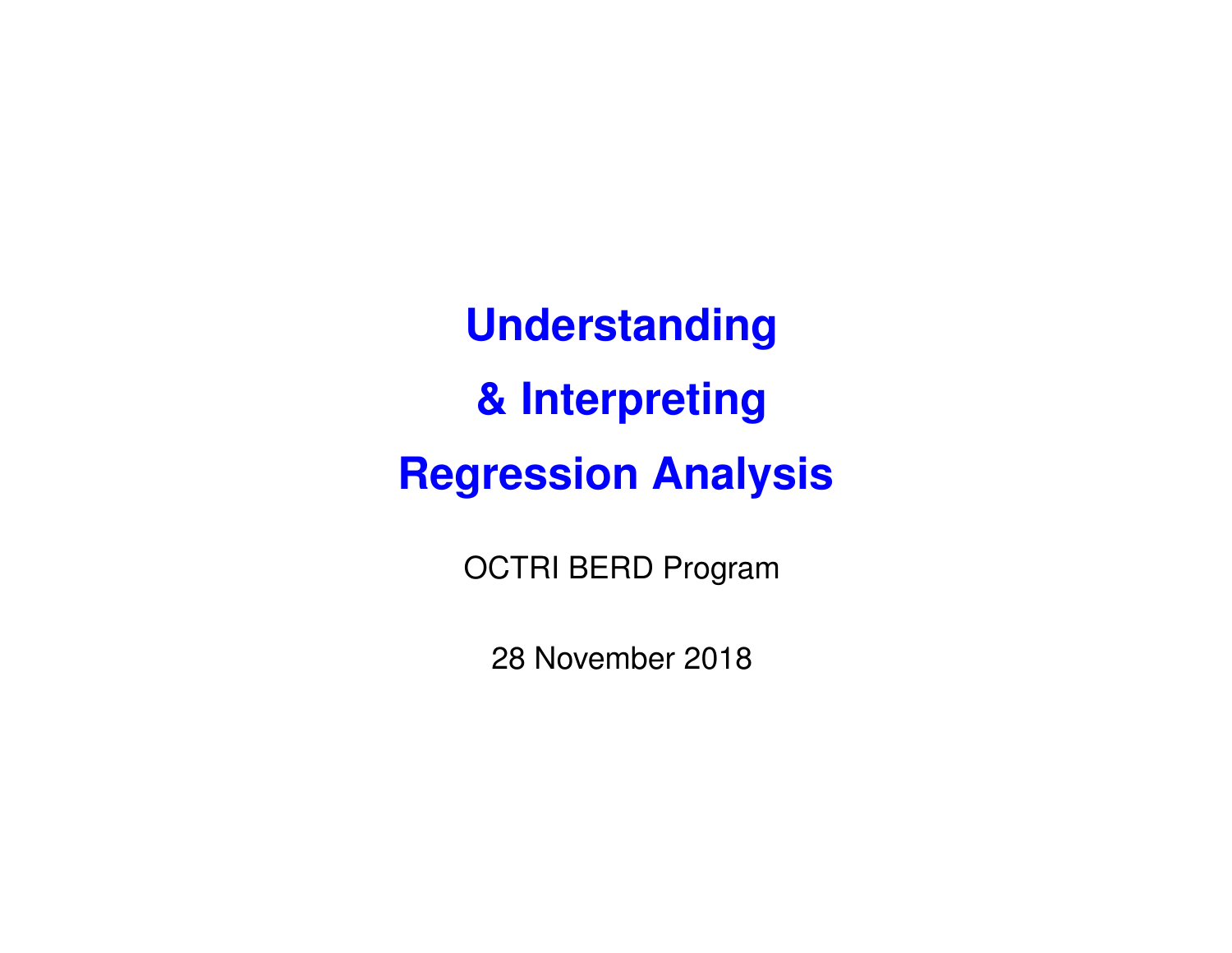### **Workshop overview**

- Welcome
- What this workshop is not
	- a "first course" in statistics for those who desire a fundamental understanding of what to do, or not do. We assume regression analysis is the appropriate tool for your problems and you've seen it before
	- a detailed review, development or extension of what is typically seen in a standard course on regression analysis
- What this workshop is
	- an adjuvant or corrective therapy for the interpretation of key scientific quantities (estimators) obtained from regression analyses
		- ∗ we mean *means* (viewed through the lens of regression coefficients)
	- is narrow in scope; providing the opportunity for much needed insight to clearly communicate research findings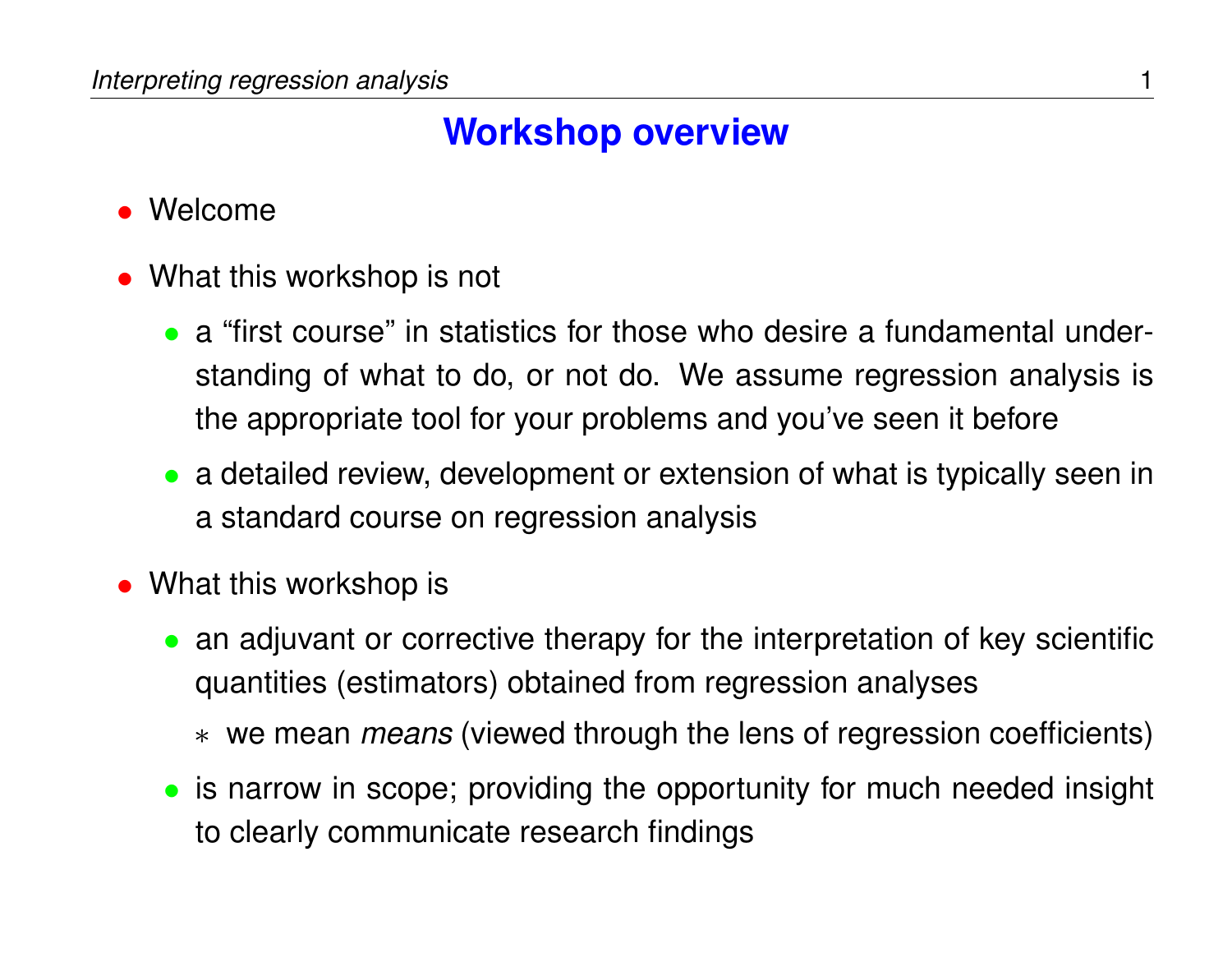### **Workshop info: about the instructors**

• Kyle Hart

Biostatistician, OHSU, Department of Obstetrics and Gynecology, Biostatistics & Design Program (BDP)

14 years experience in biomedical research, 4th year at the OHSU & BDP

Previously worked as a data manager at the VA Portland Health Care System and at a private medical device company

Degrees in Biostatistics (MS), English & Technical Writing (BS)

- Broad practitioner across many types of methods, including lots of simple methods, some more exciting stuff, and lots of time mentoring junior investigators
- ... and I like to play with synthesizers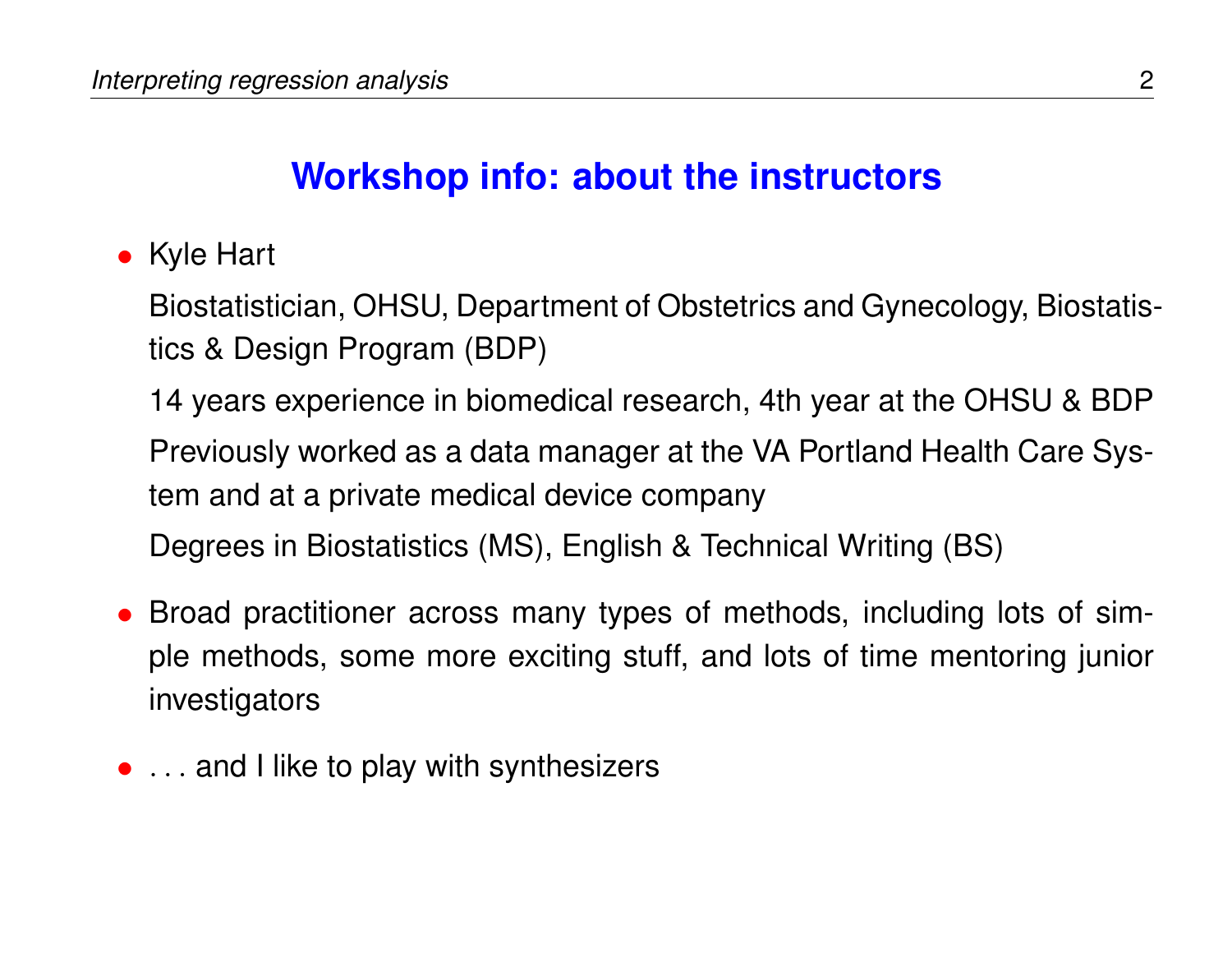# **Workshop info: about the instructors**

• David Yanez

Professor of Biostatistics, OHSU/PSU School of Public Health 4th year at OHSU, Co-Director of BDP Prior to that, was Professor at the Department of Biostatistics, UW

- Collaboratively, worked extensively in CVD research & on projects in anesthesia, emergency medicine, nephrology, nursing & pediatrics
- Statistical interests include: clinical trials, observational studies, longitudinal data analysis, robust methods, measurement error models
- Taught a lot: medical biometry, regression, survival, longitudinal data analysis, mathematical statistics, measurement error models, biostatistical consulting & technical writing
- . . . tries not to be boring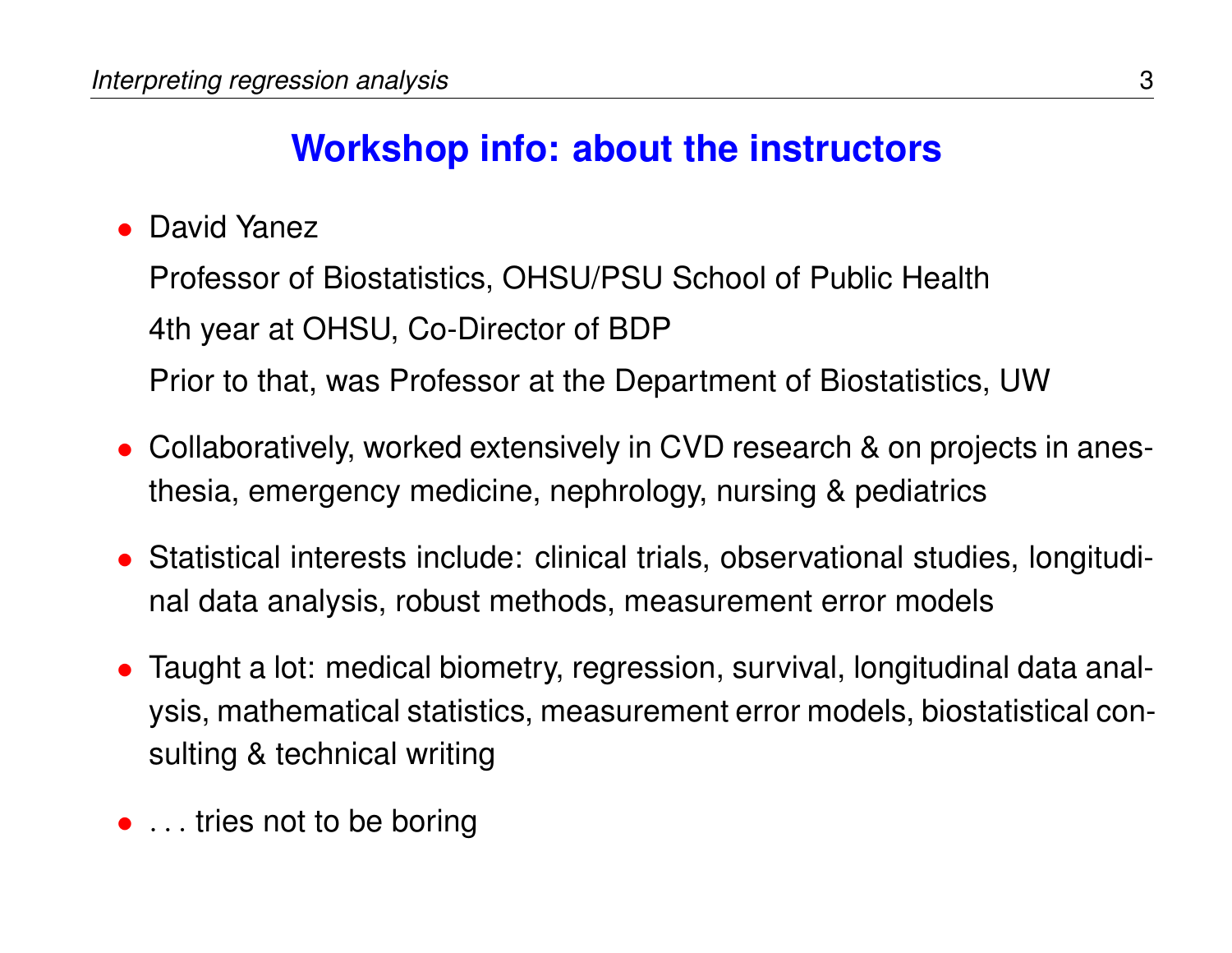### **Workshop info: fair warning**

Please note:

- Some material may conflict with textbooks, wikipedia, and other easily accessible resources
- Statistical methods (e.g., t-test) can be motivated/interpreted in more than one way
	- Not everyone writing about statistics knows this, or admits it
- In this workshop we will make/use motivations and interpretations that make fewer assumptions
- Why this approach?
	- It should free you to think about what is relevant to your science and not whether potentially relevant statistical assumptions are satisfied or violated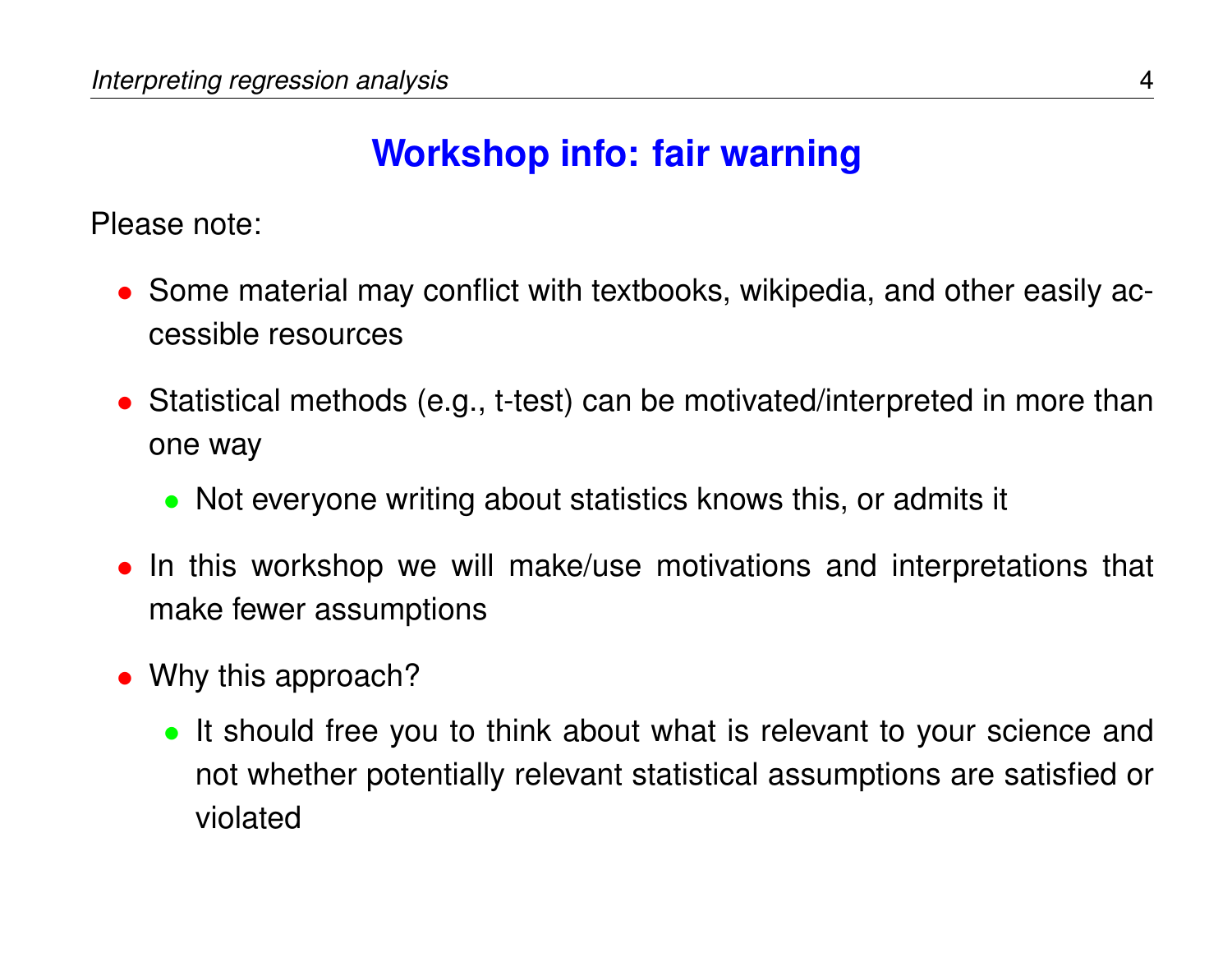### **Workshop info: fair warning**

Background knowledge tends to vary **a lot**. If issues arise, consider how you might solve them

- *The material was covered too fast*
	- Which parts/topics were confusing?
	- The workshop lectures (slides, scribbles & audio) are being recorded; you can watch them repeatedly
- *I've seen this all before* . . .
	- What was different in these presentations, why present it like that to this audience?
	- Of course, you are welcome/encouraged to ask questions
- *It doesn't feel like a math course*
	- It shouldn't, but that will depend on your background. Statistics uses math but is not math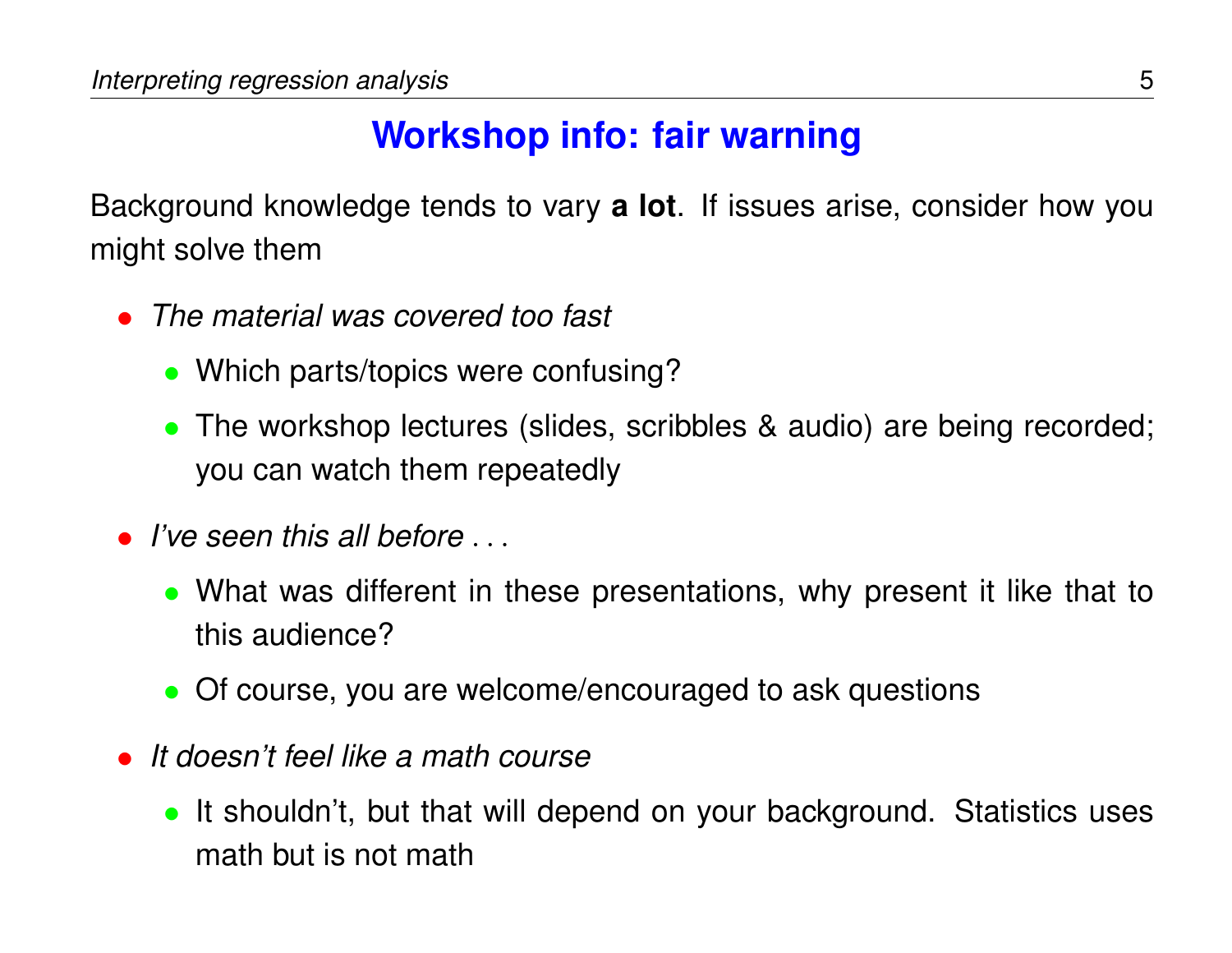### **Workshop info: fair warning**

- *There was no "cookbook", flowchart or template of what I should do*
	- Such courses tend to cover a lot of methods but with little depth
		- ∗ In some simple scenarios may be okay
		- ∗ For more complex studies (involving humans), maybe not
	- We'll keep the scope narrow with more depth
		- ∗ Memorizing many formulas (recipes) tend to forget them
		- ∗ Understanding concepts, fewer formulas tend to "stick"

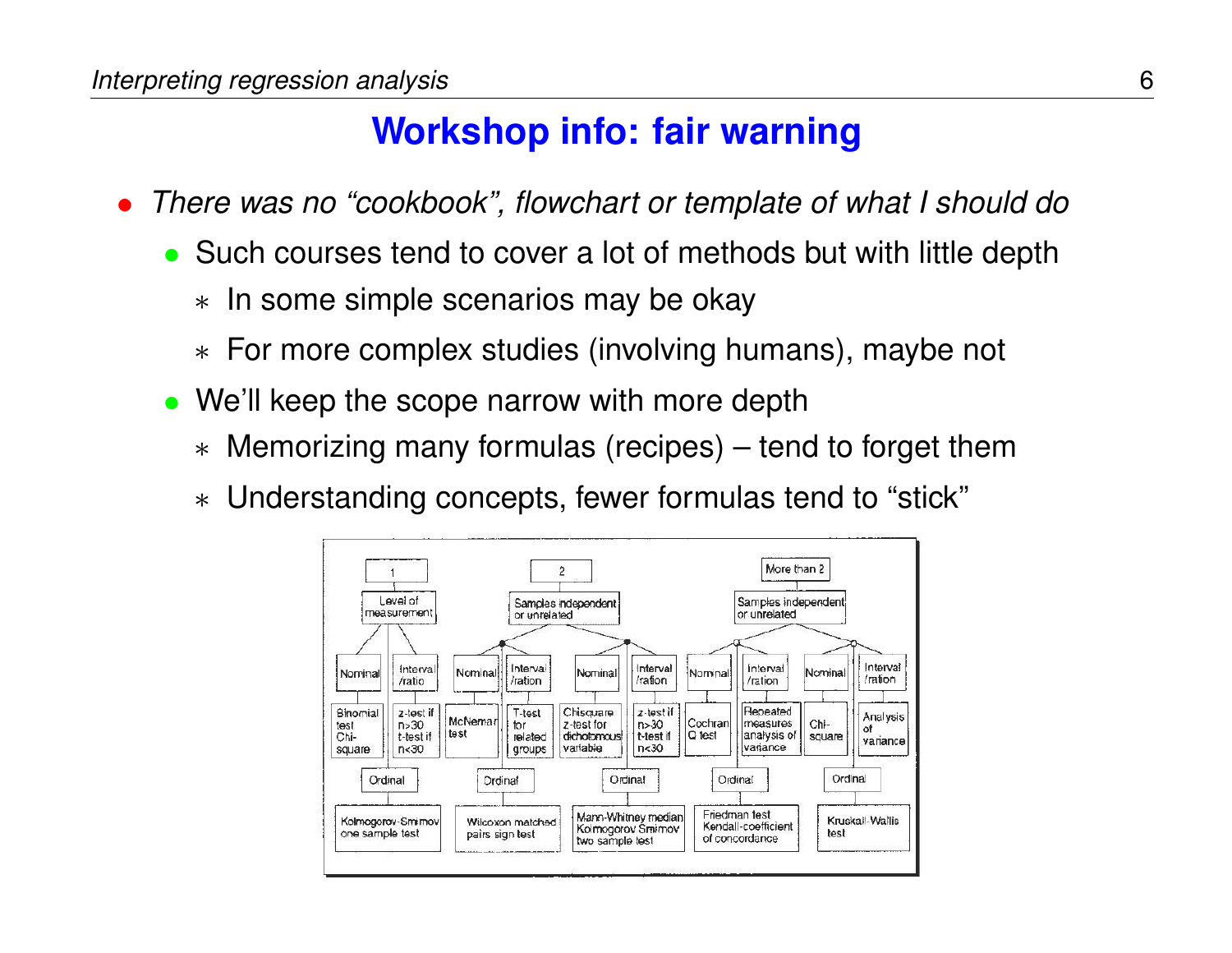#### **Disclaimer**

- Much of these materials have been acquired through courses taught and discussions had over the past 25+ years. The lion's share of the credit goes to Scott Emerson & Kenneth Rice, first-rate statisticians, consummate pedagogues. Through their excellent expositions and discussions on statistical methods, in general, and general regression methods, in particular, these works flow
- Any/all errors contained herein and presented forthwith are the sole responsibility of this presenter

 $\bullet$  To begin  $\dots$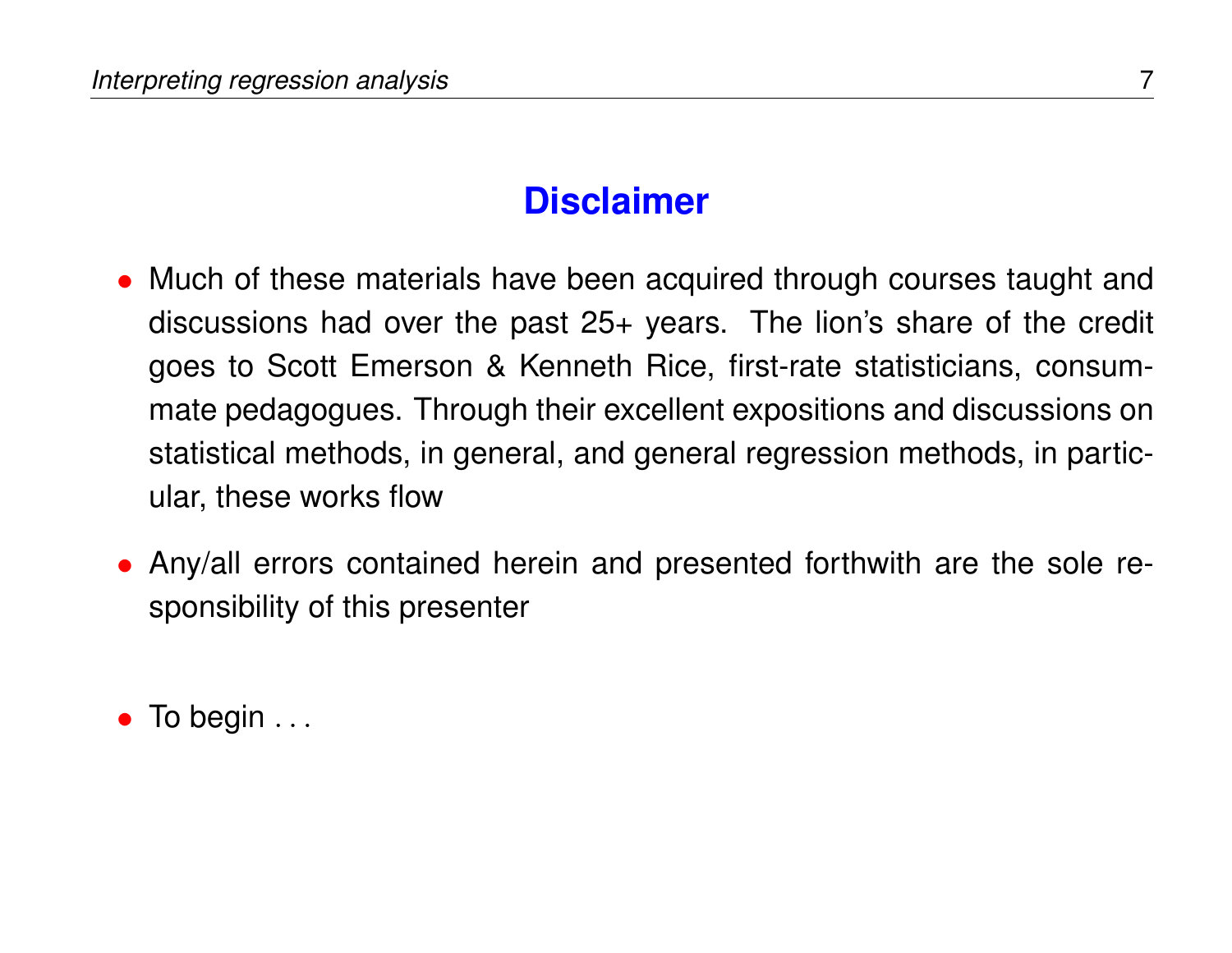### **Homily**

• "Everything is regression."

*-Scott Emerson, Emeritus Professor of Biostatistics, UW*

- While there are no absolutes, this is *mostly* true
- Statistical methods used to answer scientific questions almost exclusively fall into the following categories:
	- 1. Prediction of individual observations
	- 2. Identifying clusters of observations or variables
	- 3. Quantifying the distribution of some variable
	- 4. Comparing the distributions of some variable across groups
- We use regression to address items 1, 3, 4
- We will focus solely upon item 4
	- *If you remember one thing, please remember regression is an allpurpose tool for "comparing groups"*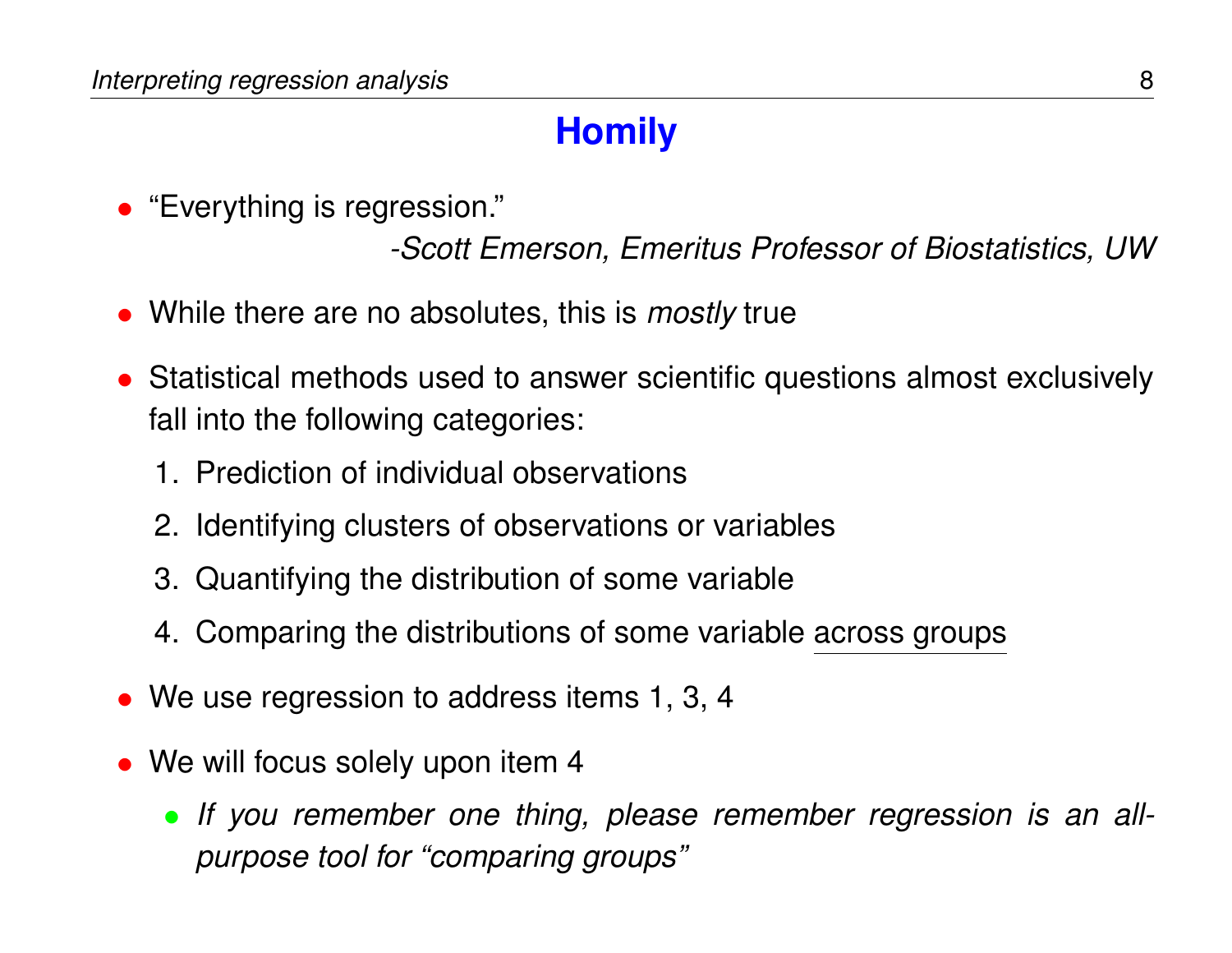### **Preliminaries: notation**

- For regression, it is common (99 out of 100 statisticians agree. . .) to use the following notation:
	- N or n denote the number of subjects
		- ∗ It is also called the sample size
	- Y denotes the outcome (or response) variable (e.g.,  $FEV<sub>1</sub>$ , weight)
	- $X$  denotes the grouping (or predictor, independent) variable (e.g., treatment group, exposure group, age)
	- When appropriate, we will use mnemonic variable names for the characteristics being studied (e.g.,  $FEV_1$ , AGE, HEIGHT, TRT, etc.)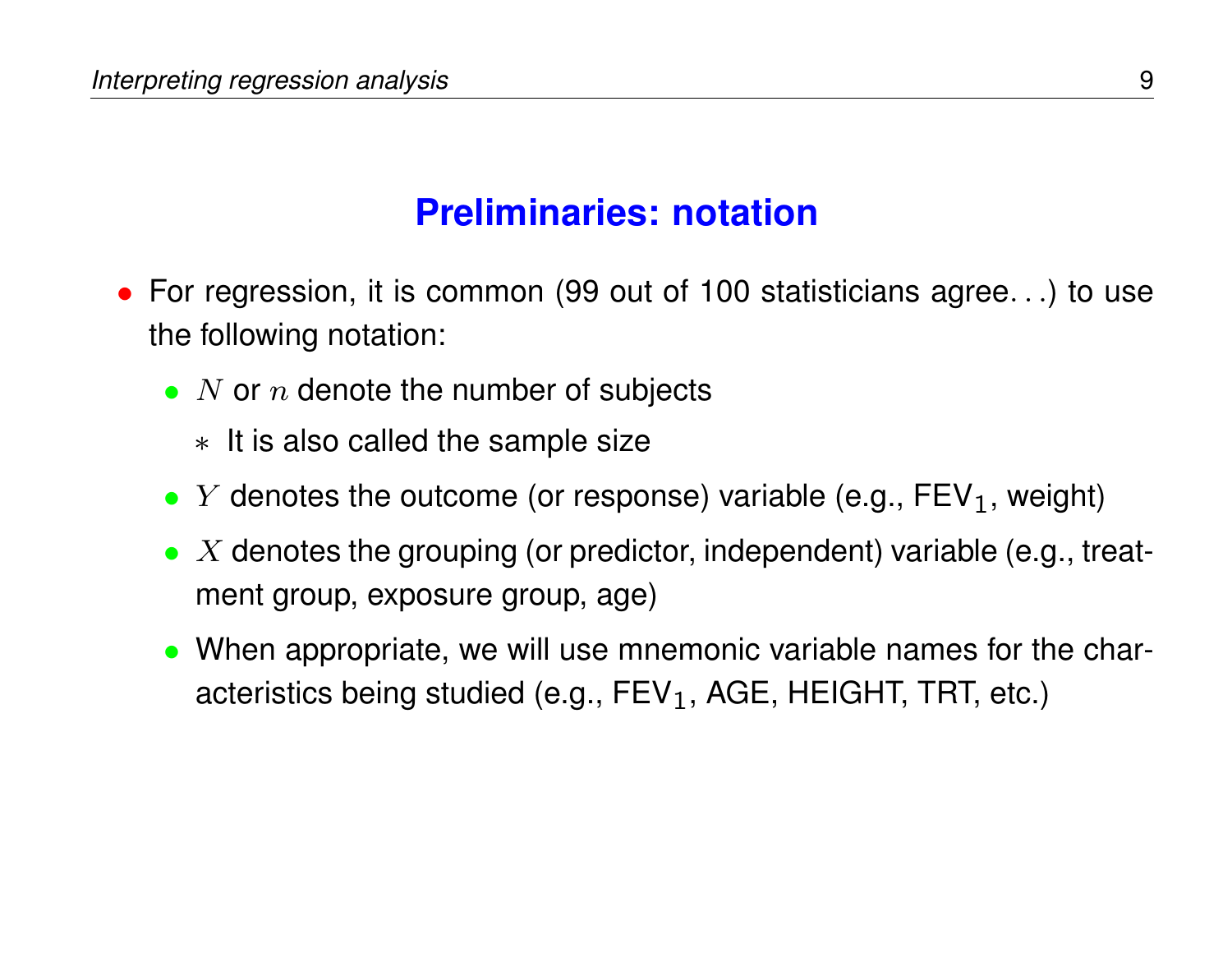#### **Preliminaries: motivation**

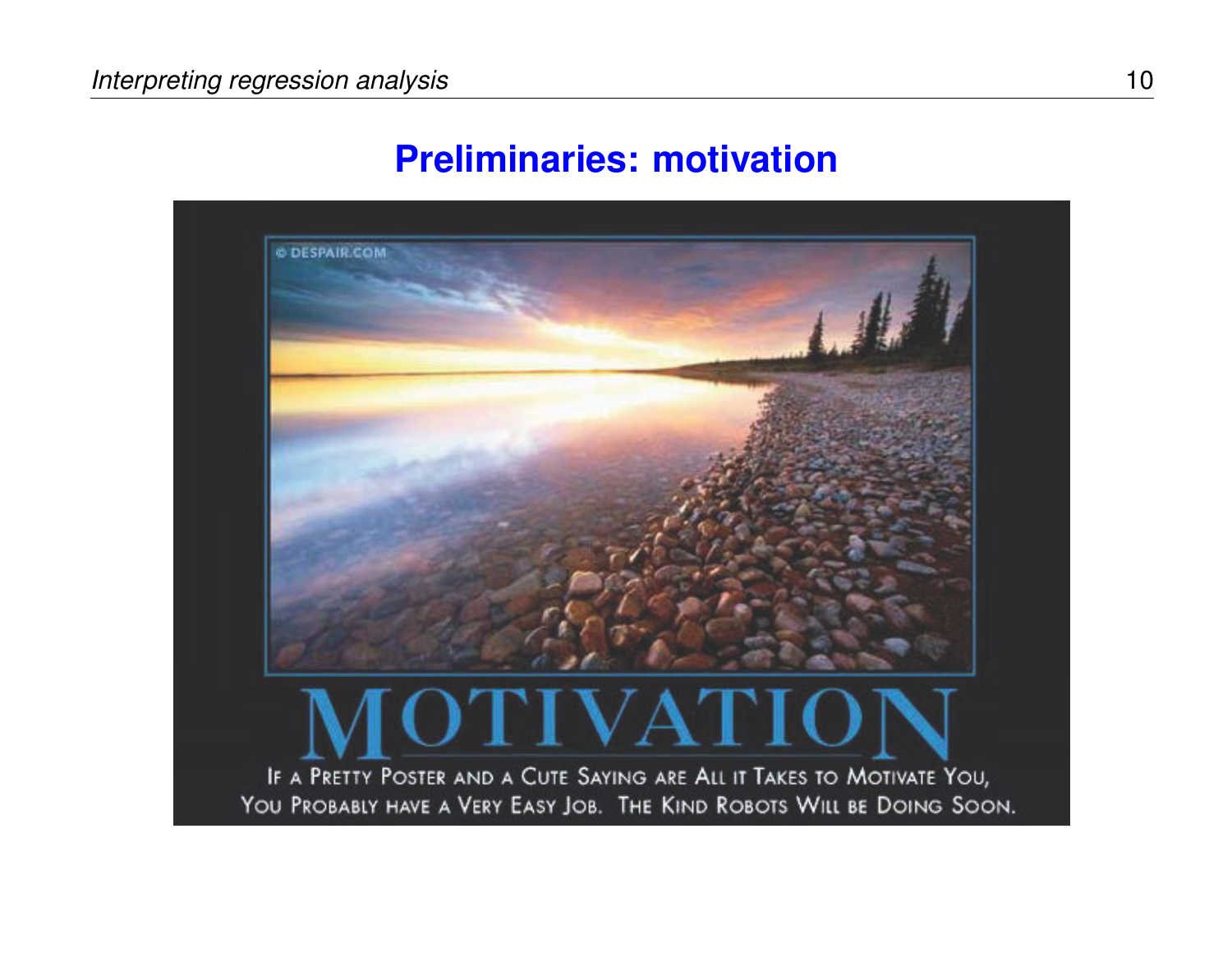## **Preliminaries: motivation**

- **Q**: Why regression?
- **A**: It is our best all-purpose tool for comparing a response variable across populations defined by some "grouping" variable
- Let's start with the basics...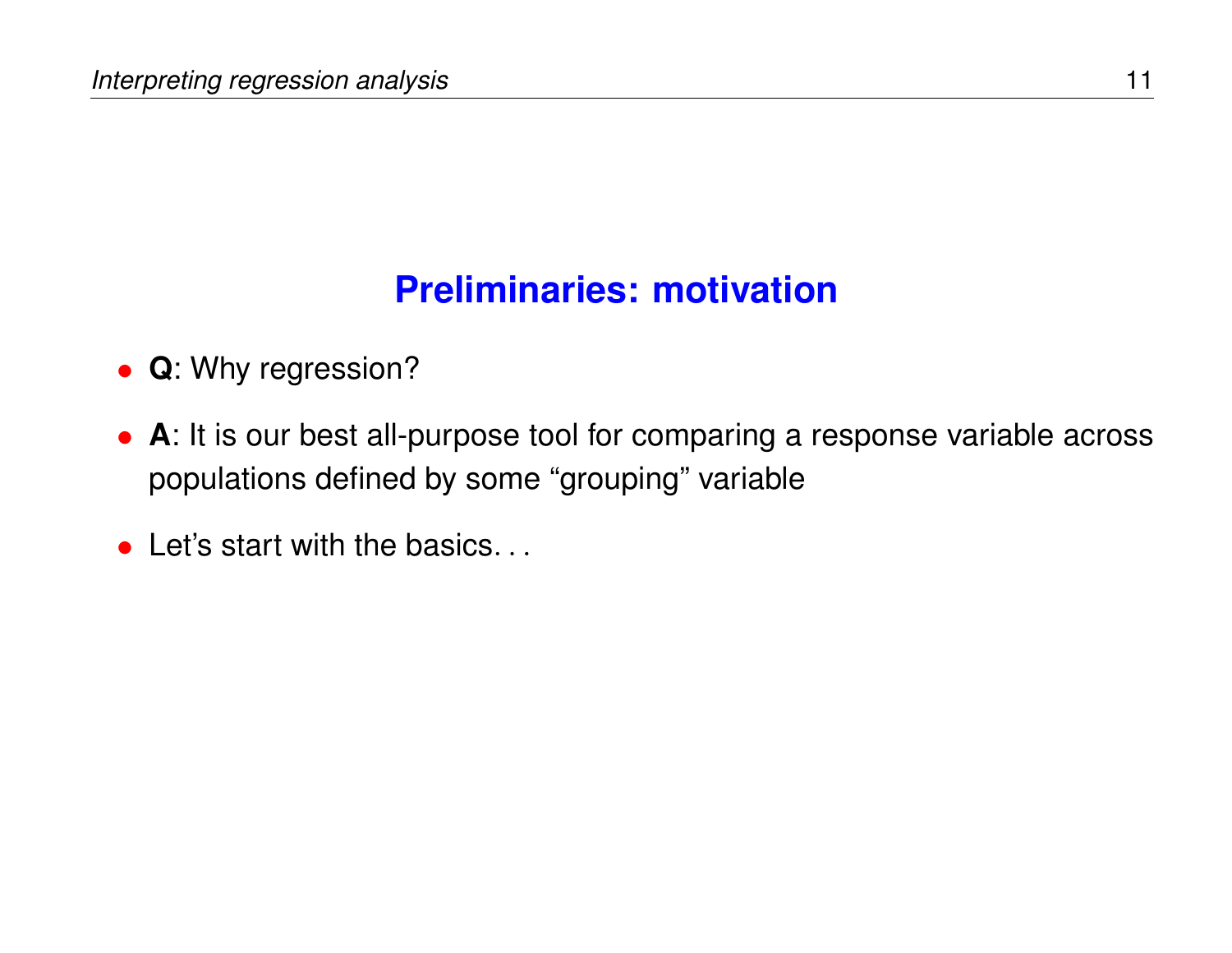### **Preliminaries: Anatomy of a Line**

• In mathematics, we model a straight line of two variables,  $X$  and  $Y$ , as

$$
Y = a + bX,
$$

- where
	- Y denotes the *dependent* (aka *output*) variable
	- X denotes the *independent* (aka *input*) variable
- We generally consider Y to be a function of X, i.e.,  $(Y | X) = a + bX$ 
	- a is the value of Y when  $X = 0$

$$
(Y | X = 0) = a + b(0) = a.
$$

• b is the *difference* in Y for a unit difference in X

$$
(Y | X = 1) - (Y | X = 0) = a + b(1) - [a + b(0)]
$$
  
= a + b - a  
= b.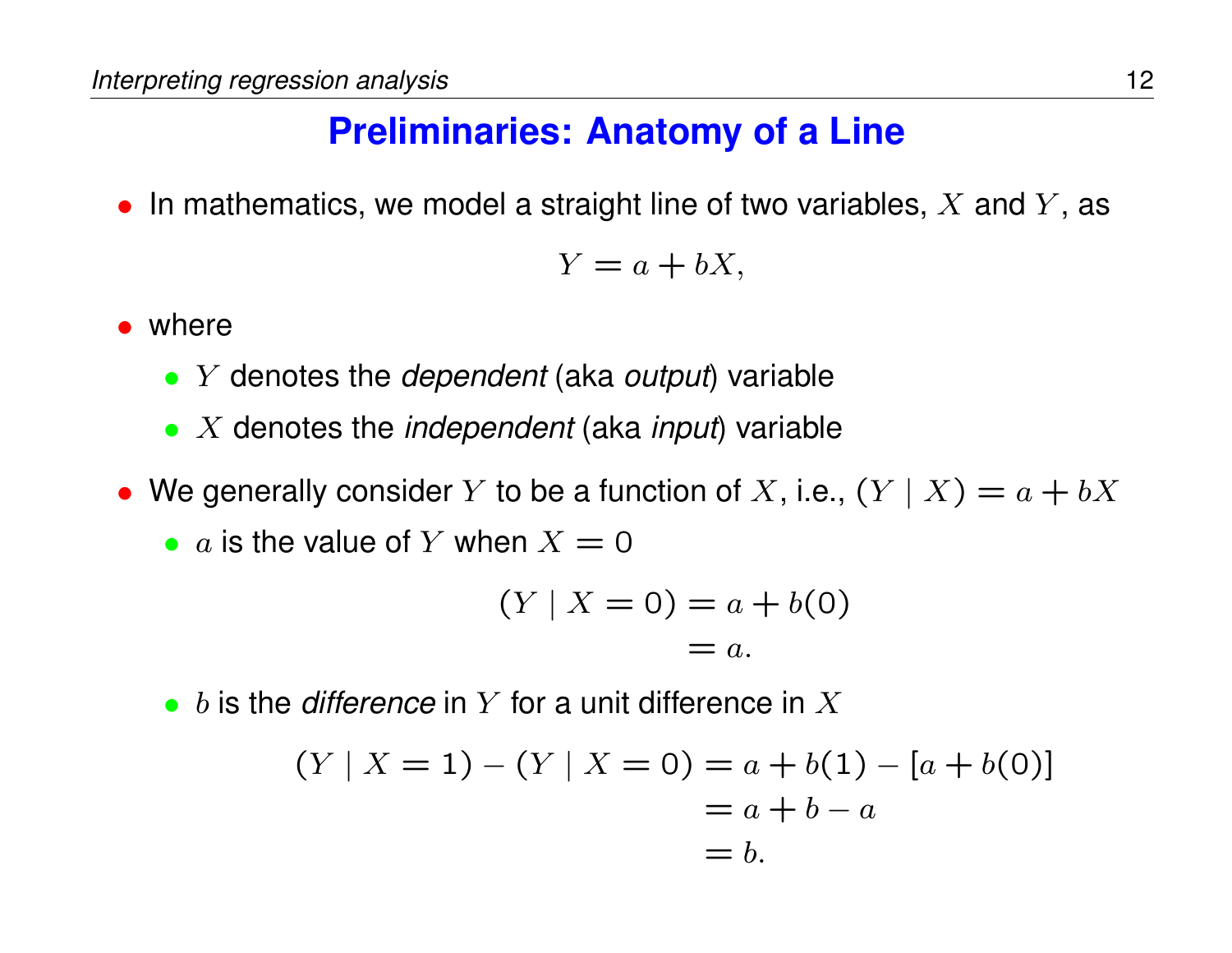#### **Preliminaries: Anatomy of a Line**



X−axis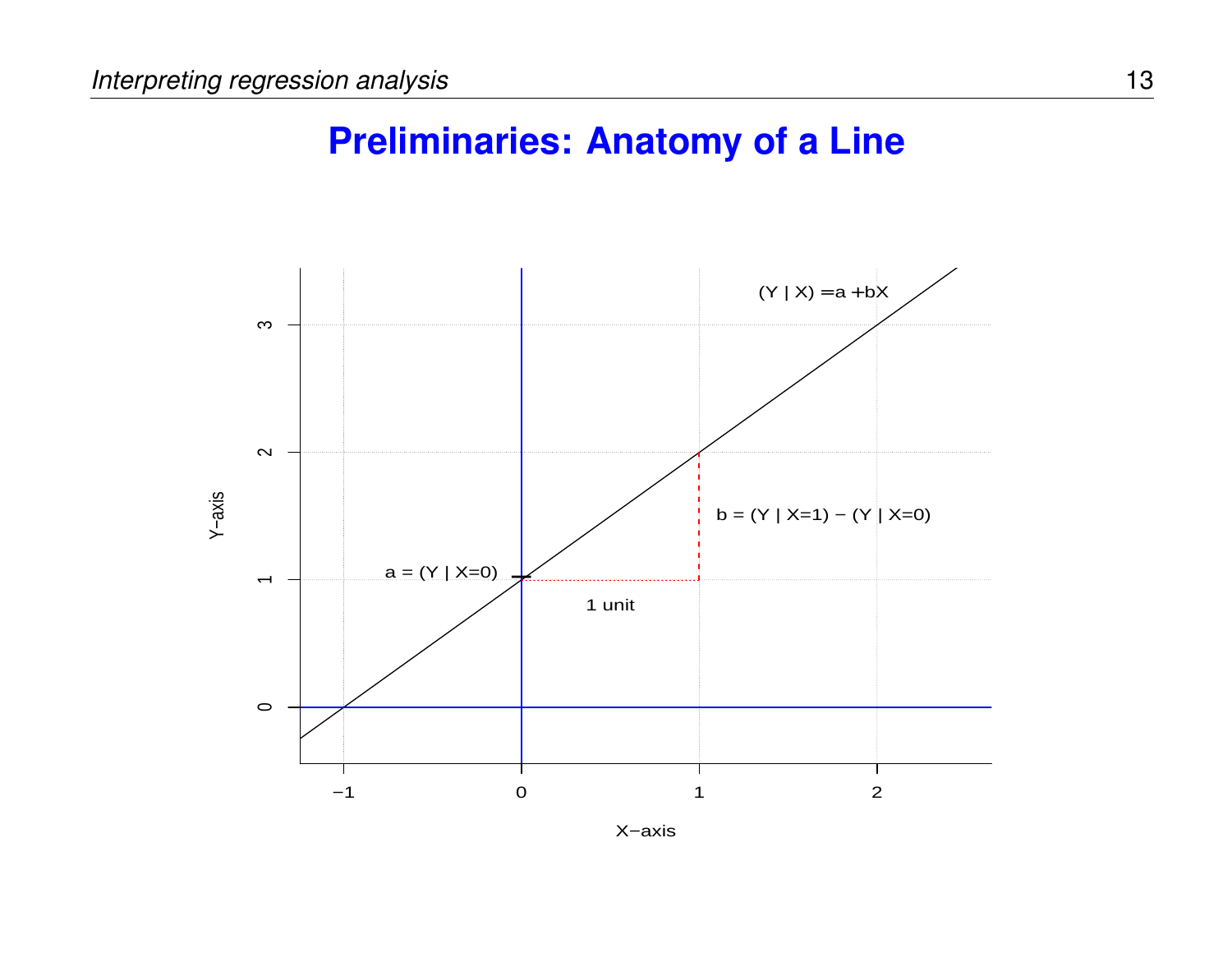### **Preliminaries: 'Simple'**<sup>∗</sup> **Linear Regression**

• For regression, we model the *average* or *expected value* of Y as

$$
\mathbb{E}(Y \mid X) = \beta_0 + \beta_1 X
$$

- E[·] denotes the mean or *expected value*
	- $\beta_0$  is the mean value of Y when  $X = 0$

$$
\mathbb{E}(Y \mid X = 0) = \beta_0 + \beta_1(0)
$$

$$
= \beta_0.
$$

•  $\beta_1$  is the mean *difference* in Y for a unit difference in X

$$
\mathbb{E}(Y \mid X = 1) - \mathbb{E}(Y \mid X = 0) = \beta_0 + \beta_1(1) - [\beta_0 + \beta_1(0)]
$$
  
=  $\beta_0 + \beta_1 - \beta_0$   
=  $\beta_1$ .

∗ 'Simple' here means only one independent variable and an intercept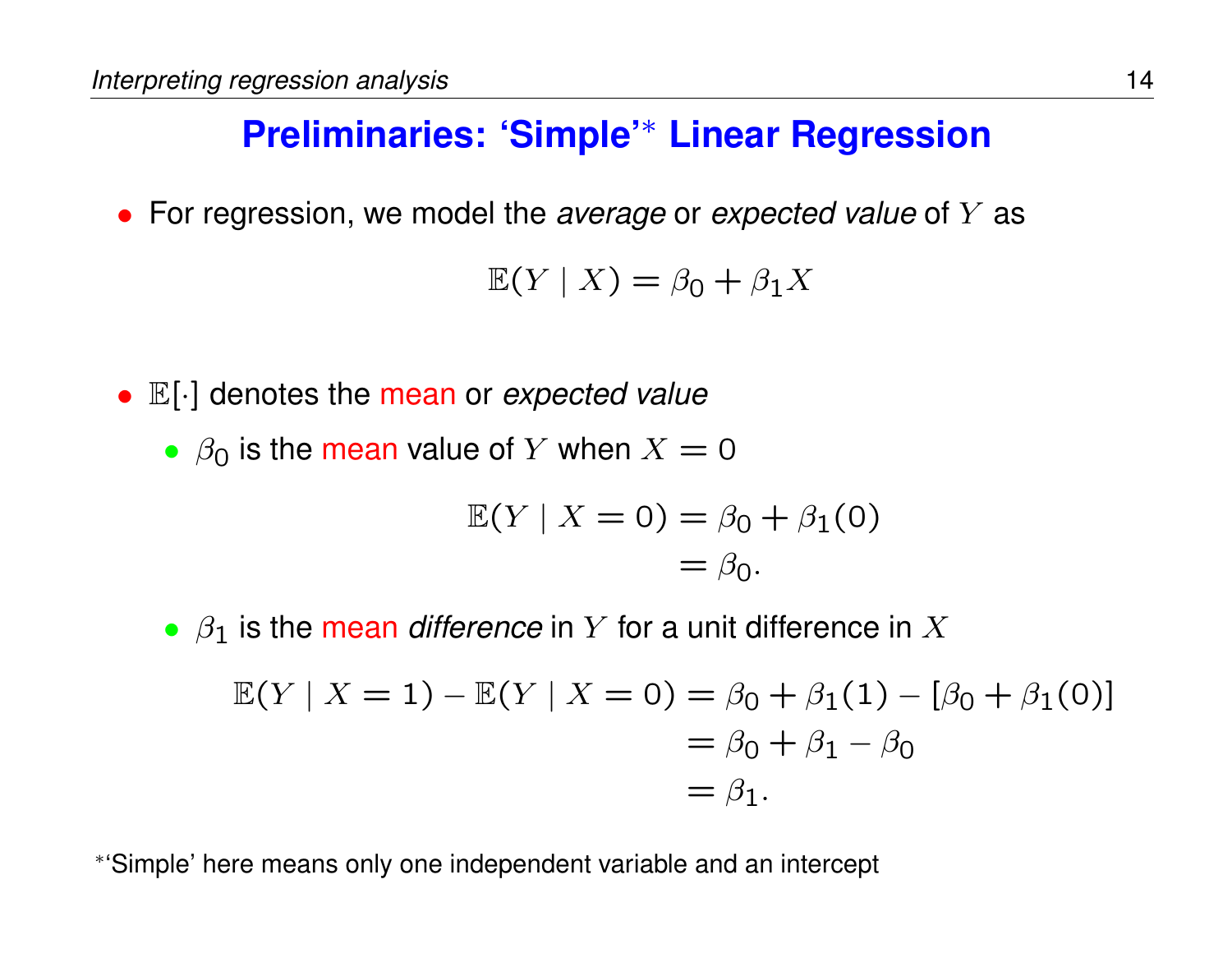



Group Variable (X)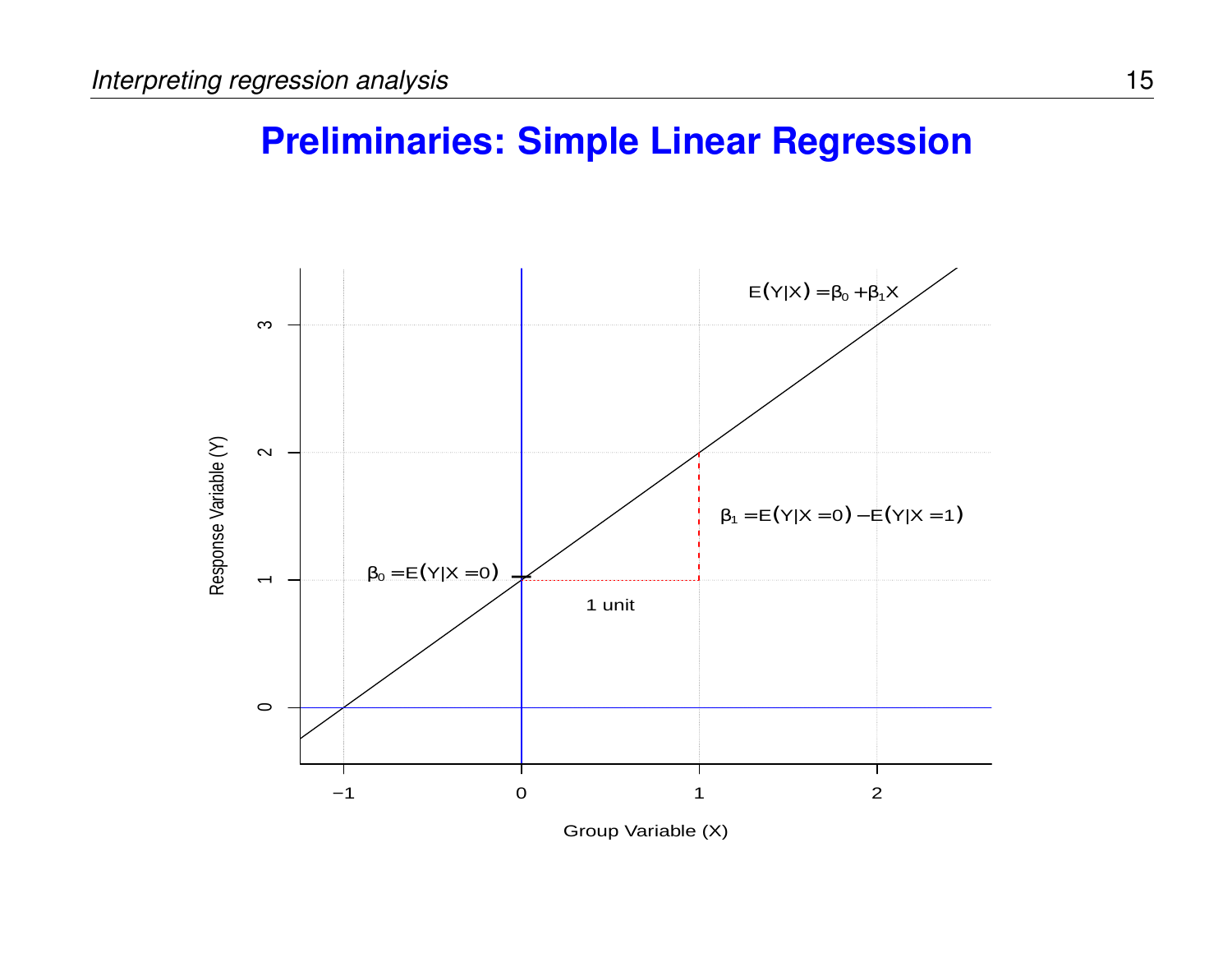#### **Preliminaries: Anatomy of a Line**



X−axis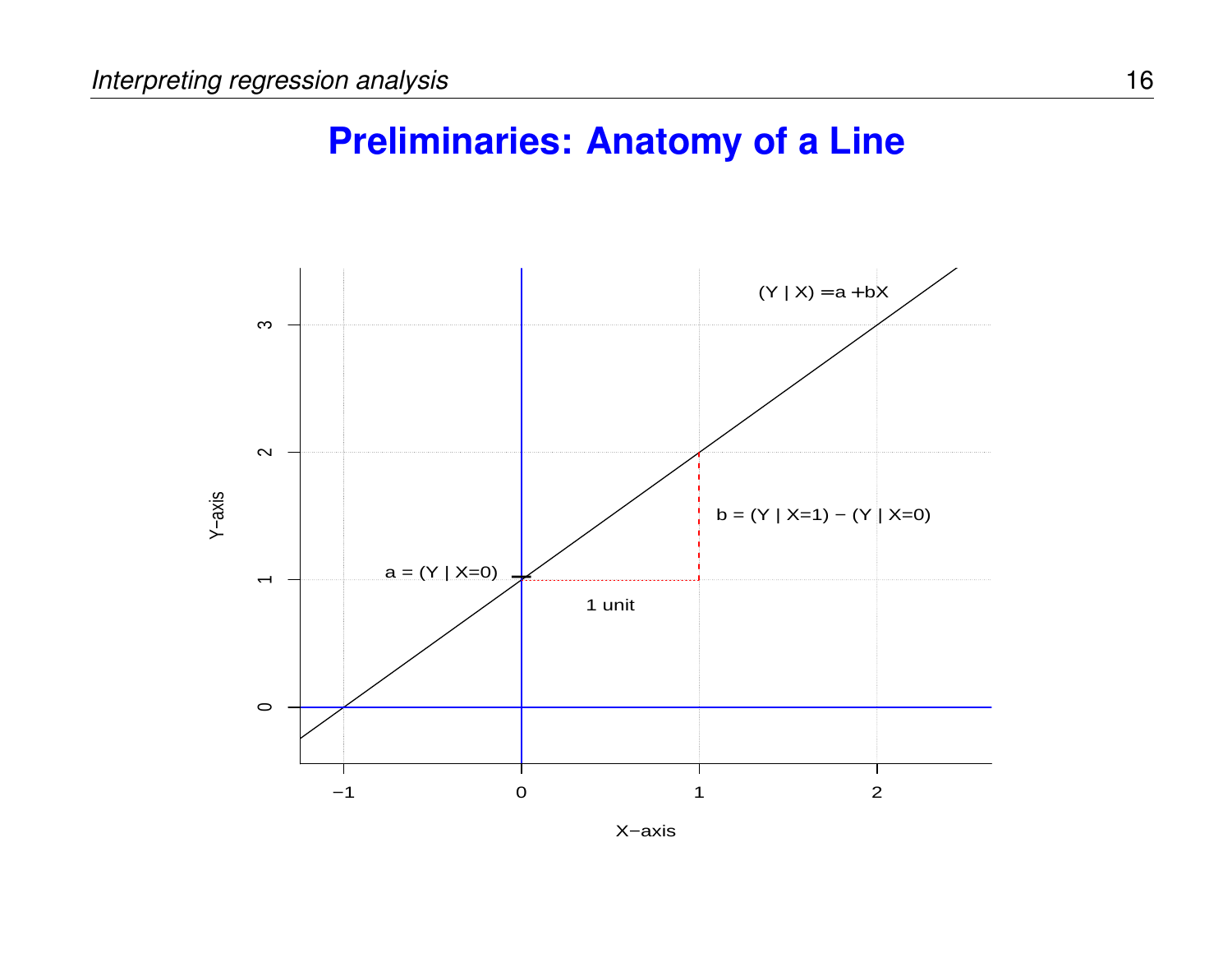# **Preliminaries: Differences Between the Linear Equation & Simple Linear Regression**

Relationships between  $Y$  and  $X$ :

- The mathematical linear equation:  $(Y | X) = a + bX$ 
	- Deterministic relationship between  $Y$  and  $X$
	- We know what Y is *exactly*, given X
	- Typically know  $a$  and  $b$
- The simple linear regression model:  $\mathbb{E}(Y | X) = \beta_0 + \beta_1 X$ 
	- Non-deterministic (stochastic) relationship between Y and  $X$
	- We know what Y *tends to*, given X
		- ∗ the *averaged* Y at a given value of X
	- Typically don't know  $\beta_0$  and  $\beta_1$ 
		- ∗ need to estimate them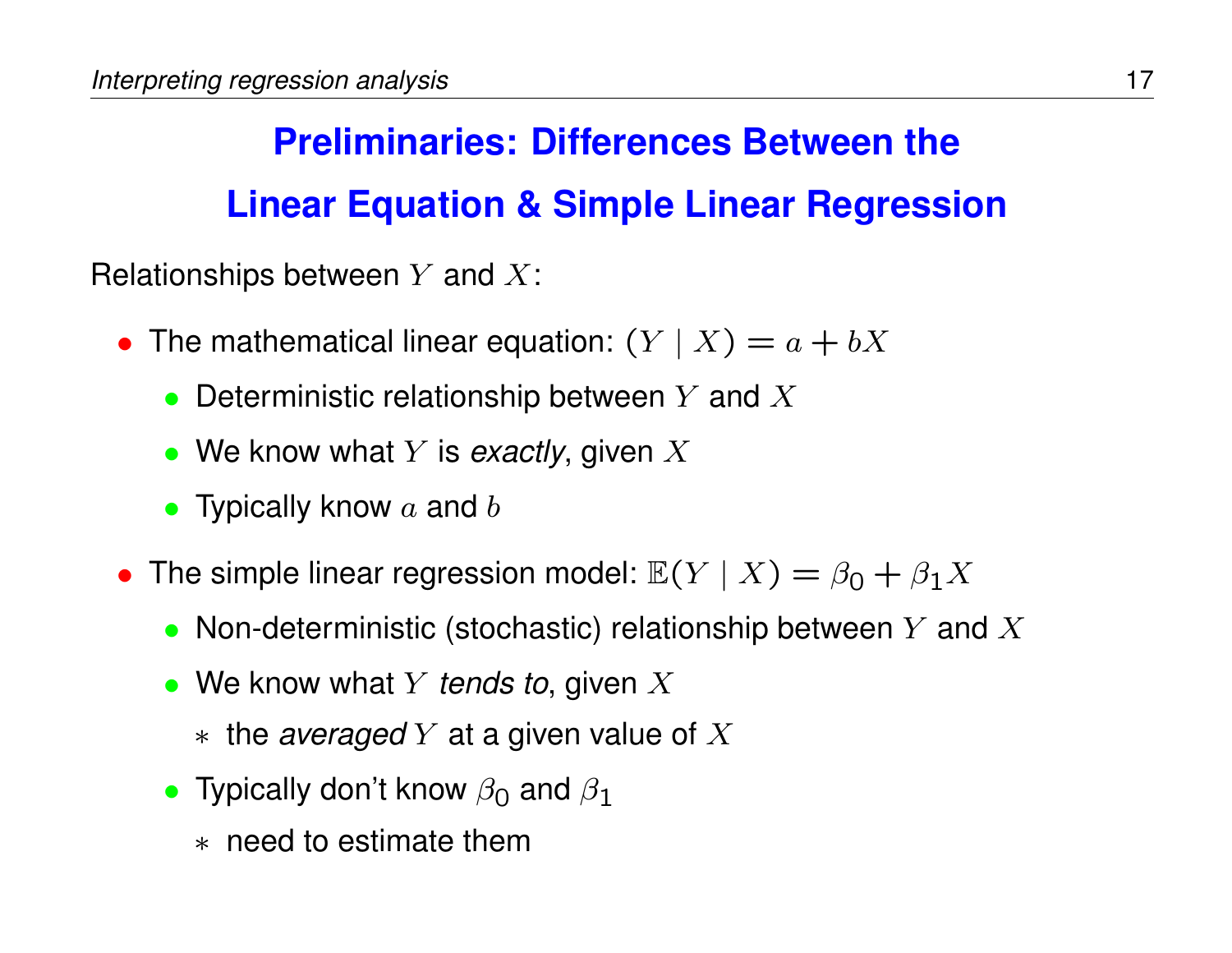#### **Preliminaries: Differences**. . .

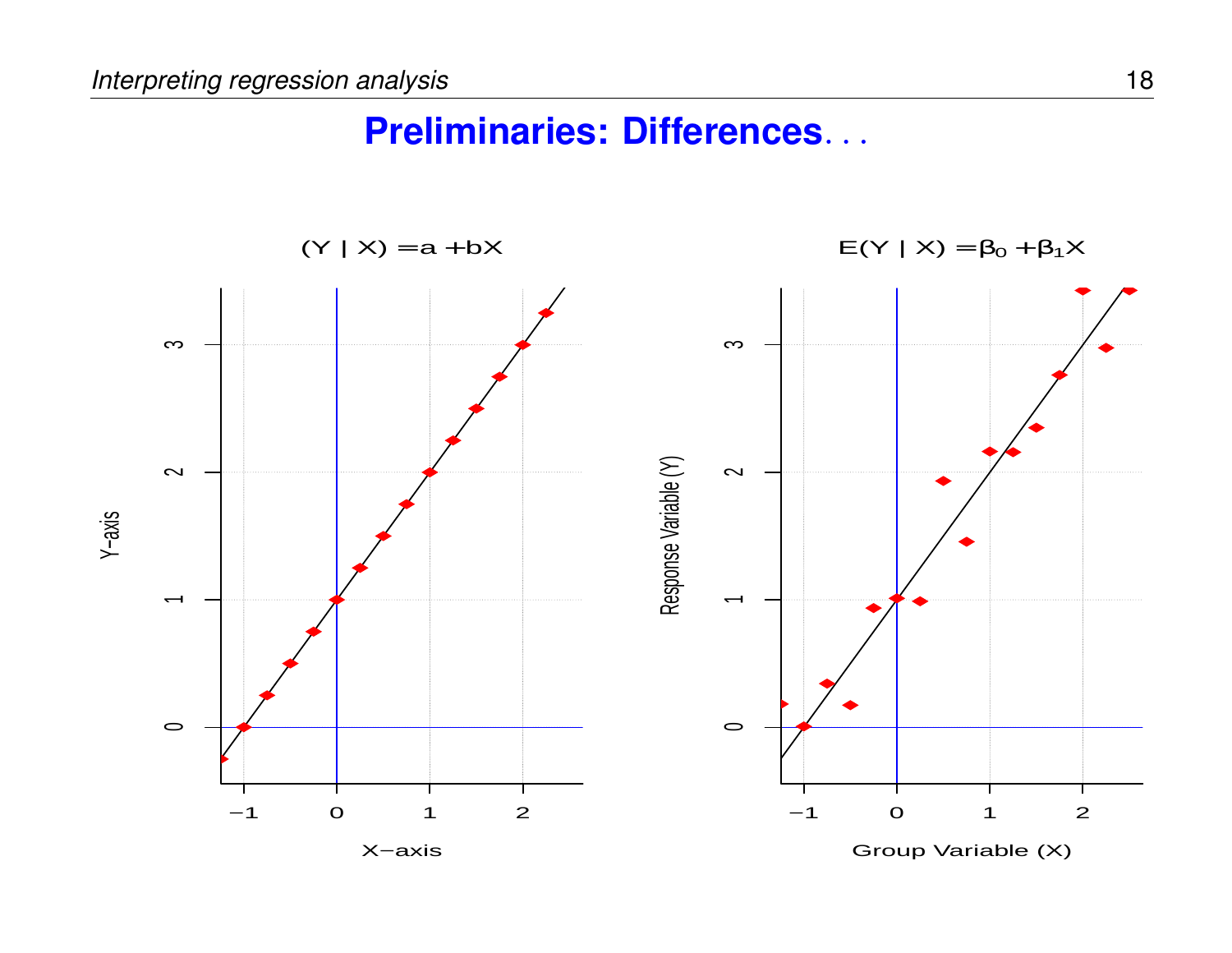Score Achieved (pts)

Score Achieved (pts)

### **Example 1: Is Studying Helpful?**

• Please interpret the regression coefficient,  $\widehat{\beta}_1 = -1$ , below



**Does Studying Look Helpful?**

Time Spent Studying (hrs)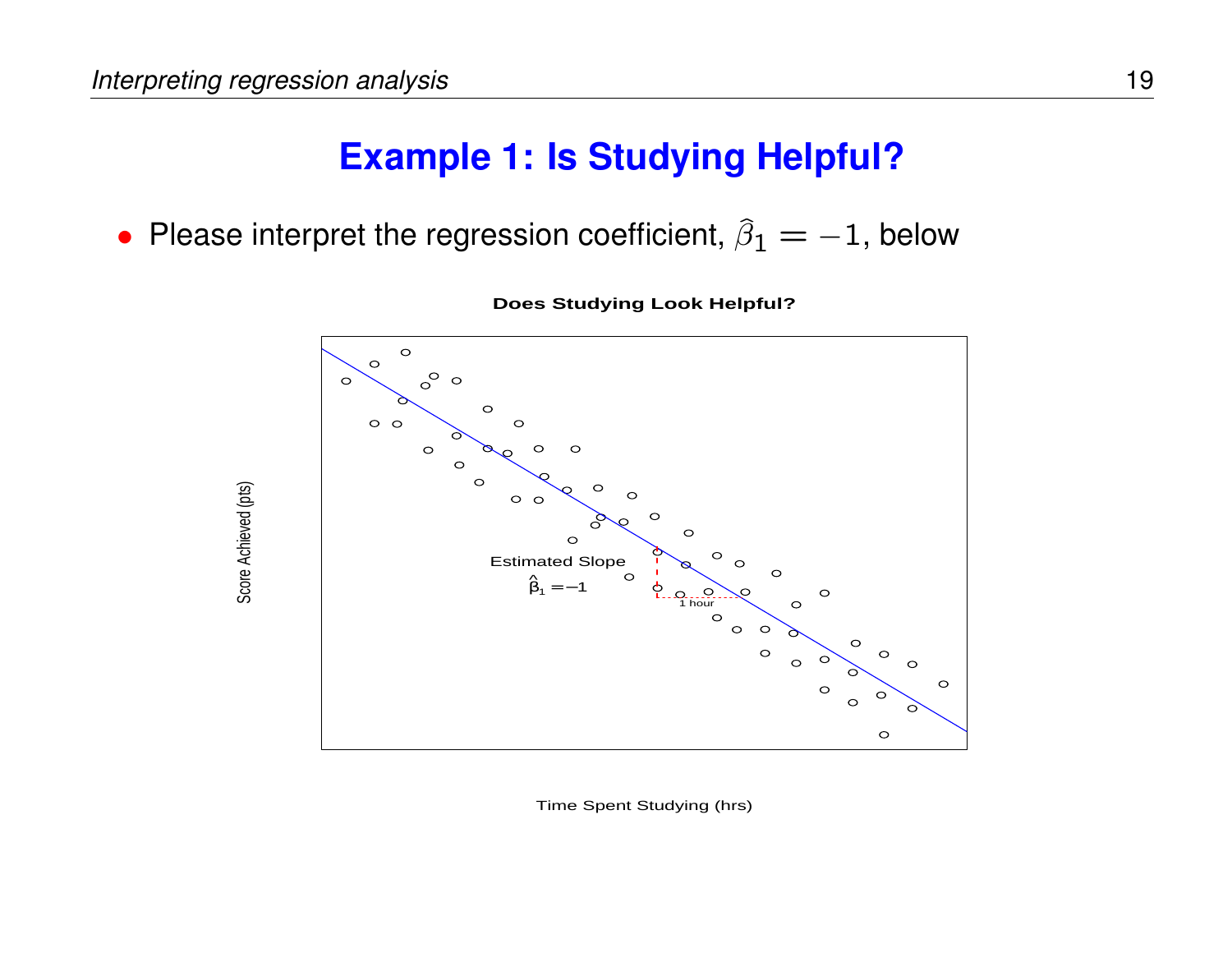Score Achieved (pts)

Score Achieved (pts)

### **Example 1: Is Studying Helpful?**

• Letters denote measurements for 20 different subjects



**Does Studying Look Helpful?**

Time Spent Studying (hrs)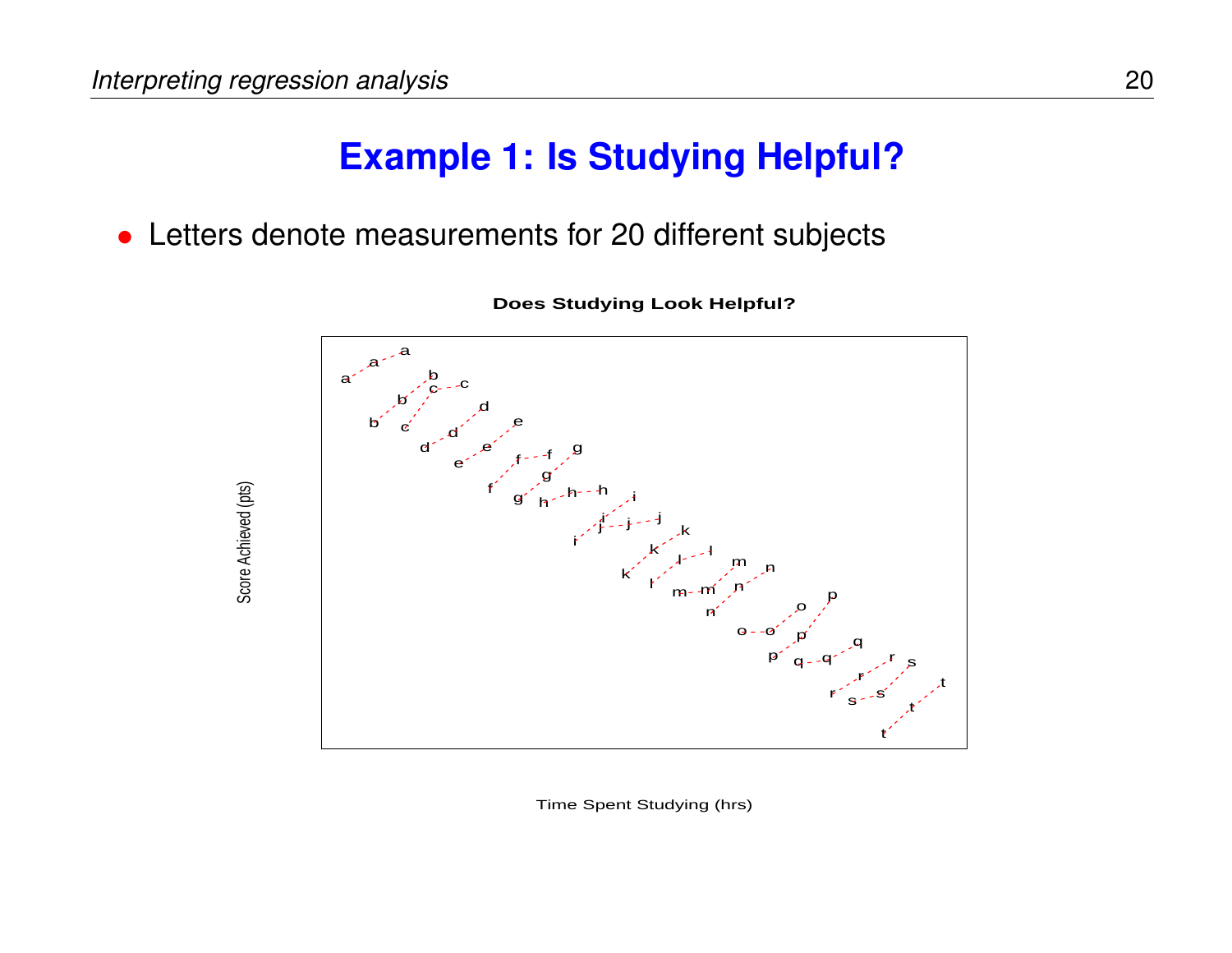Score Achieved (pts)

Score Achieved (pts)

### **Example 1: Is Studying Helpful?**

• Does your interpretation change now?



**Does Studying Look Helpful?**

Time Spent Studying (hrs)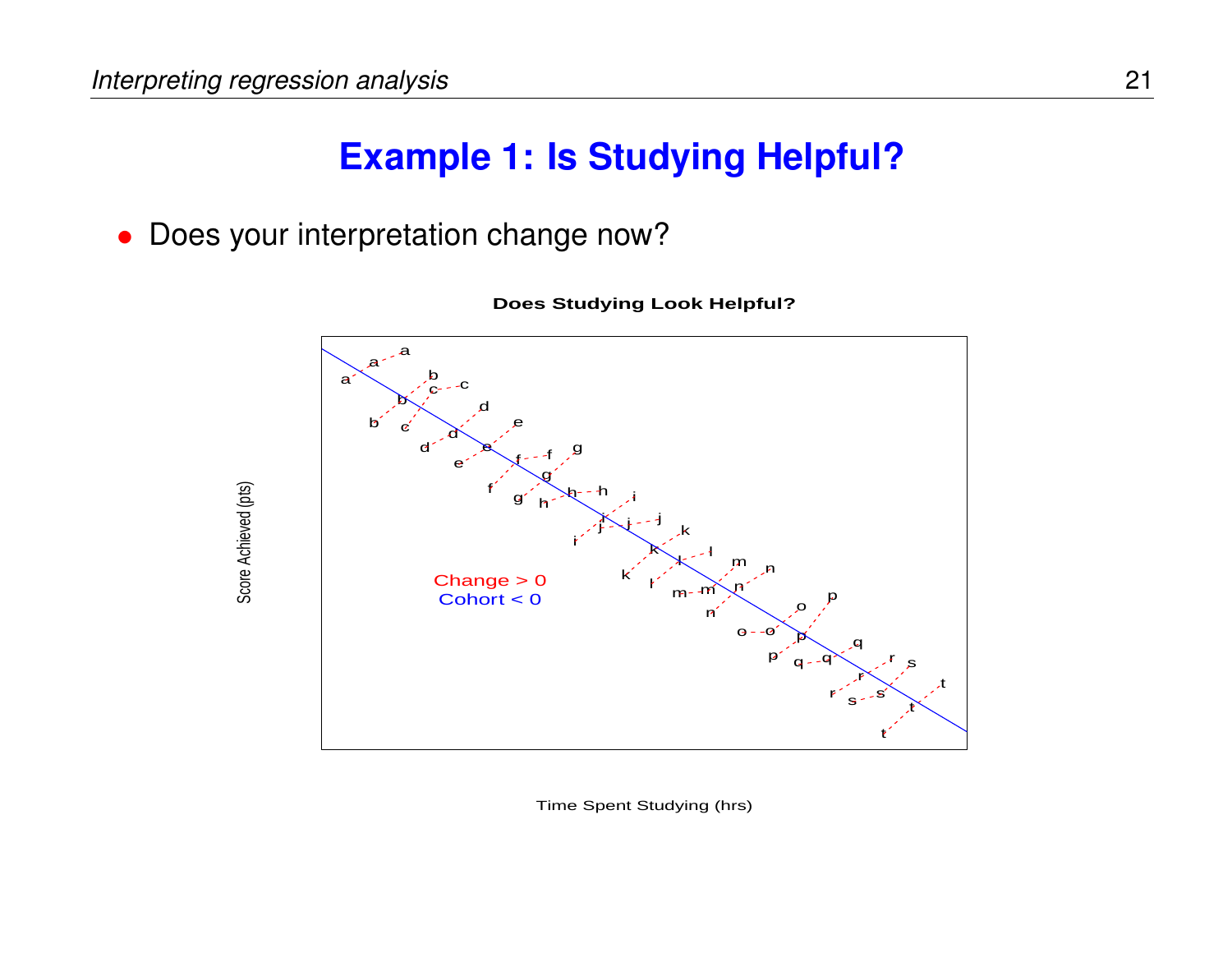### **Example 1: Summary**

Going back to our definition

$$
\beta_1 = \mathbb{E}(Y \mid X = 1) - \mathbb{E}(Y \mid X = 0)
$$

•  $\beta_1$  is

- the *difference* in means of the outcome, Y, comparing two groups that *differ* by one unit in X
- not the *change* in the mean (of Y) obtained by *increasing* X by one unit
- As this example illustrates, the effects of change may differ from the observe association averaged over the population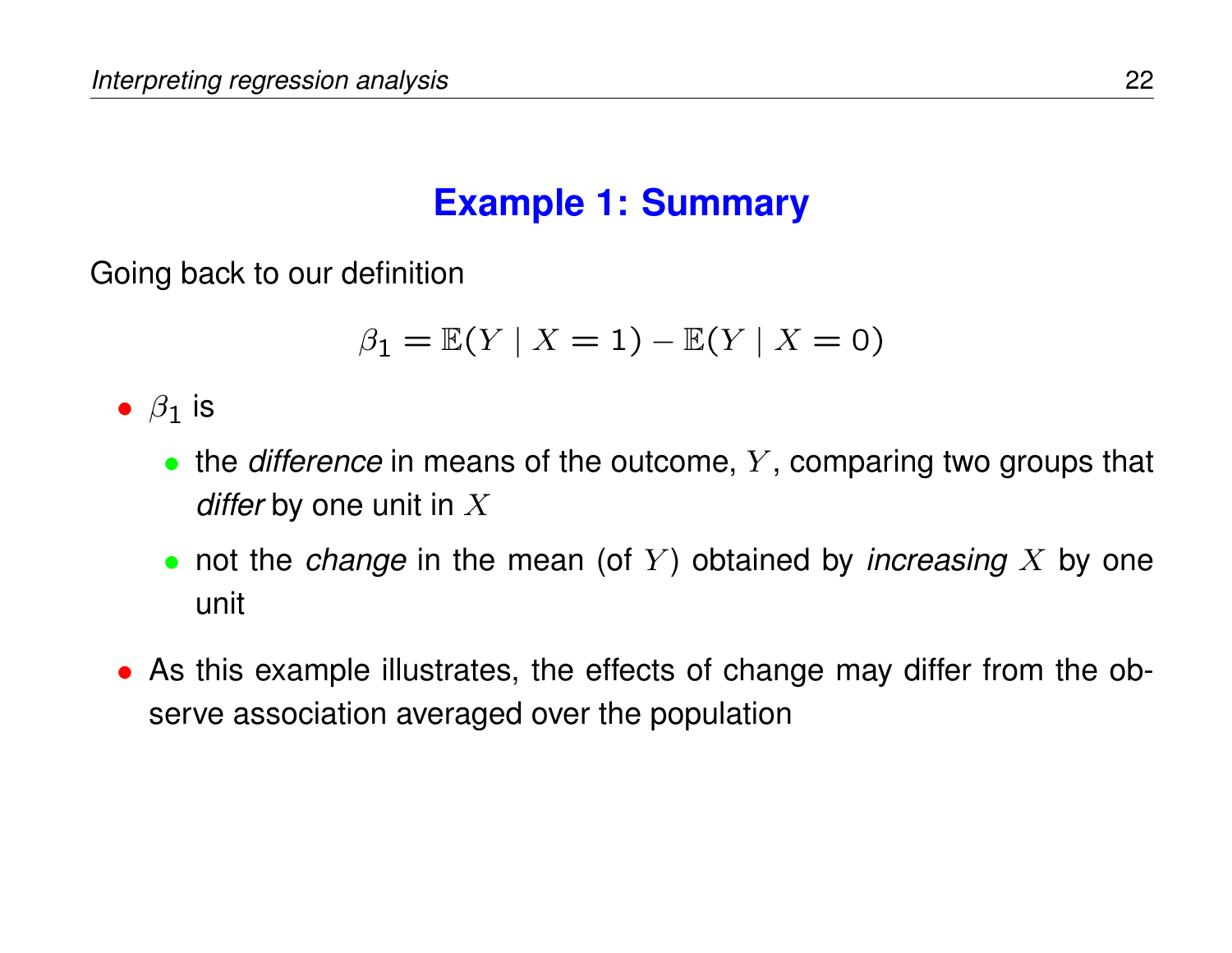Cystic fibrosis (CF) is a common serious genetic disorder, frequently complicated by recurrent pulmonary infection caused by *pseudomonas aruginosa*

- Study to determine if the aerosolized antibiotic, tobramycin, is efficacious in treating infection in patients with CF (Ramsey et al., 1999)
- N=520 CF patients (10-60 years) were randomized to receive tobramycin or placebo in a double-blind controlled trial
- Primary endpoint: percent improvement in  $FEV<sub>1</sub>$  (pulmonary fct. test)
- FEV<sub>1</sub> measurements were collected pre-randomization, and again at the end of the 24-week study
	- The outcome was percent improvement in  $FEV<sub>1</sub>$ :

$$
\%FEV_1 = 100 \times \frac{FEV_1(24) - FEV_1(0)}{FEV_1(0)}
$$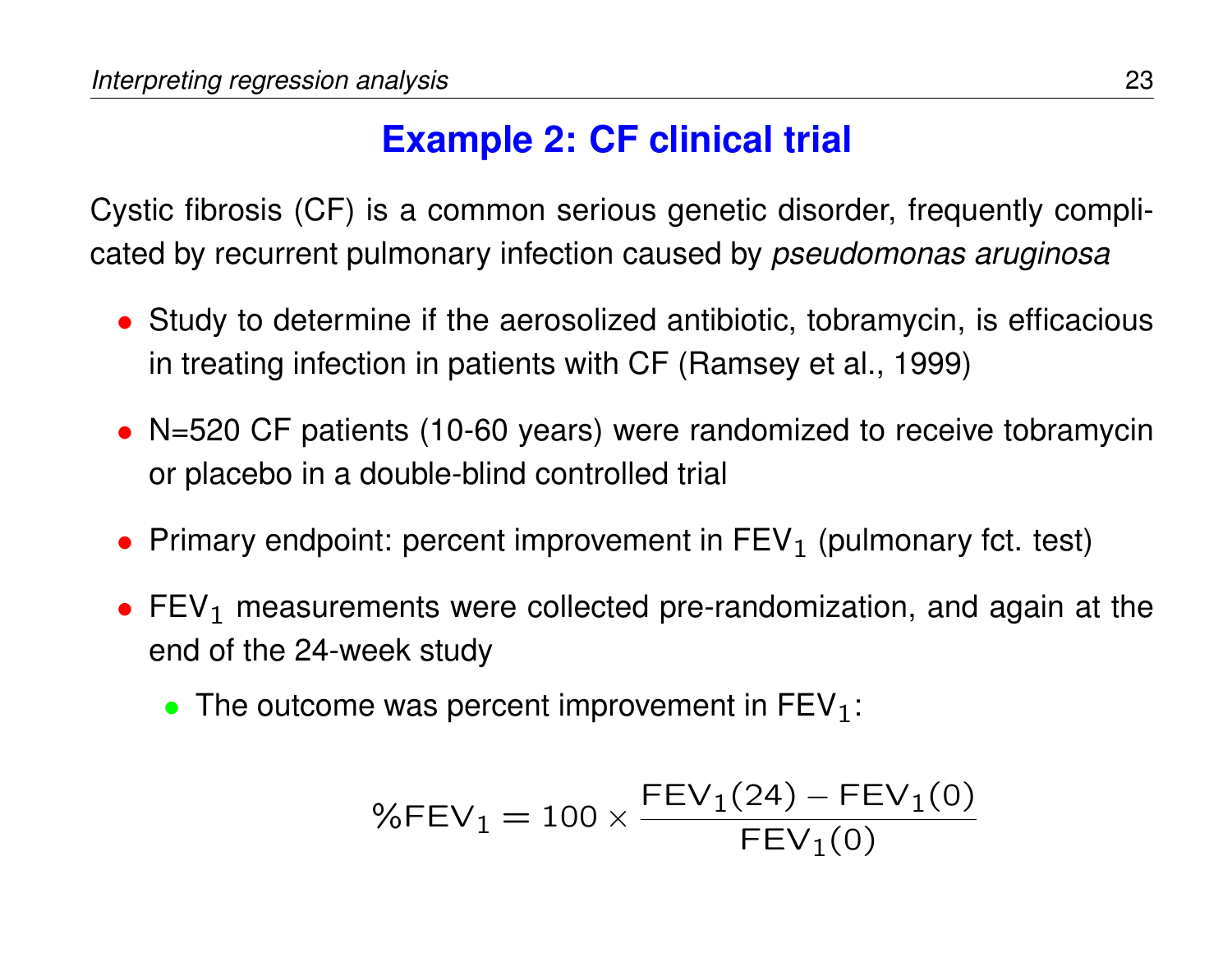#### **Example 2: The Data**

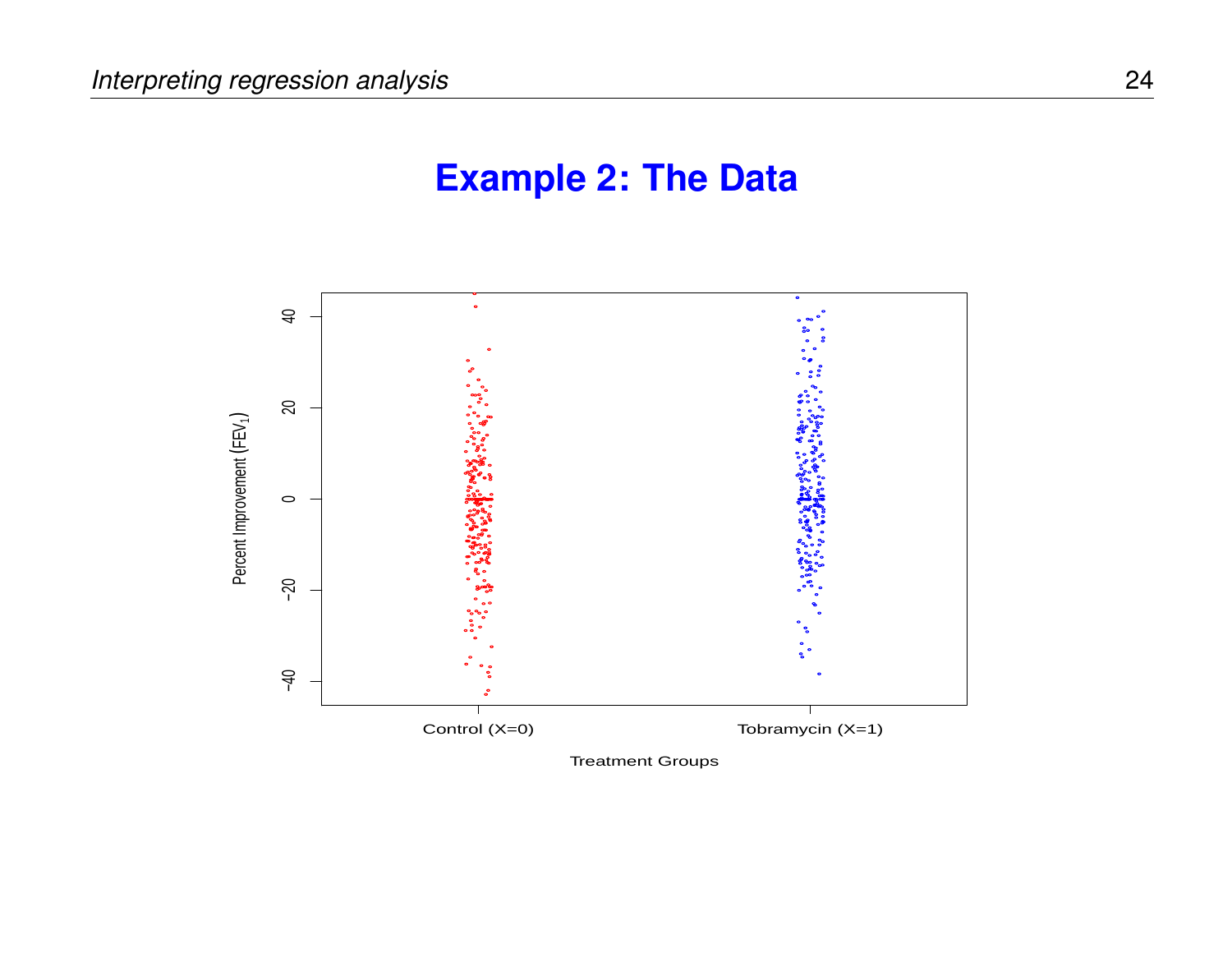We have a quantitative outcome, percent improvement in  $FEV<sub>1</sub>$  (i.e., %FEV<sub>1</sub>), and a binary  $(0/1)$  "grouping" or predictor variable, X

•  $\Omega$ : What is a reasonable approach to evaluating whether mean %FEV<sub>1</sub> differs between the two treatment groups?

• **A**: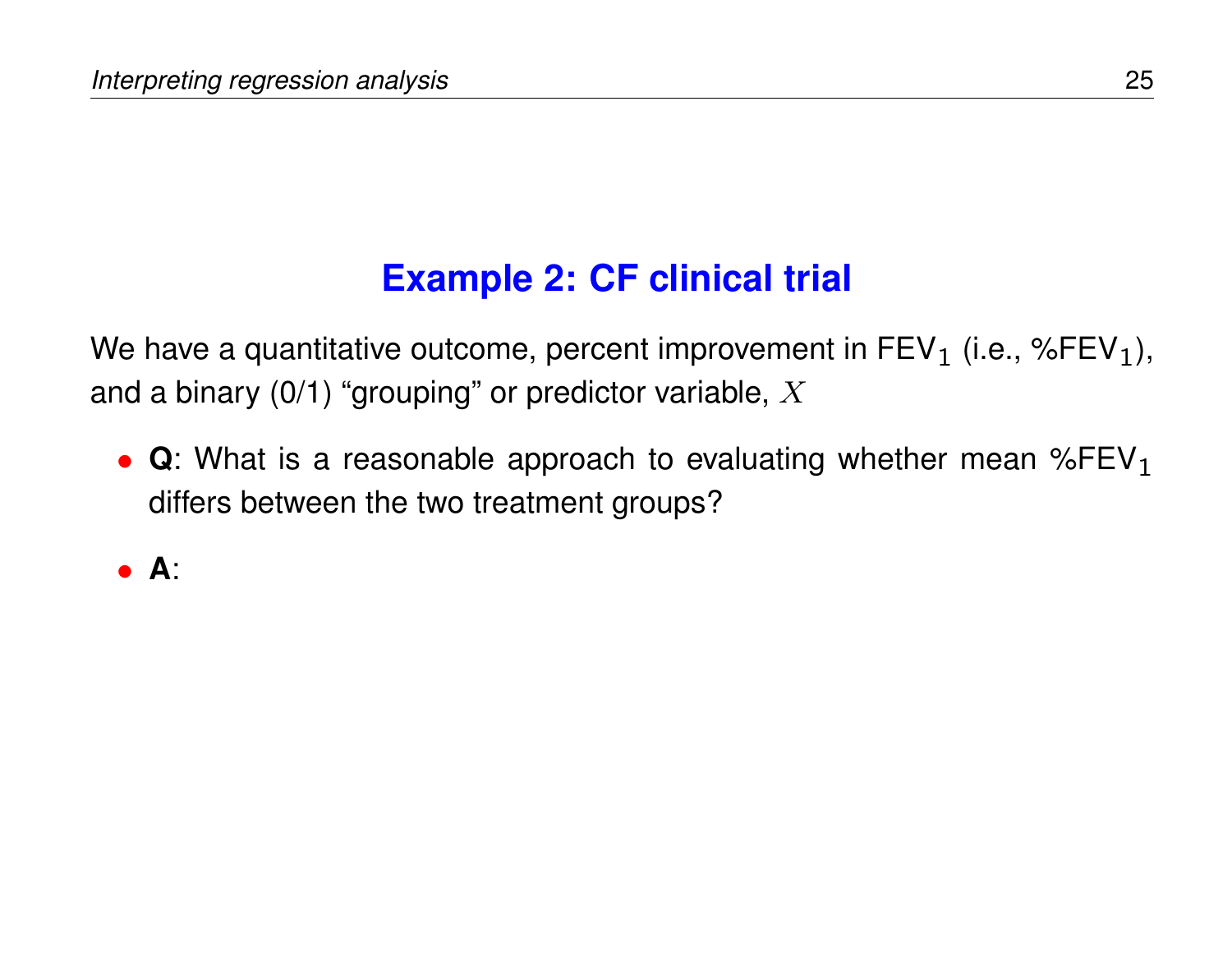We have a quantitative outcome, percent improvement in  $FEV<sub>1</sub>$  (i.e., %FEV<sub>1</sub>), and a binary  $(0/1)$  "grouping" or predictor variable, X

- $\Omega$ : What is a reasonable approach to evaluating whether mean %FEV<sub>1</sub> differs between the two treatment groups?
- **A**: A t-test!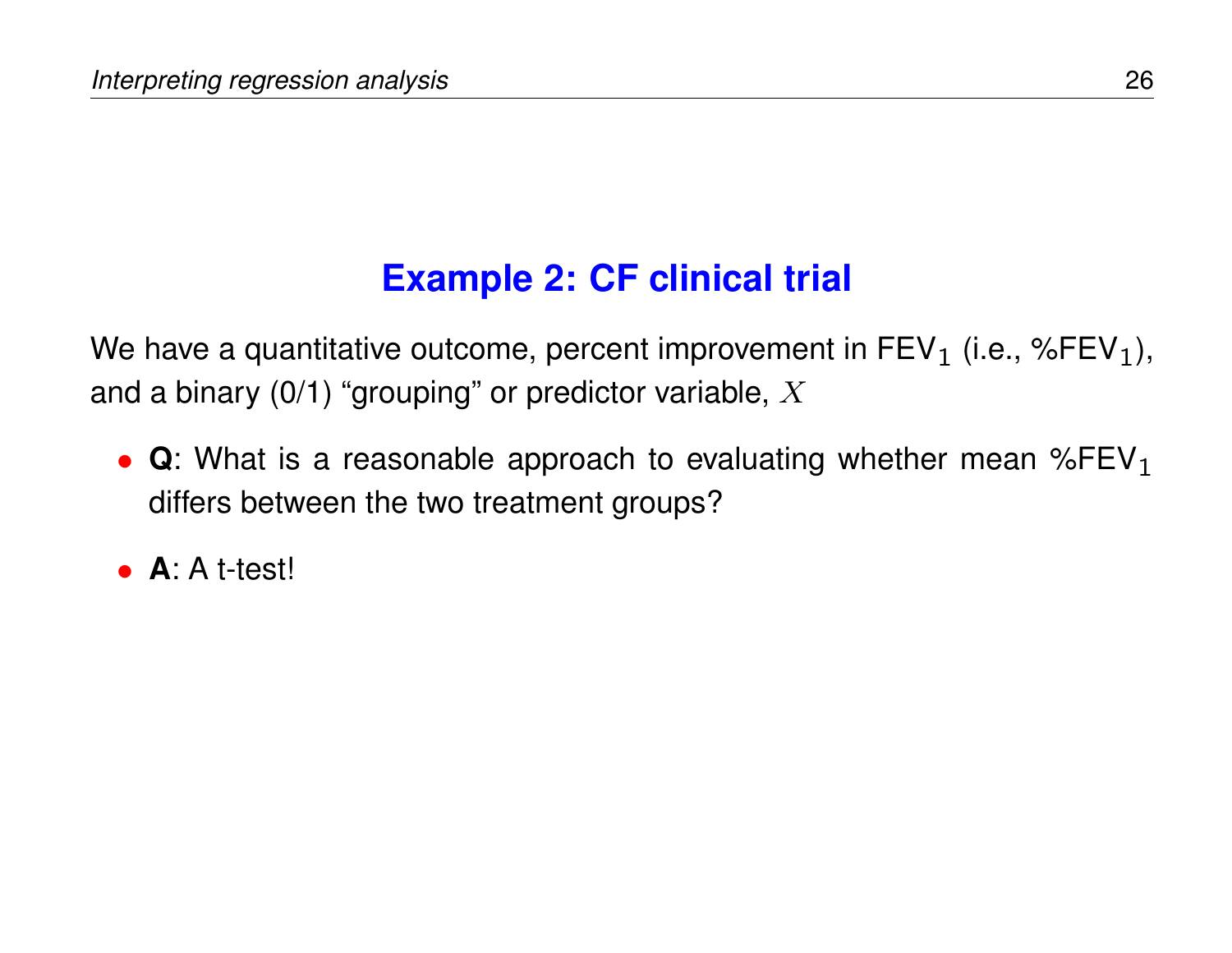#### **The two-sample t-test**:

- We have 262 %FEV<sub>1</sub> values for the controls ( $X = 0$ ), and 258 %FEV<sub>1</sub> values for the treatment group  $(X = 1)$
- **Goal**: To evaluate whether the mean percent improvement in  $FEV<sub>1</sub>$  for patients treated with tobramycin differs from the mean percent improvement for the control patients
- Define
	- $\mu_0 = \mathbb{E}[\%FEV_1 | X = 0]$  = mean %FEV<sub>1</sub> for placebo patients
	- $\mu_1 = \mathbb{E}[\%$ FEV<sub>1</sub> |  $X = 1$ ] = mean %FEV<sub>1</sub> for tobramycin patients
		- $*$   $\mu$  is the lowercase Greek letter (pronounced "mu")
		- ∗ *Often use Greek letters to denote unknown model parameters*
		- ∗ vertical bar " | " means "conditioned on" or "given"
		- ∗ circumflex "  $\hat{ }$  " used to denote sample estimates (e.g.,  $\hat{\mu}_0$ ,  $\hat{\beta}_1$ )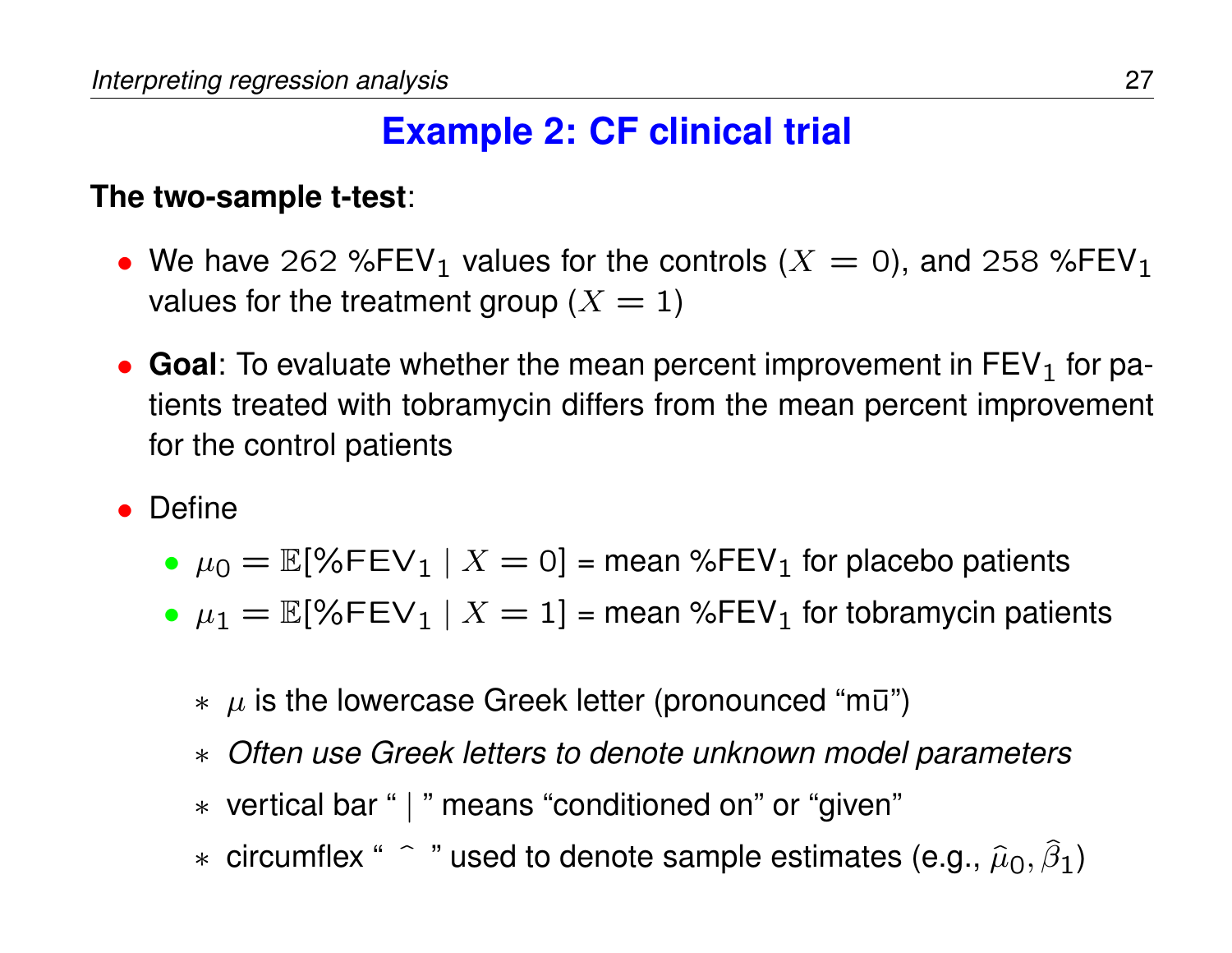#### **Example 2: The Data**

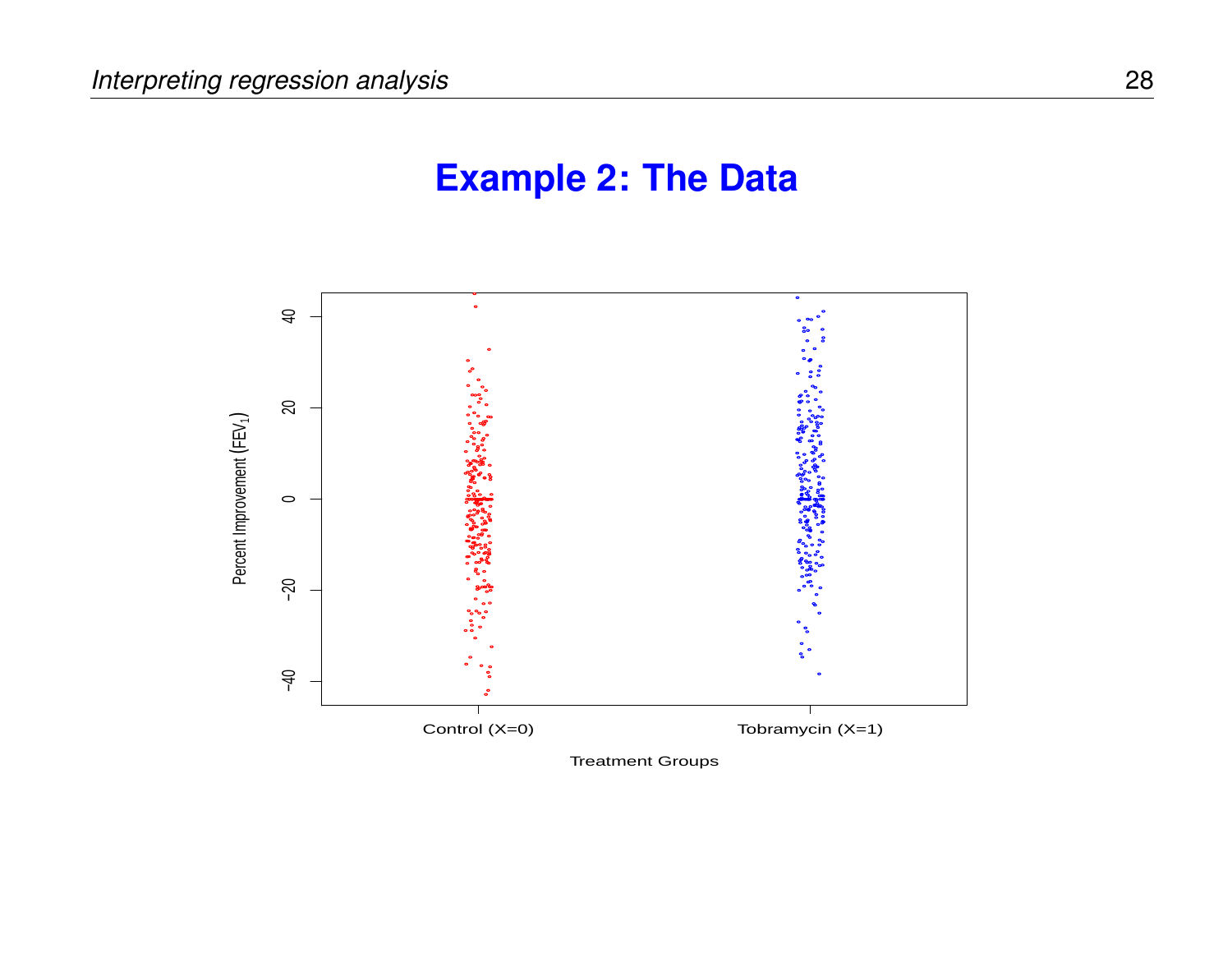#### **Example 2: Model for t-test**

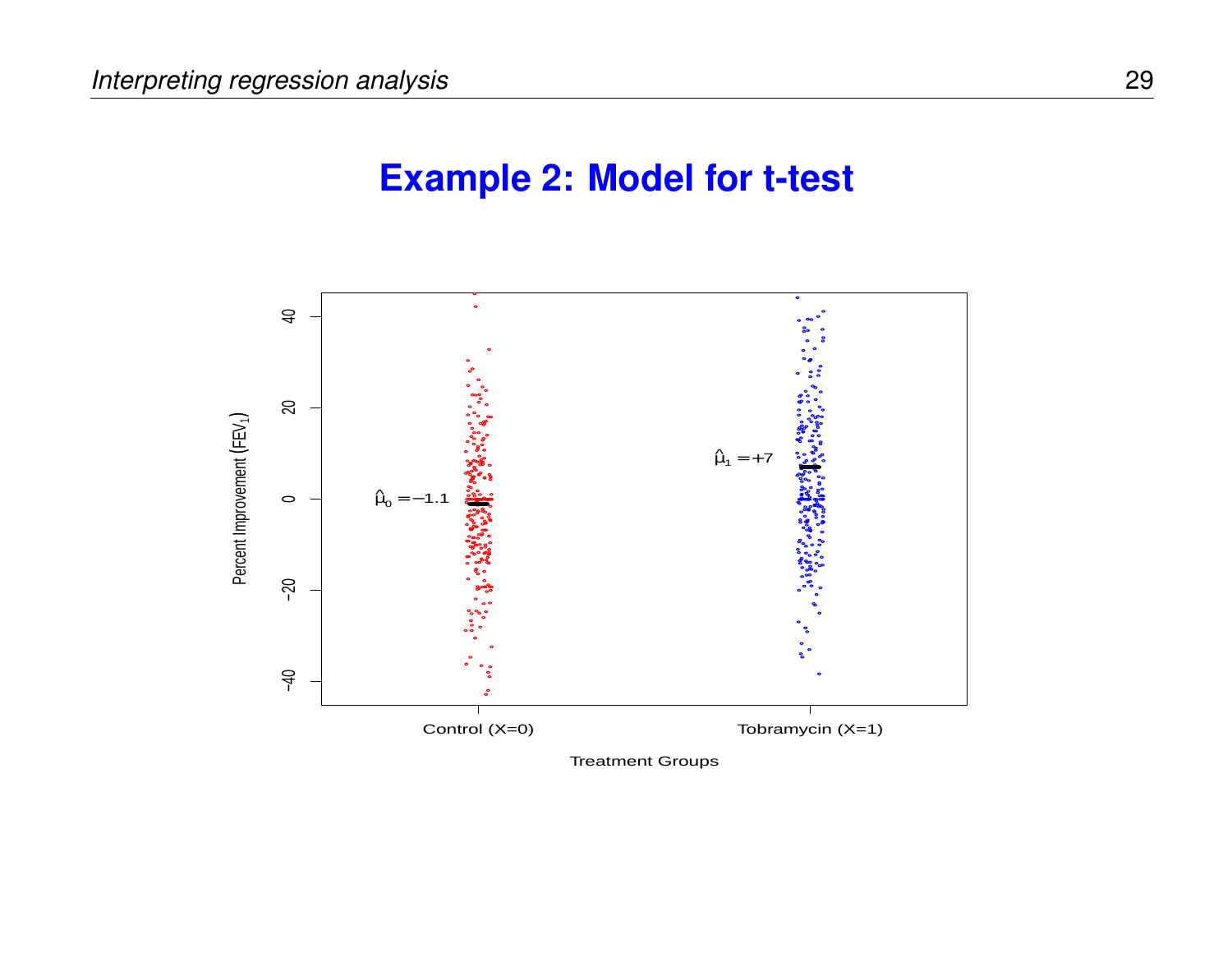### **Example 2: Model for t-test**

#### **Results**:

- $\hat{\mu}_0 = \hat{\mathbb{E}}(\% \text{FEV}_1 \mid X = 0) = -1.1\%$  for placebo patients
- $\hat{\mu}_1 = \hat{\mathbb{E}}(\% \text{FEV}_1 | X = 1) = +7.0\%$  for tobramycin patients
- We estimate the difference in the two estimated means as

$$
\hat{\mu}_1 - \hat{\mu}_0 = \hat{\mathbb{E}}(\% \text{FEV}_1 \mid X = 1) - \hat{\mathbb{E}}(\% \text{FEV}_1 \mid X = 0)
$$

$$
= 7.0\% - (-1.1)\% = 8.1\%
$$

- and estimate the precision of the mean difference (e.g., standard error) to formally test whether the difference is statistically different from zero
- **Q**: Can we evaluate this problem using regression?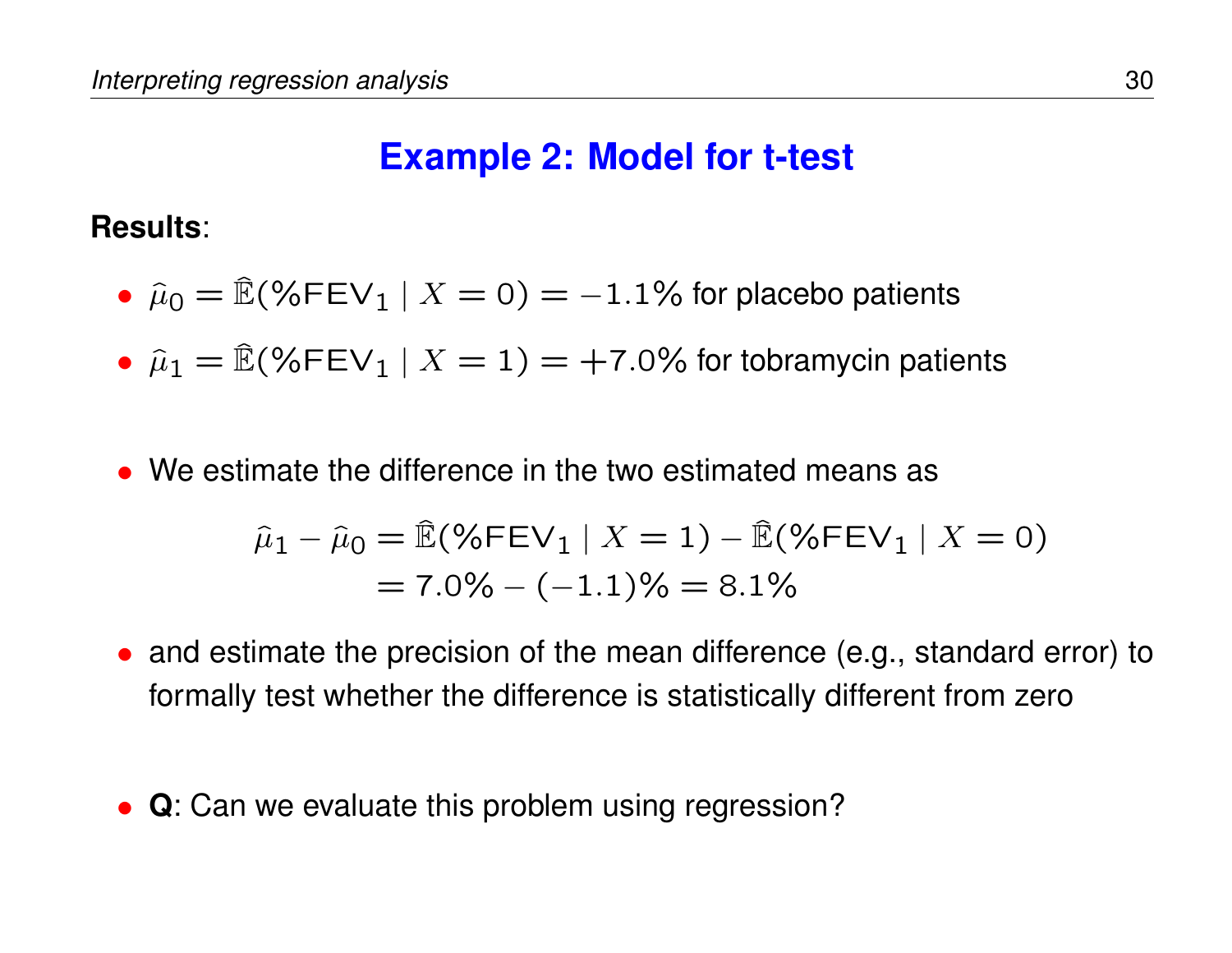### **Example 2: Simple Linear Regression approach**

**Recall the simple linear regression model**:

- $E(\mathcal{C}FEV_1 | X) = \beta_0 + \beta_1 X$ 
	- Controls:  $\mathbb{E}(\%$ FEV<sub>1</sub> |  $X = 0) = \beta_0$
	- Treatment:  $\mathbb{E}(\mathcal{K} FEV_1 \mid X = 1) = \beta_0 + \beta_1$
- This should look familiar
	- We model means for groups defined by the grouping variable,  $X$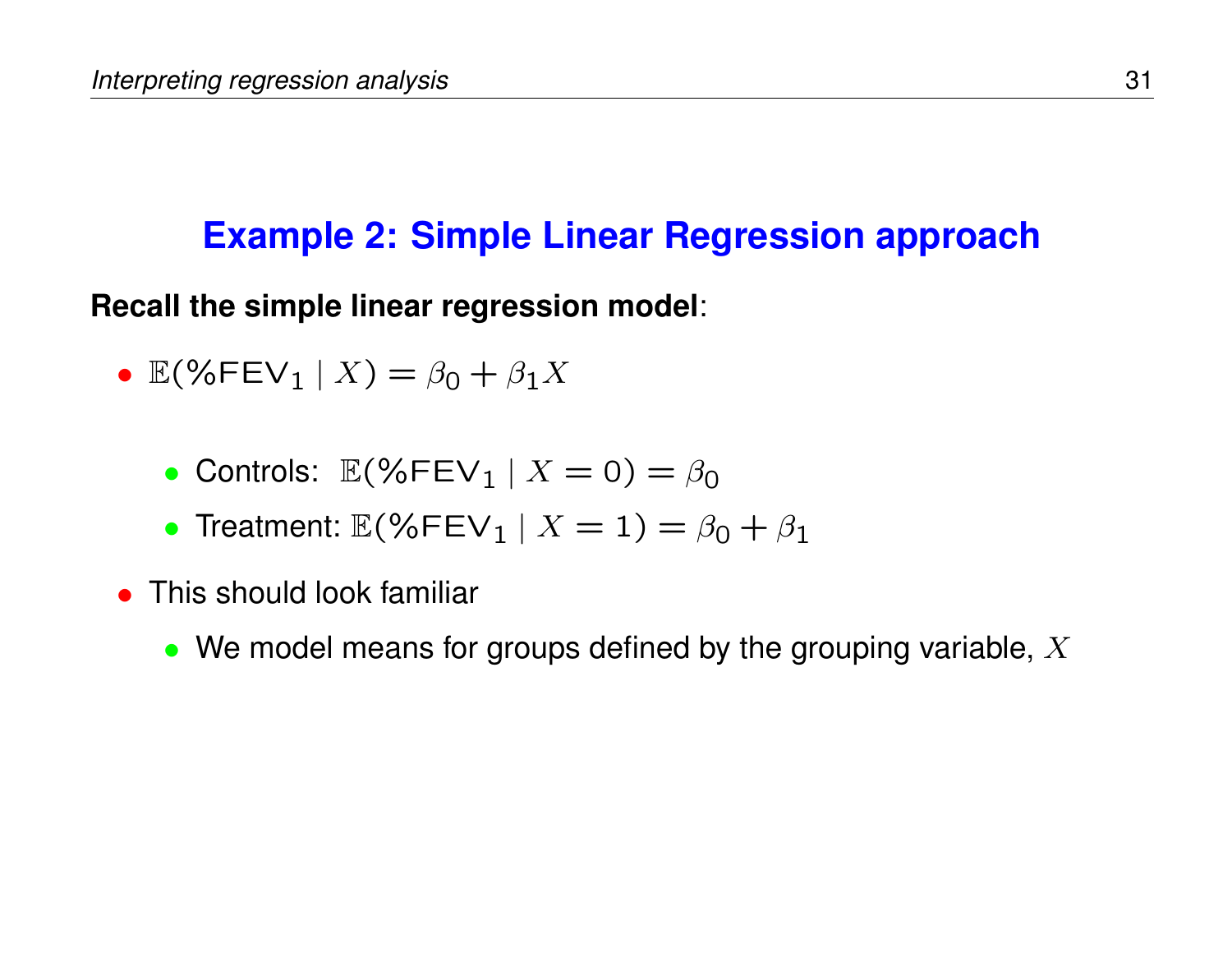### **Example 2: Simple Linear Regression approach**

**Now recall the model for the t-test**:

- $E(\mathcal{C}FEV_1 | X) = \beta_0 + \beta_1 X$ 
	- Controls:  $\mathbb{E}(\%$ FEV<sub>1</sub> |  $X = 0$ ) =  $\beta_0$  =  $\mu_0$
	- Treatment:  $\mathbb{E}(\% \text{FEV}_1 | X = 1) = \beta_0 + \beta_1 = \mu_1$
- We have
	- $\beta_1 = \mathbb{E}(\%$ FEV<sub>1</sub> |  $X = 1) \mathbb{E}(\%$ FEV<sub>1</sub> |  $X = 0) = \mu_1 \mu_0$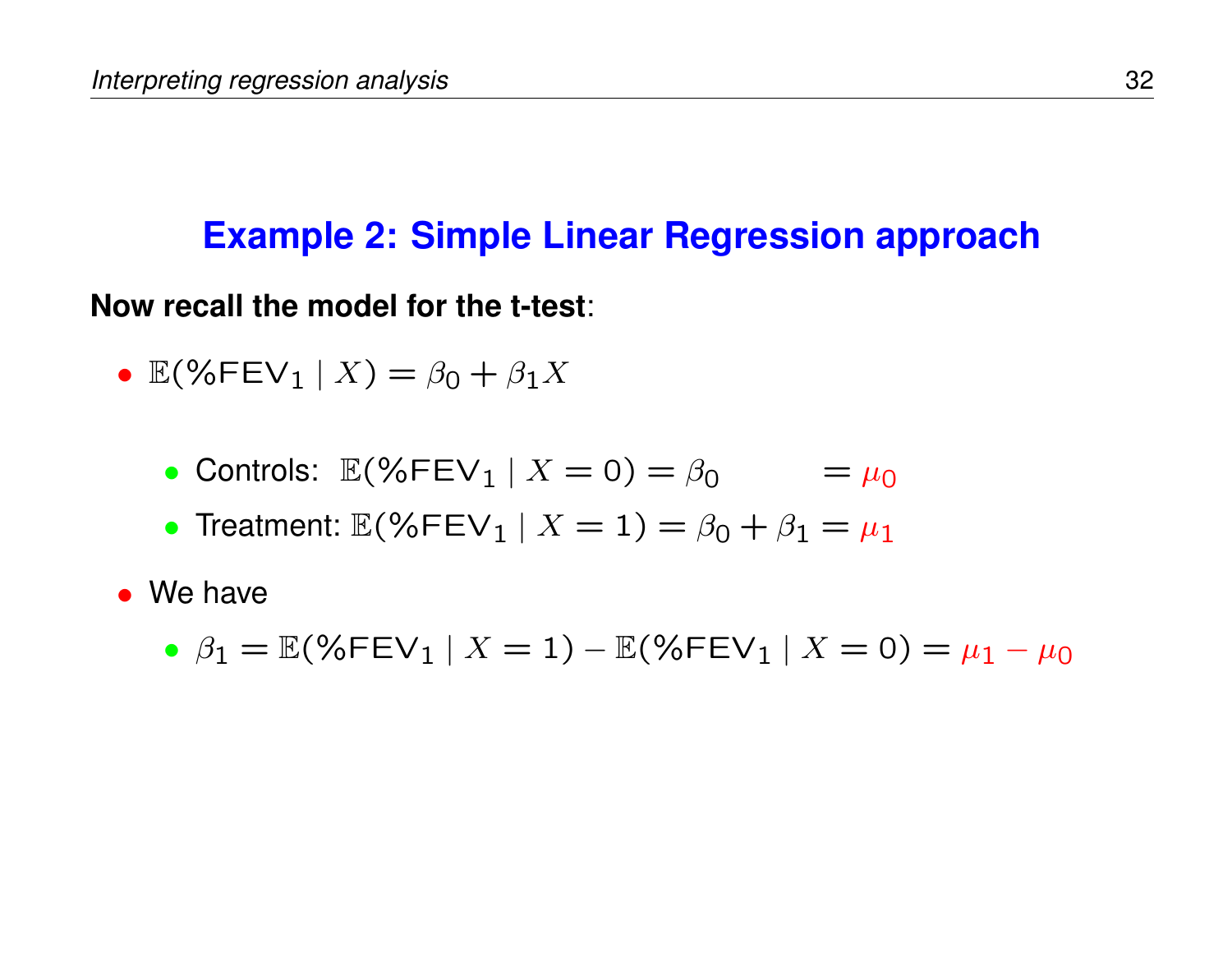#### **Example 2: Model for t-test**

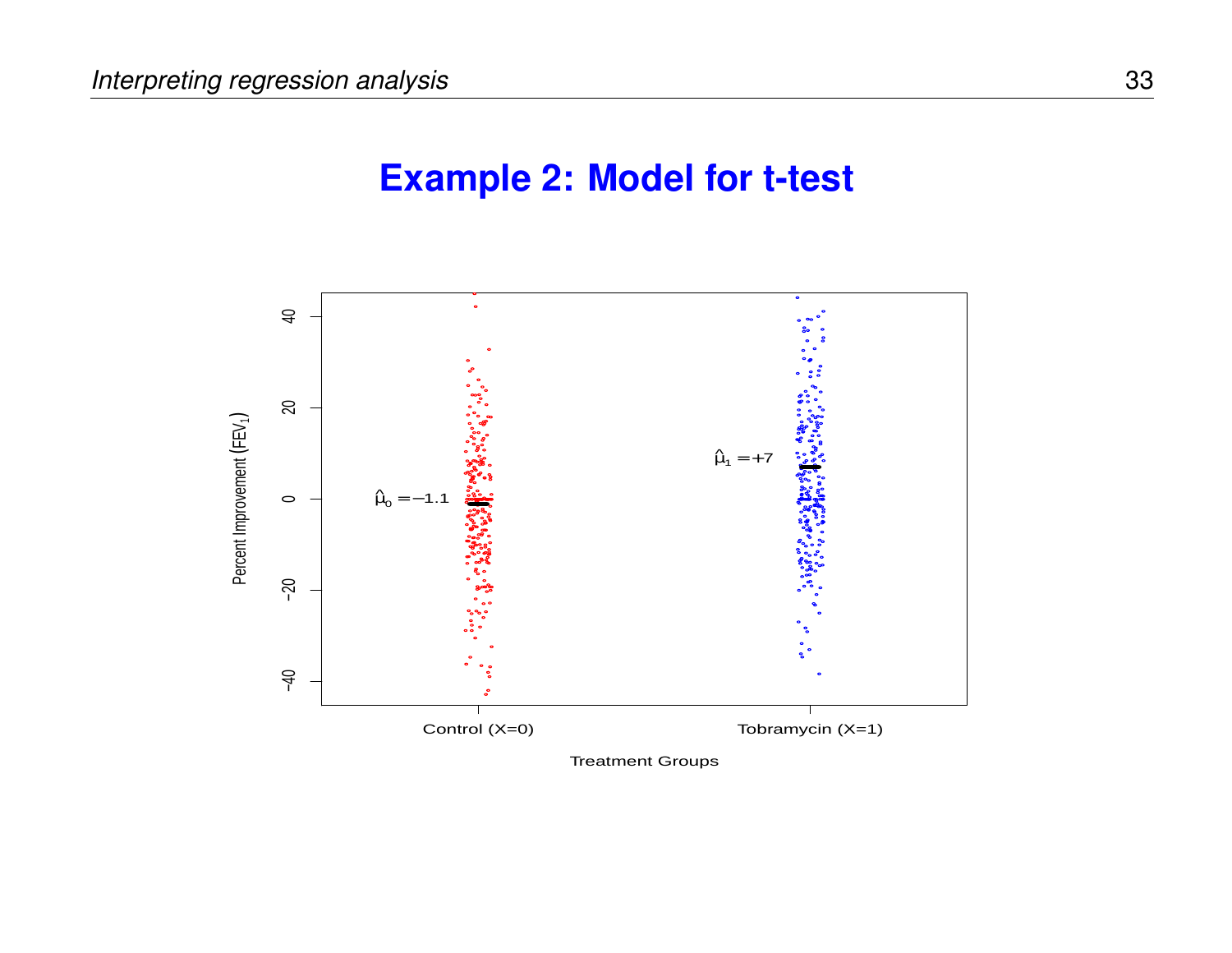#### **Example 2: Model for Simple Linear Regression**

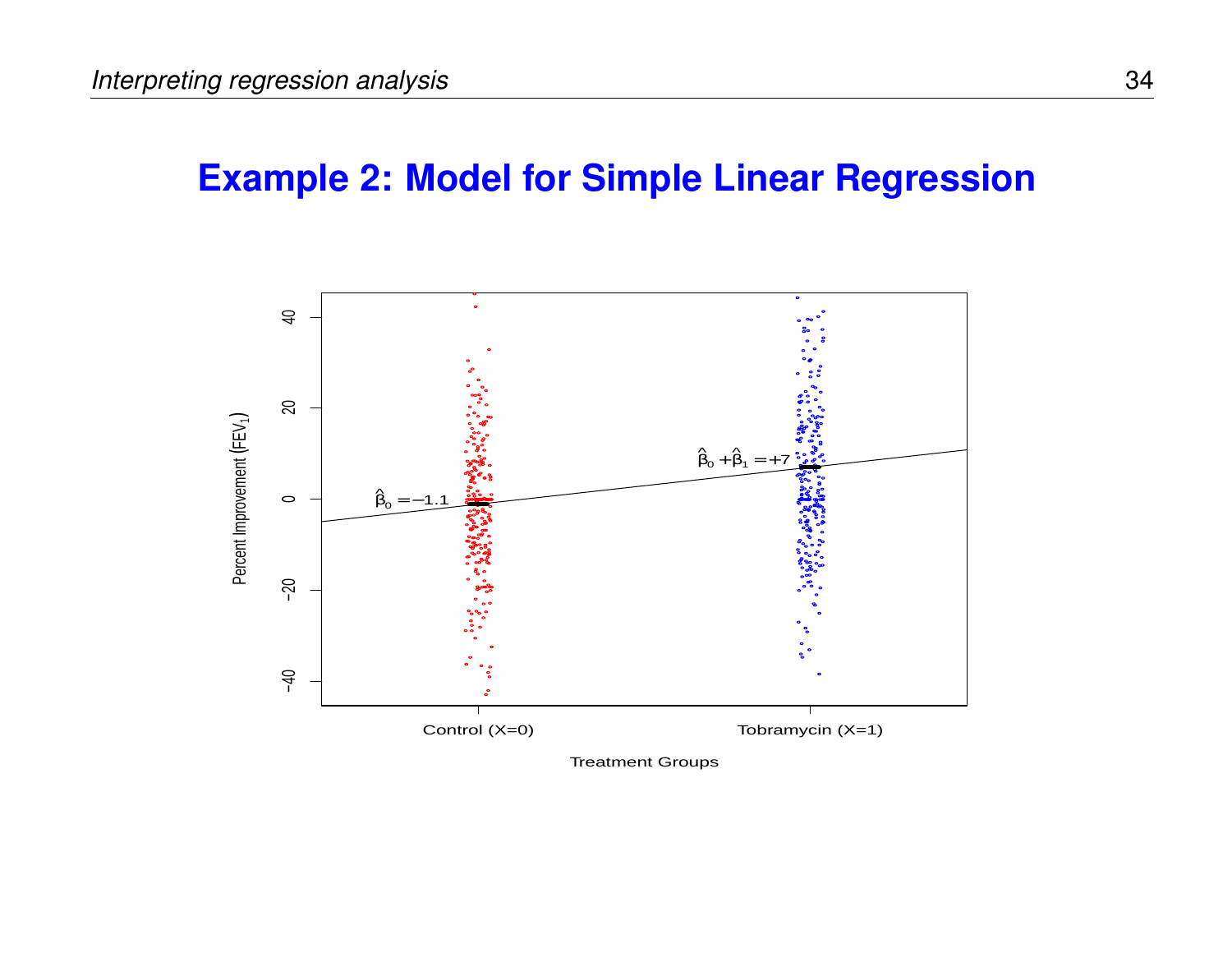#### **Example 2: Model for Simple Linear Regression**

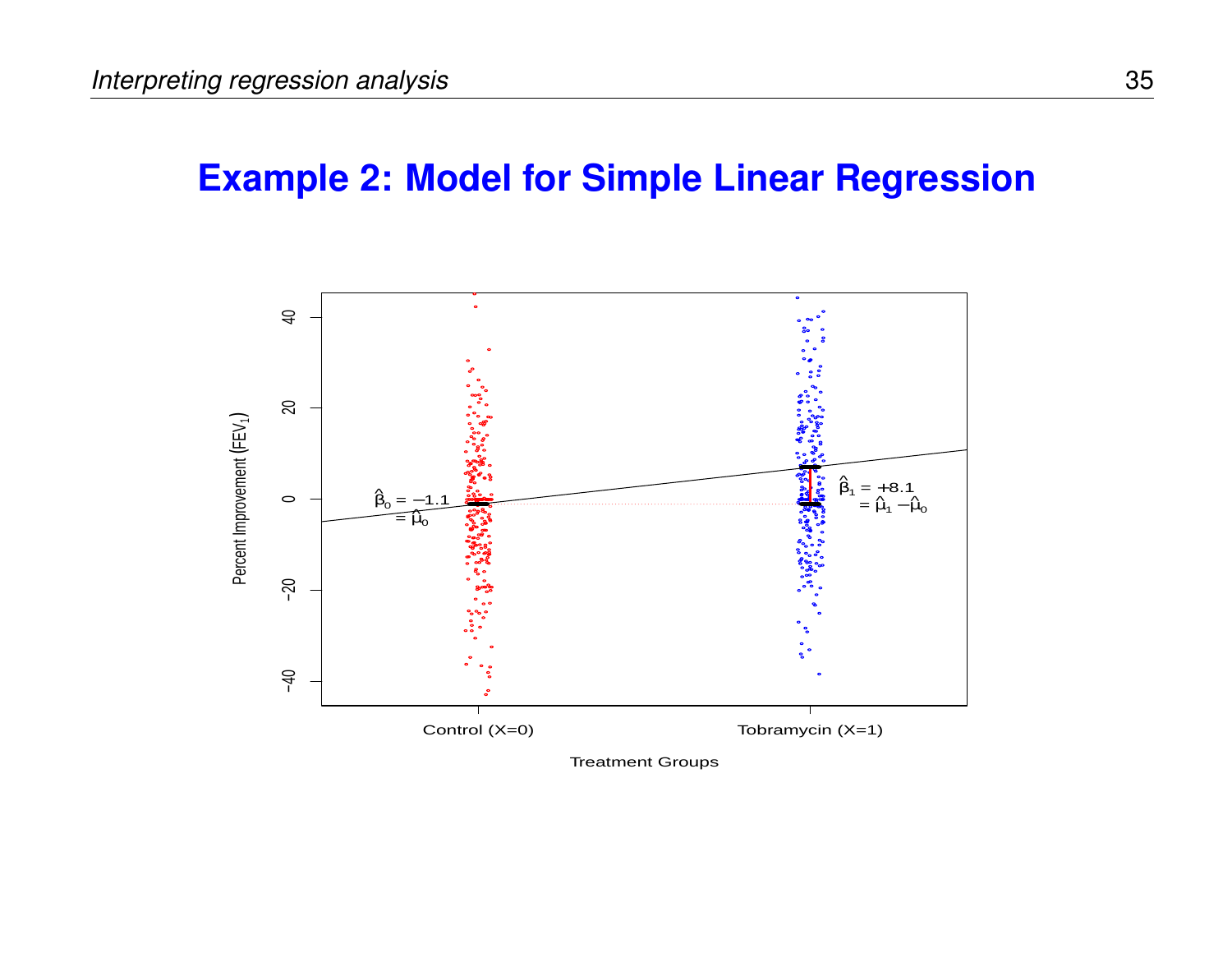# **Example 2: Summary**

The t-test and simple linear regression

- Yield exactly the same results
	- The t-test estimates the two group means directly
	- The regression estimates the mean of
		- $*$  a "referent" group (here, the  $X=0$  group mean), and
		- ∗ the difference in the two group means
- Scientific interest is often evaluating a difference in the group means
- **Q**: How can we compare the means of more than two groups?
- **A**: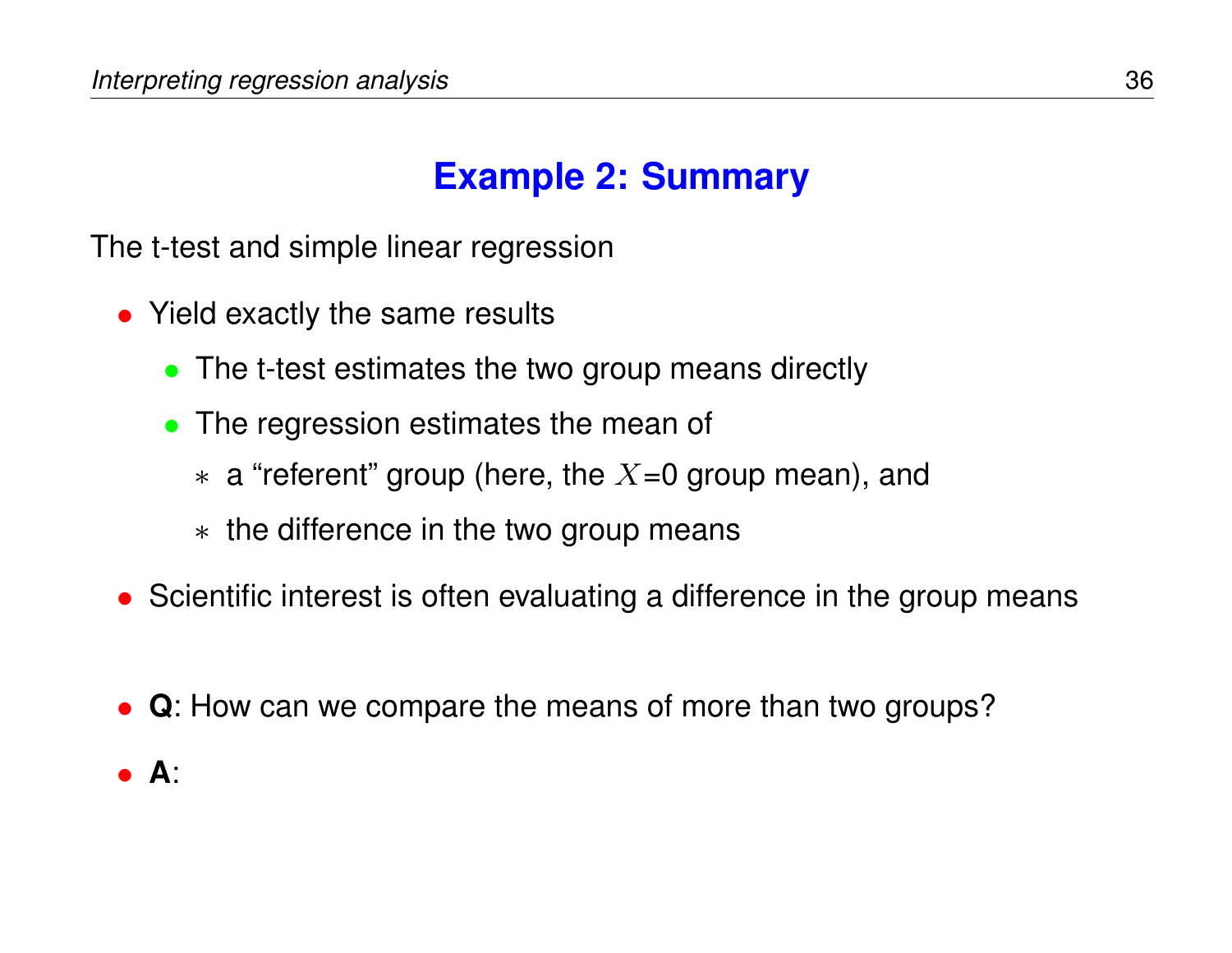# **Example 2: Summary**

The t-test and simple linear regression

- Yield exactly the same results
	- The t-test estimates the two group means directly
	- The regression estimates
		- $*$  a "referent" group (here, the  $X=0$  group mean), and
		- ∗ the difference in the two group means
- Scientific interest is often evaluating a difference in the group means
- **Q**: How can we compare the means of more than two groups?
- **A**: ANOVA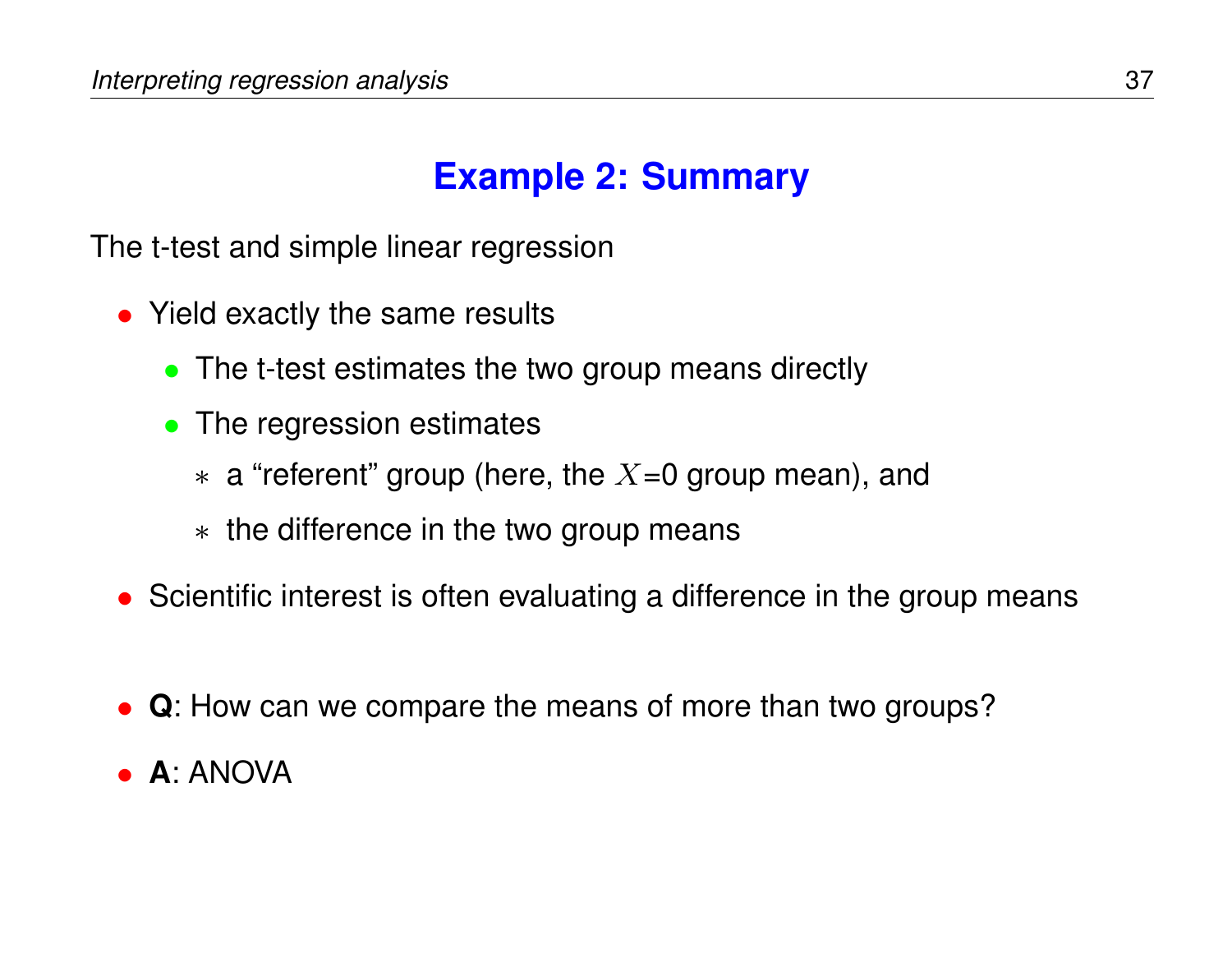# **Example 2: Summary**

The t-test and simple linear regression

- Yield exactly the same results
	- The t-test estimates the two group means directly
	- The regression estimates
		- $*$  a "referent" group (here, the  $X=0$  group mean), and
		- ∗ the difference in the two group means
- Scientific interest is often evaluating a difference in the group means
- **Q**: How can we compare the means of more than two groups?
- **A**: ANOVA and/or regression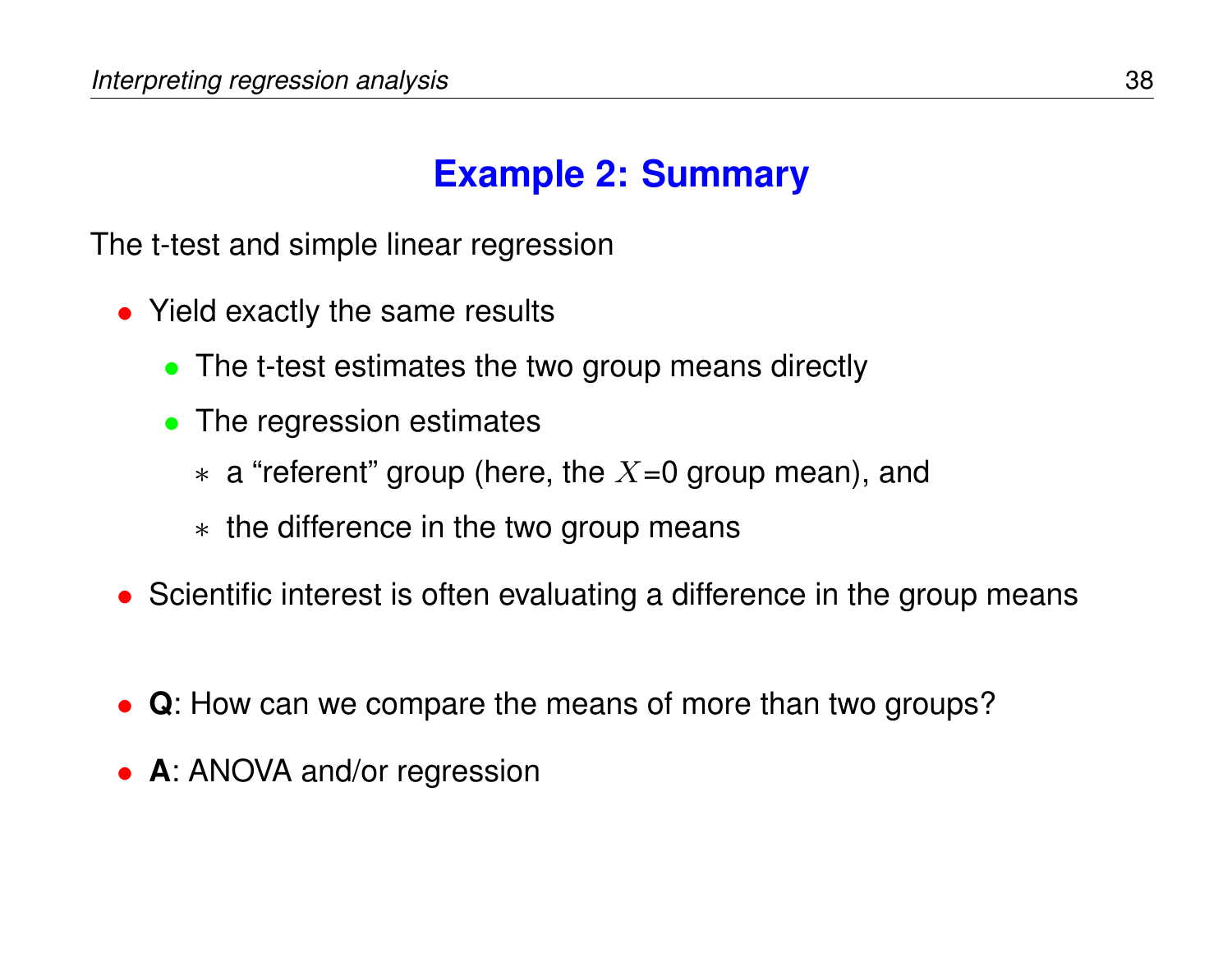### **T-test, ANOVA & Regression**

- The (model for the) t-test allows us to compare the means of two groups
- ANOVA is a generalization of the t-test for more than two groups
	- ANalysis Of VAriance
		- ∗ Formally developed by RA Fisher for designed experiments
		- ∗ Used to compare means of groups (2 or more)
		- ∗ Used as a form of hypothesis testing, like the t-test
		- ∗ ANOVA "table" group-level summaries in terms of variance estimates
- ANOVA & Regression Models (for 3 groups):
	- ANOVA:  $\mathbb{E}(Y | \text{Group}_j) = \mu_j$   $j = 1, 2, 3$
	- Regression:  $\mathbb{E}(Y | X_1, X_2) = \beta_0 + \beta_1 X_1 + \beta_2 X_2$ 
		- $*$   $X_1, X_2$  are indicators that uniquely define the three groups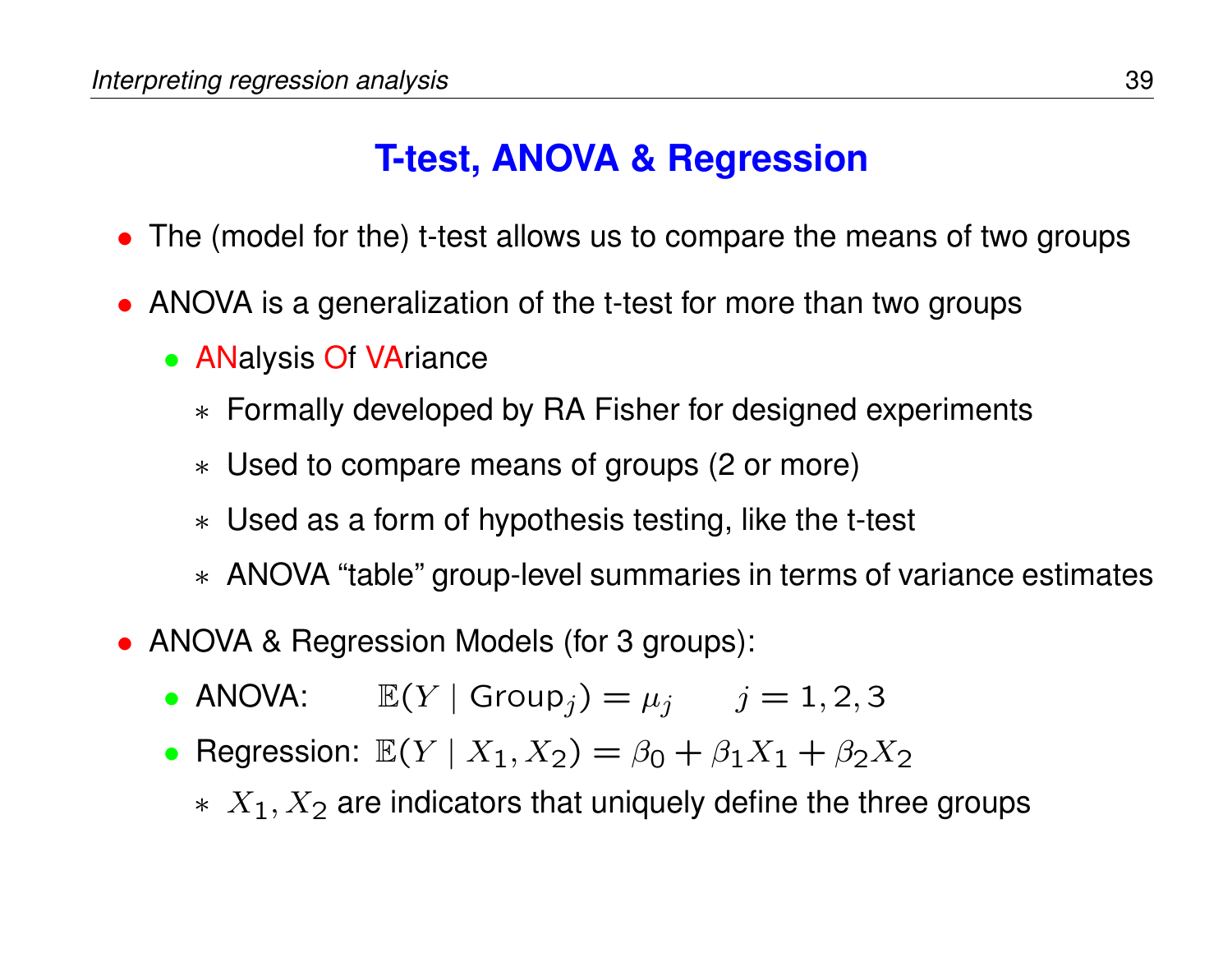# **ANOVA (with 3 groups)**

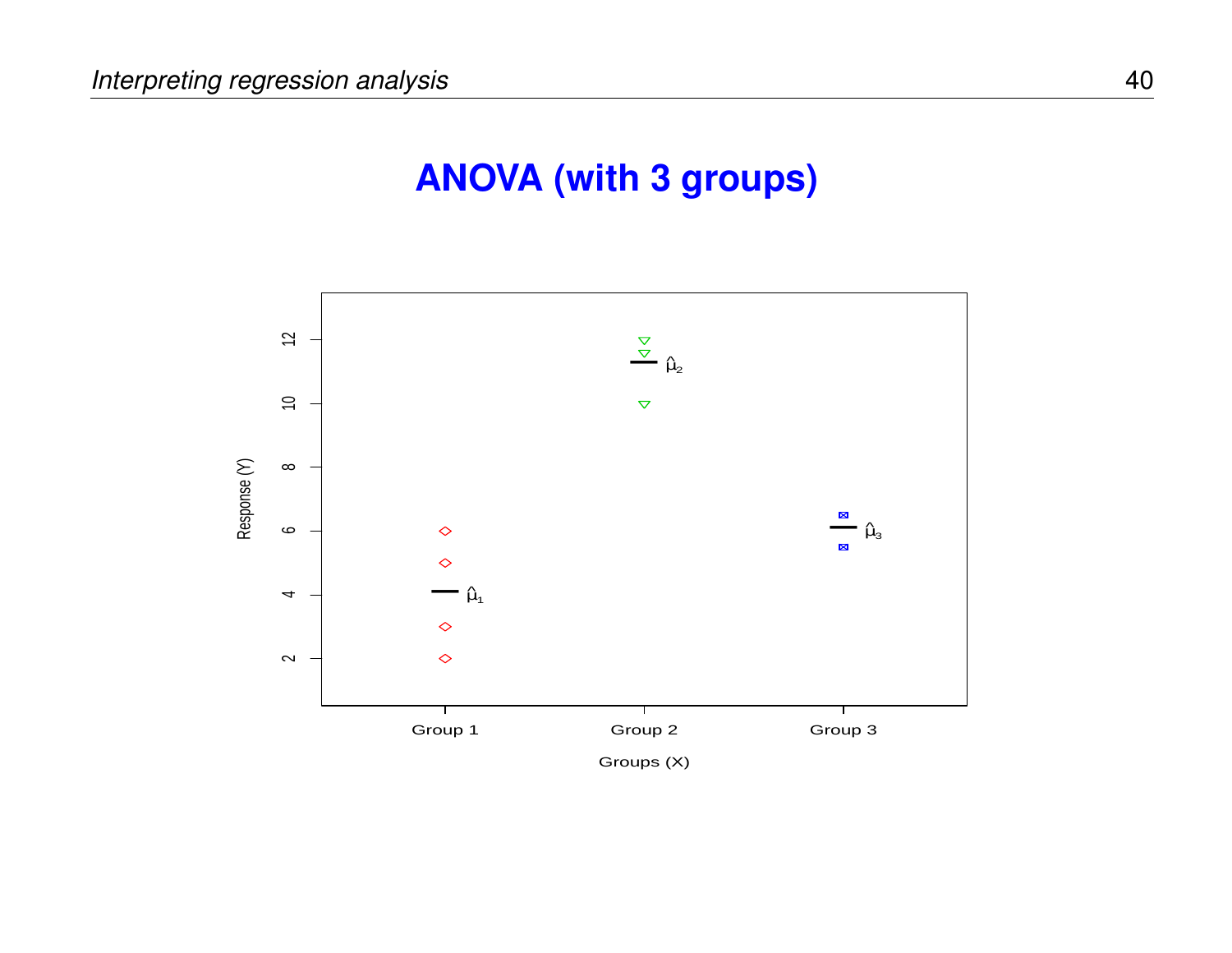# **Data in 3D**

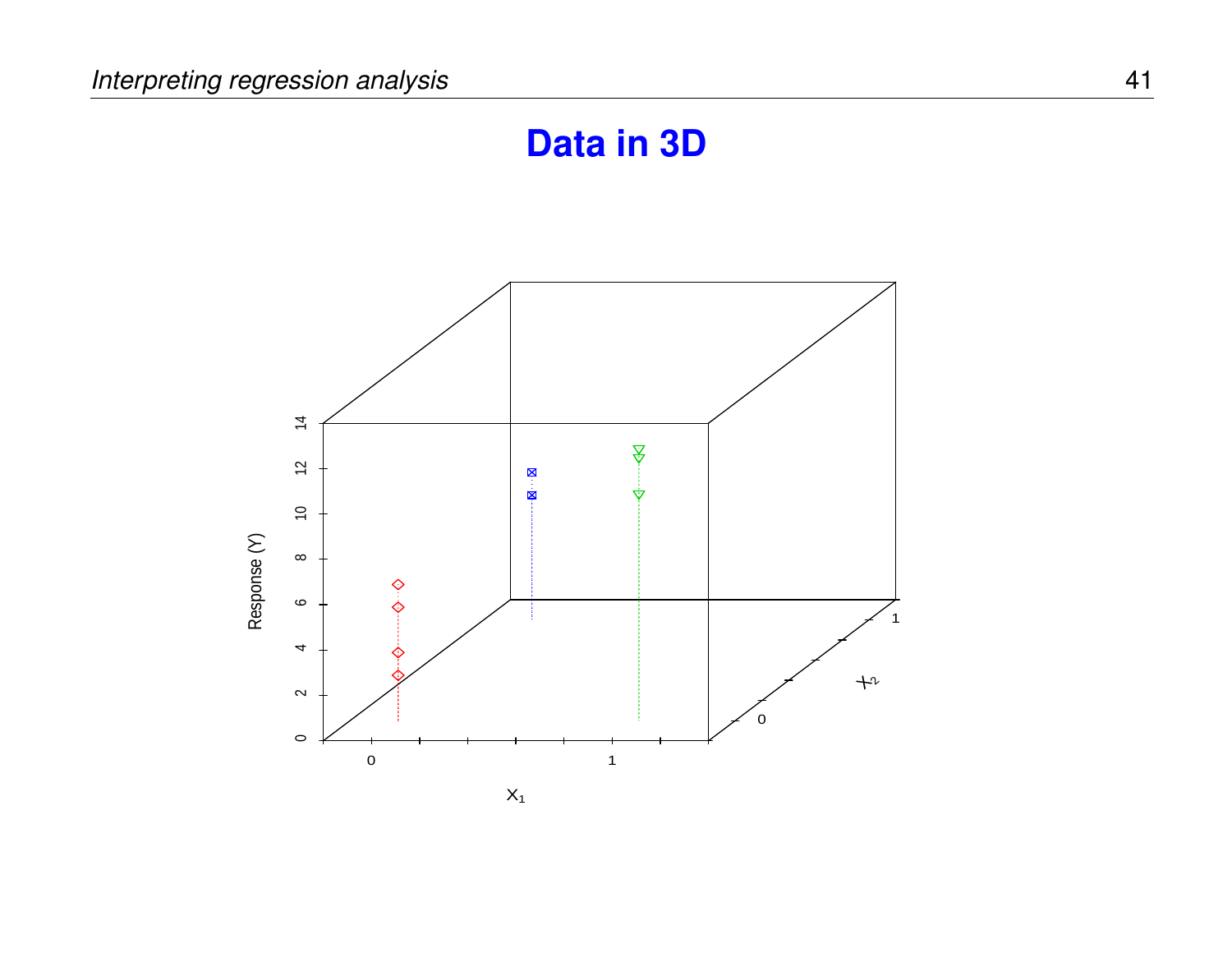# **ANOVA in 3D**

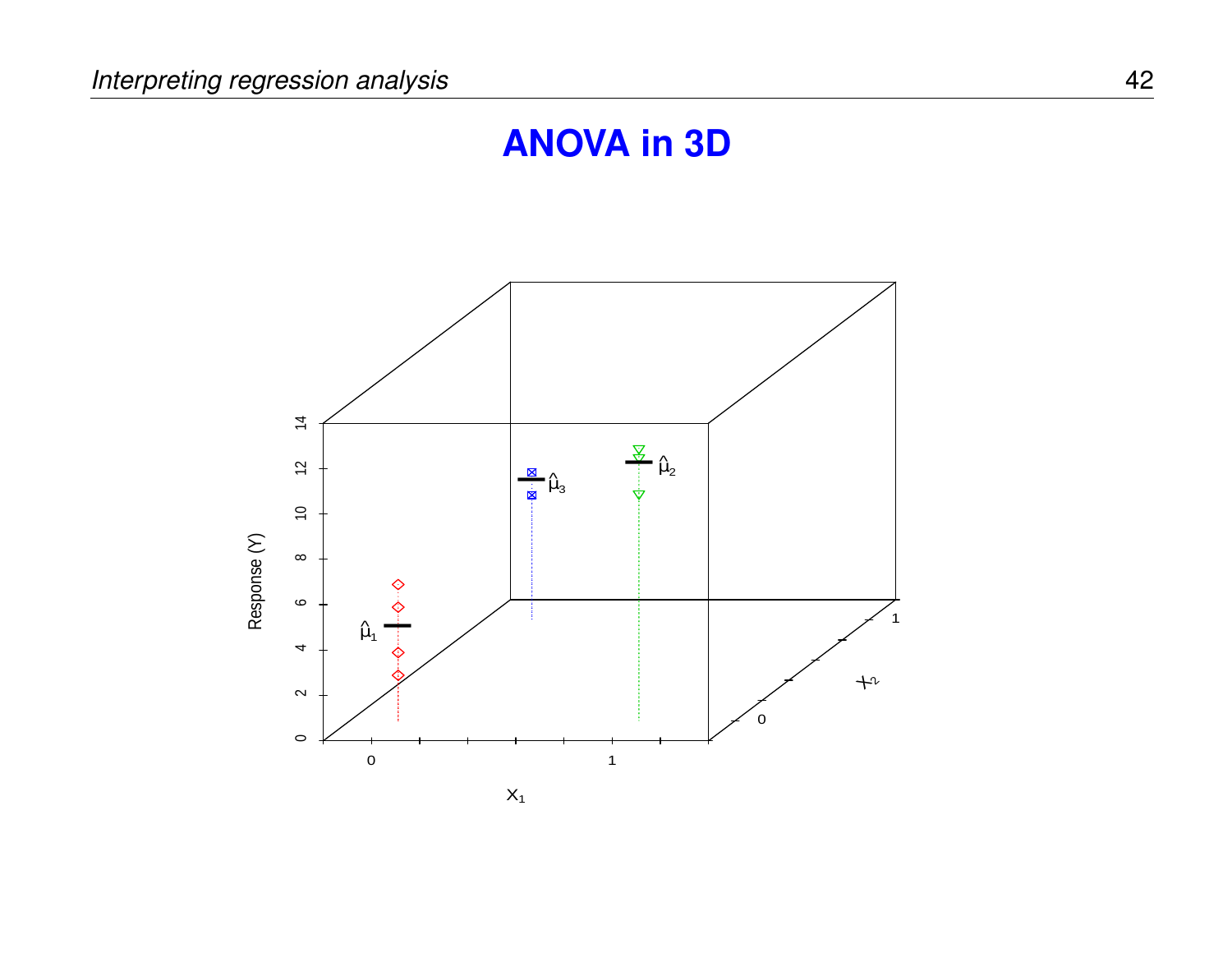### **ANOVA with regression plane**



 $X_1$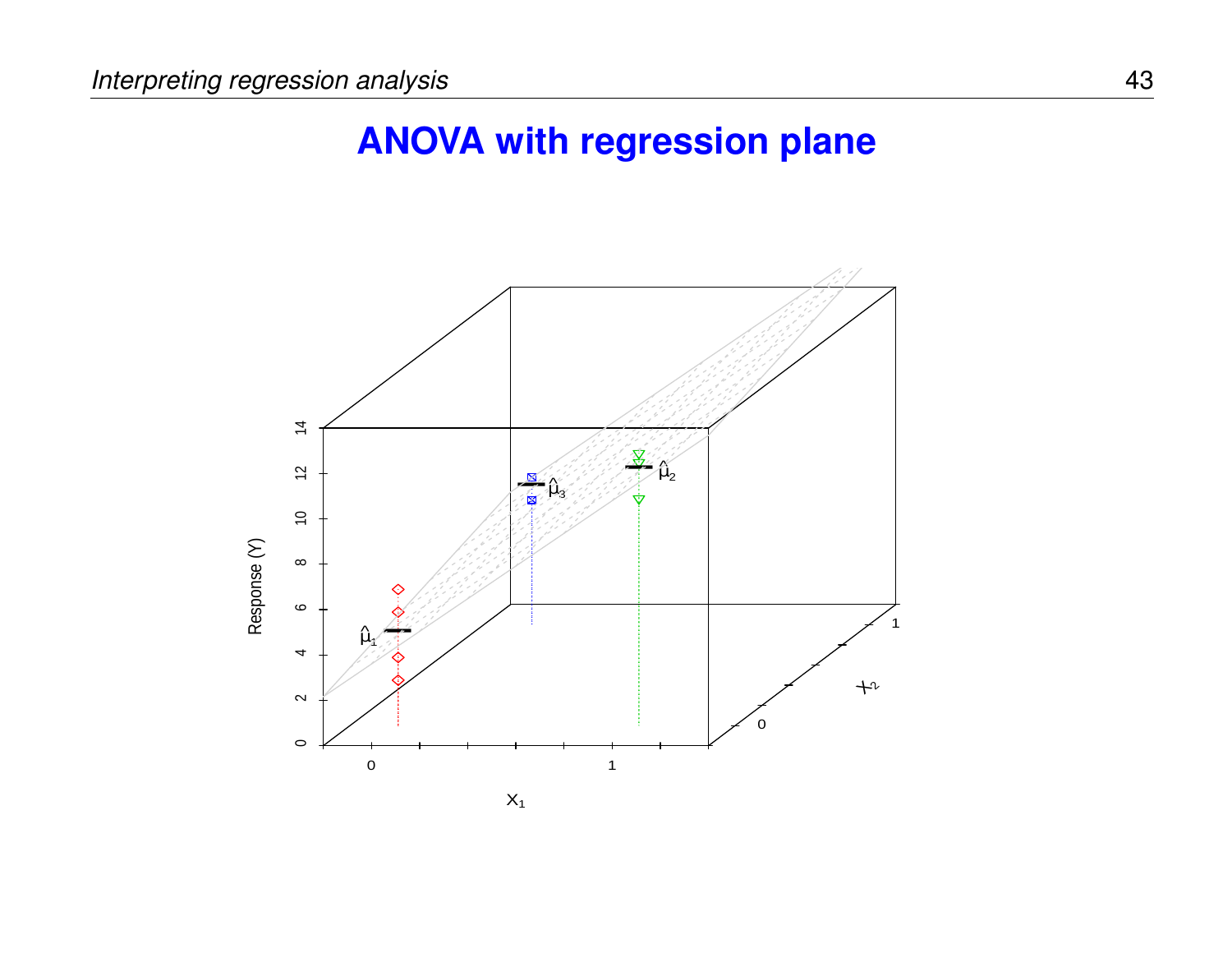# **Regression: Groups 1 & 2**

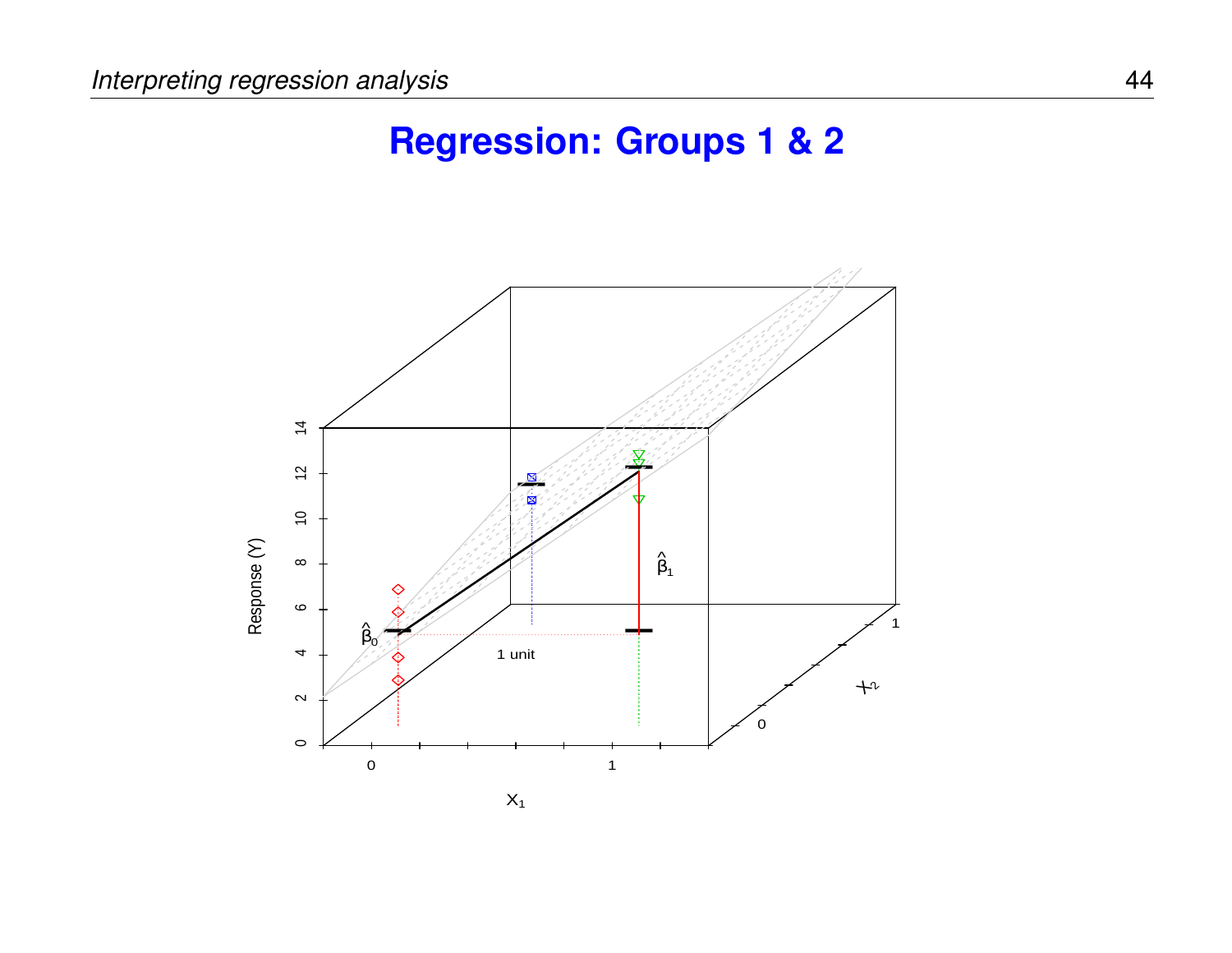# **Regression: Groups 1 & 3**

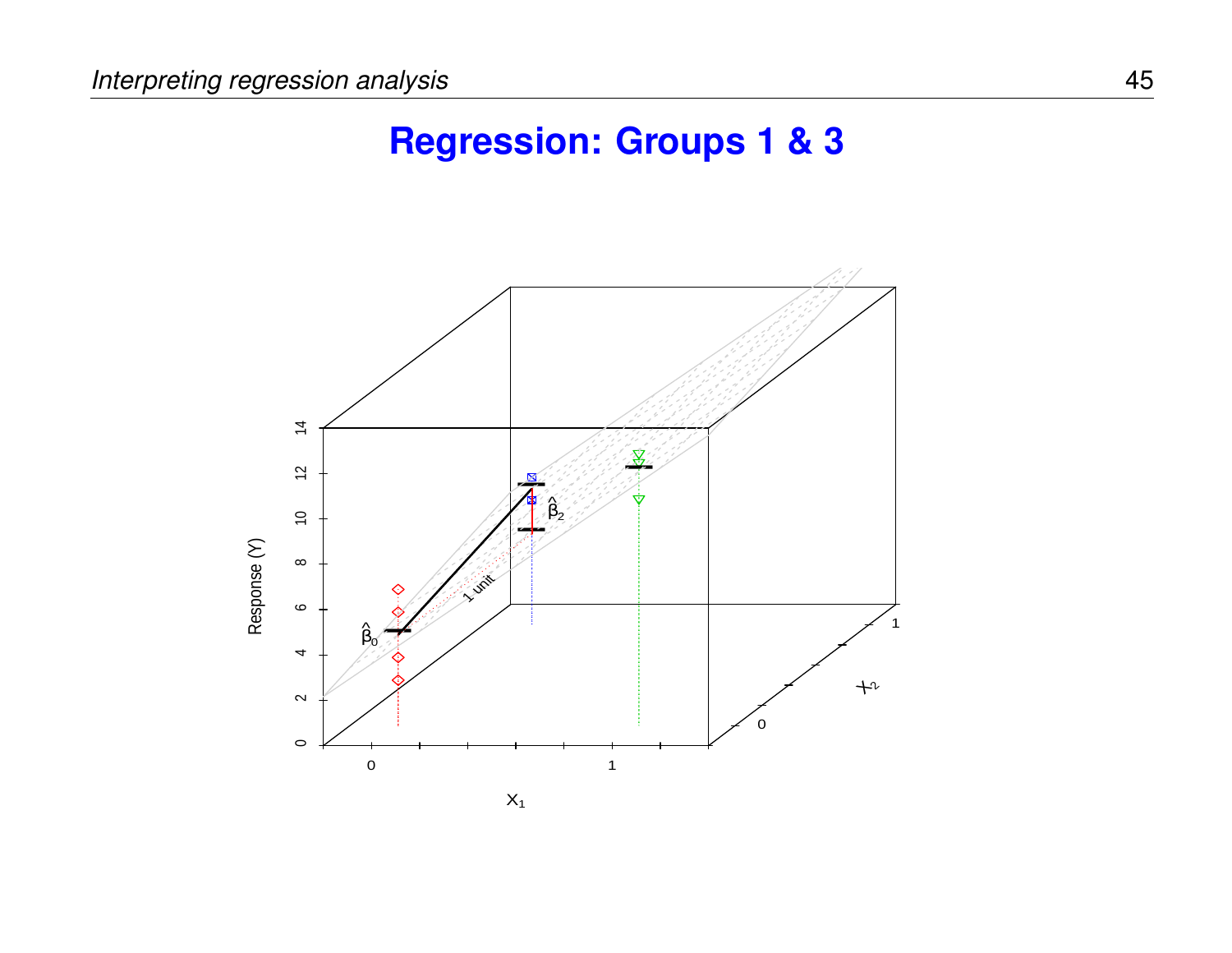

#### **What regression does**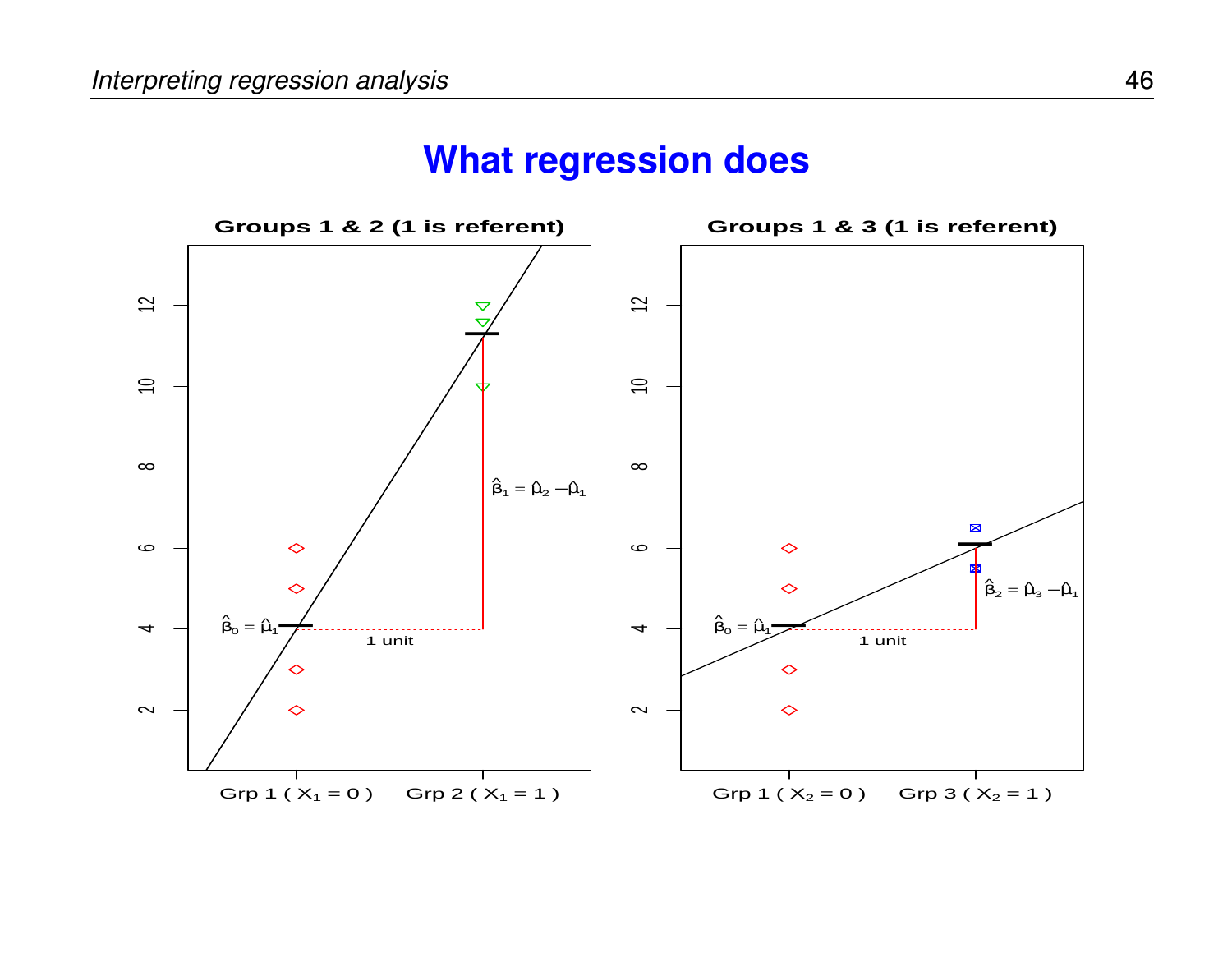# **T-test, ANOVA & Regression**

**Facts**:

- T-test & ANOVA are special cases of regression
- T-test & ANOVA construct group means
- Regression constructs pairwise differences of group means

| Number of    | T-test  | ANOVA   | Regression                |
|--------------|---------|---------|---------------------------|
| Groups       |         |         |                           |
| $\mathcal P$ | $\mu_1$ |         | $\beta_0 = \mu_1$         |
|              | $\mu$   |         | $\beta_1 = \mu_2 - \mu_1$ |
|              |         | $\mu_1$ | $\beta_0 = \mu_1$         |
| 3            |         | $\mu_2$ | $\beta_1 = \mu_2 - \mu_1$ |
|              |         | $\mu_3$ | $\beta_2 = \mu_3 - \mu_1$ |
|              |         |         |                           |
| etc.         |         |         |                           |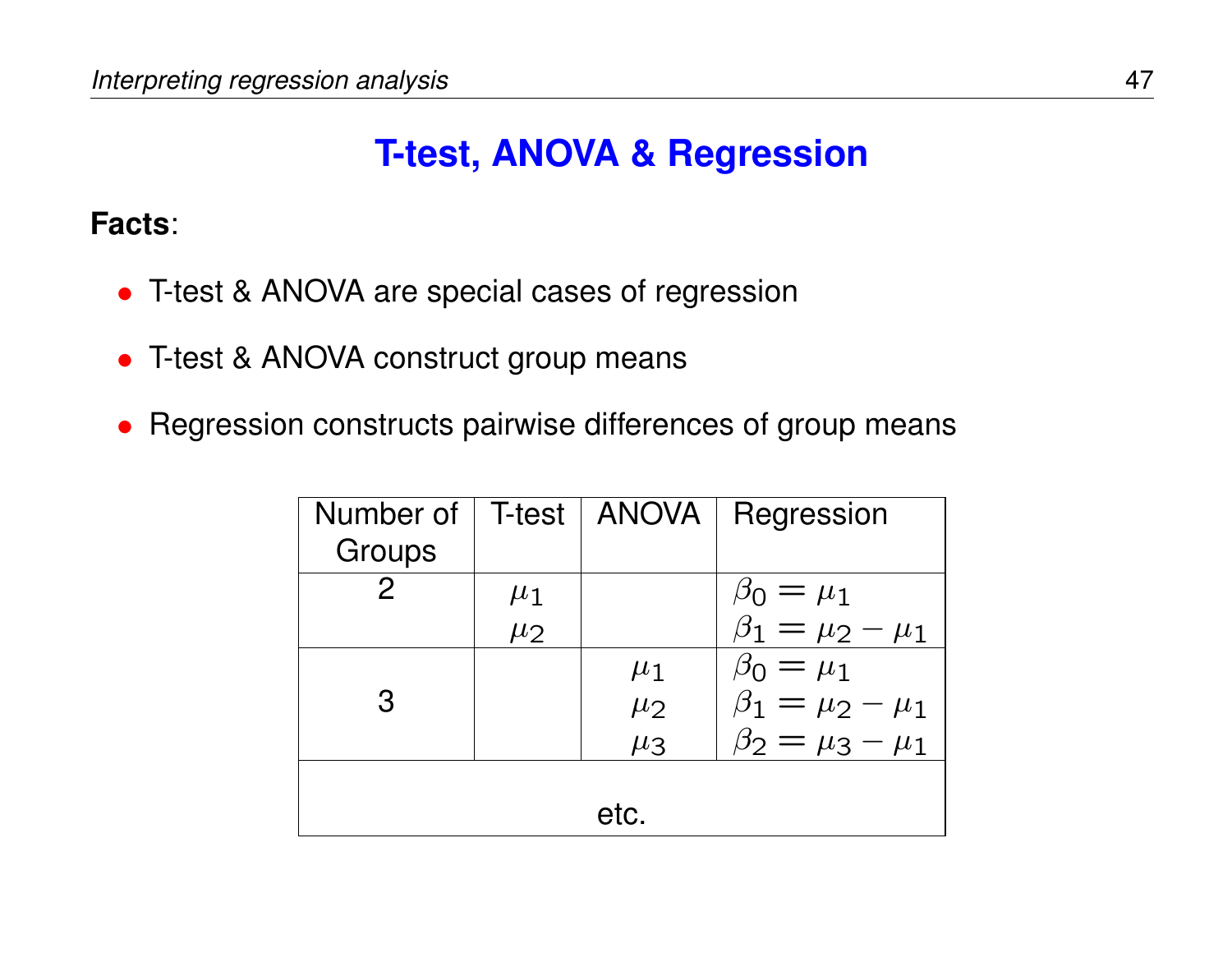# **The Multiple Regression Model**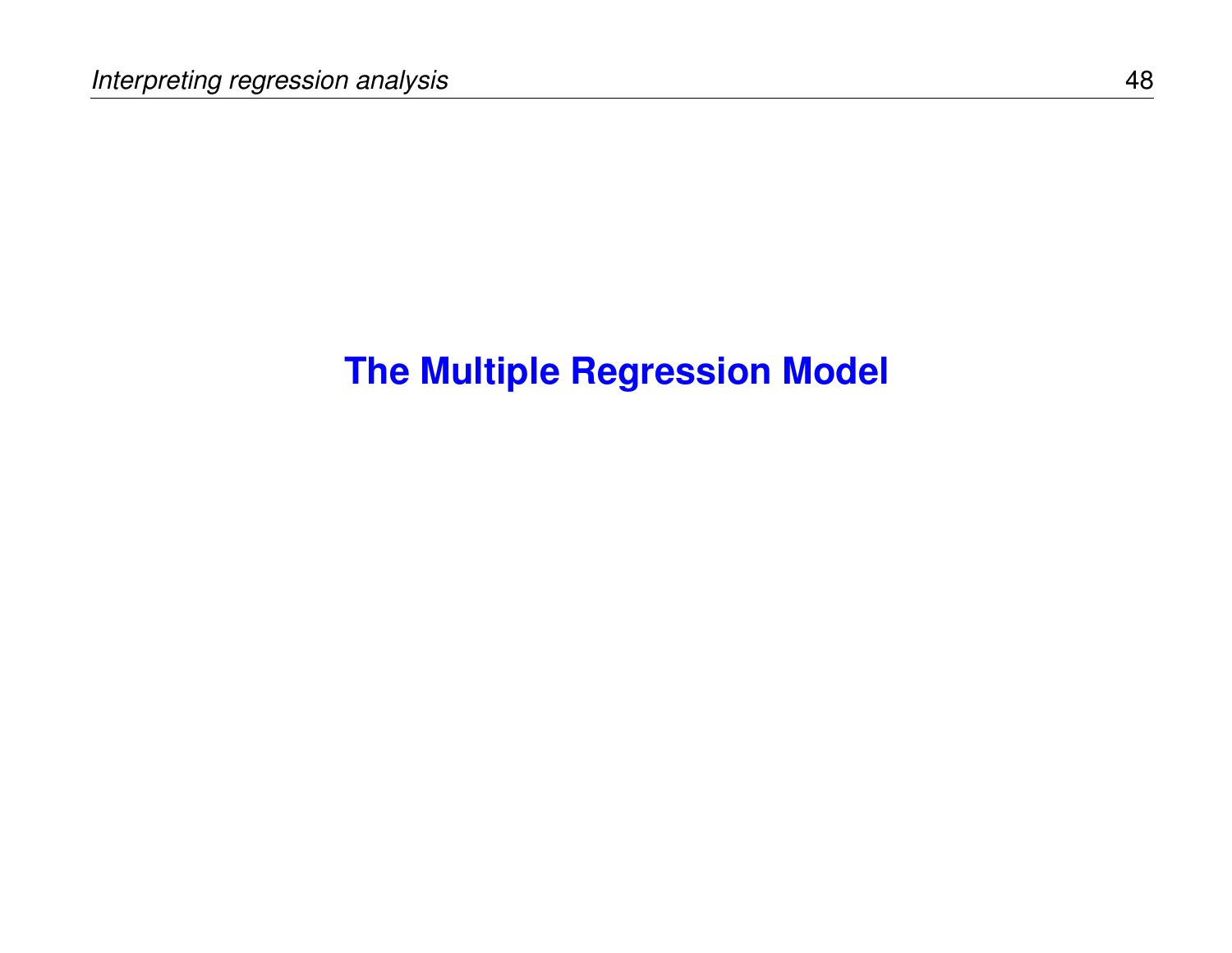### **The Multiple Regression Model**

- We often model the mean response across groups defined by multiple predictors
	- Simple linear regression: 1 predictor
		- ∗ E.g., compare the distribution of weight across groups defined by treatment status
	- Multiple regression: 2 or more predictors
		- ∗ E.g., compare the distribution of weight across groups defined by treatment status, age, gender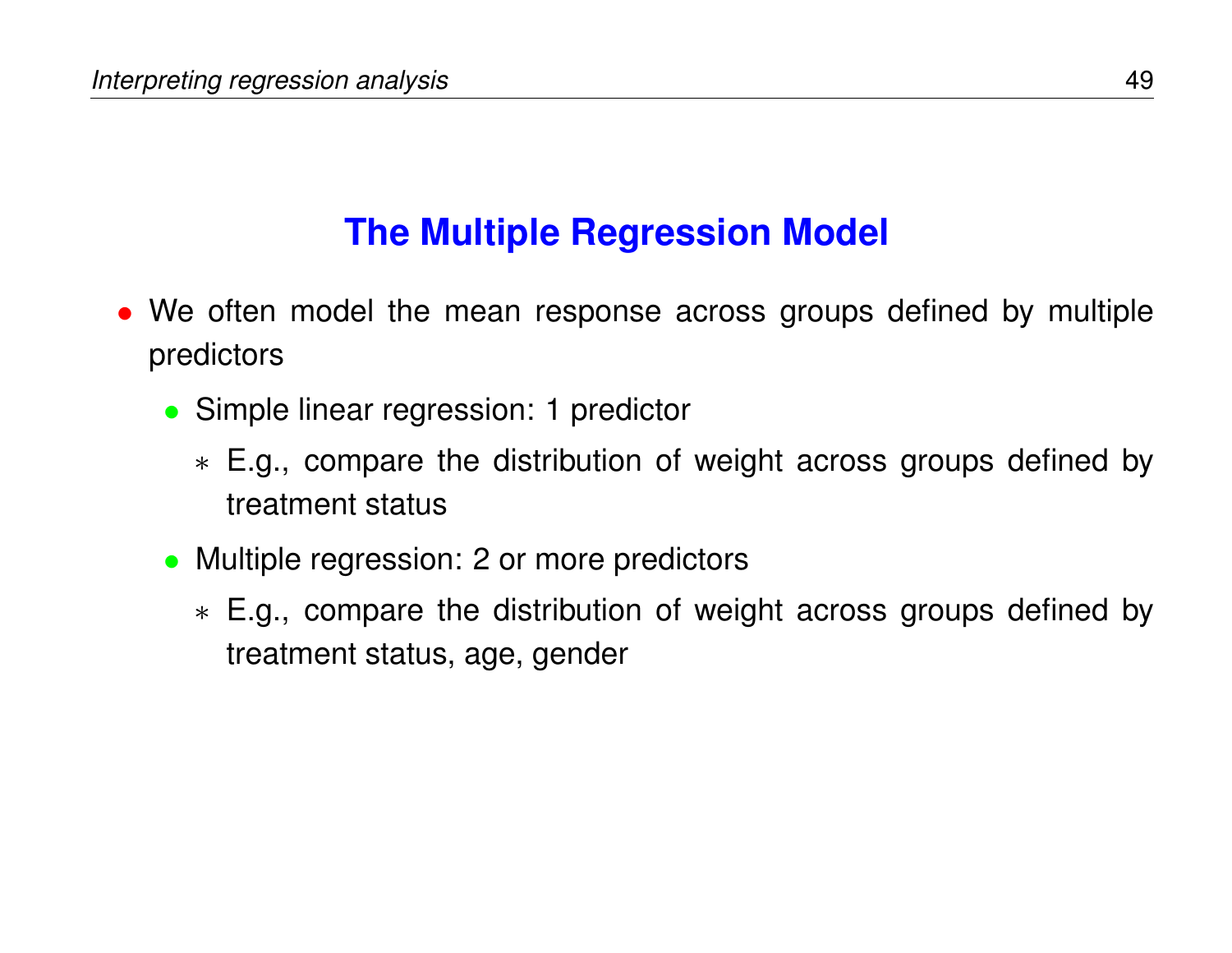# **Interpretation of Regression Parameters**

Difference in interpretation of the "slope" parameters

• Unadjusted model:

 $\mathbb{E}(WGT | TRT) = \beta_0 + \beta_1 TRT$ 

•  $\beta_1$  is the difference in mean  $WGT$  for groups differing by 1 unit in  $TRT$ 

$$
\beta_1 = \mathbb{E}(WGT | TRT = 1) - \mathbb{E}(WGT | TRT = 0)
$$

$$
= \mathbb{E}(WGT | \text{treatment}) - \mathbb{E}(WGT | \text{controls})
$$

• Adjusted model:

 $E(WGT | TRT, FEM) = \gamma_0 + \gamma_1 TRT + \gamma_2 FEM$ 

•  $\gamma_1$  is the difference in mean  $WGT$  for groups differing by 1 unit in  $TRT$ **and** they have the same gender

$$
\gamma_1 = \mathbb{E}(WGT \mid TRT = 1, FEM) - \mathbb{E}(WGT \mid TRT = 0, FEM)
$$
  
=  $\mathbb{E}(WGT \mid \text{treatment}, \text{ females}) - \mathbb{E}(WGT \mid \text{controls}, \text{ females})$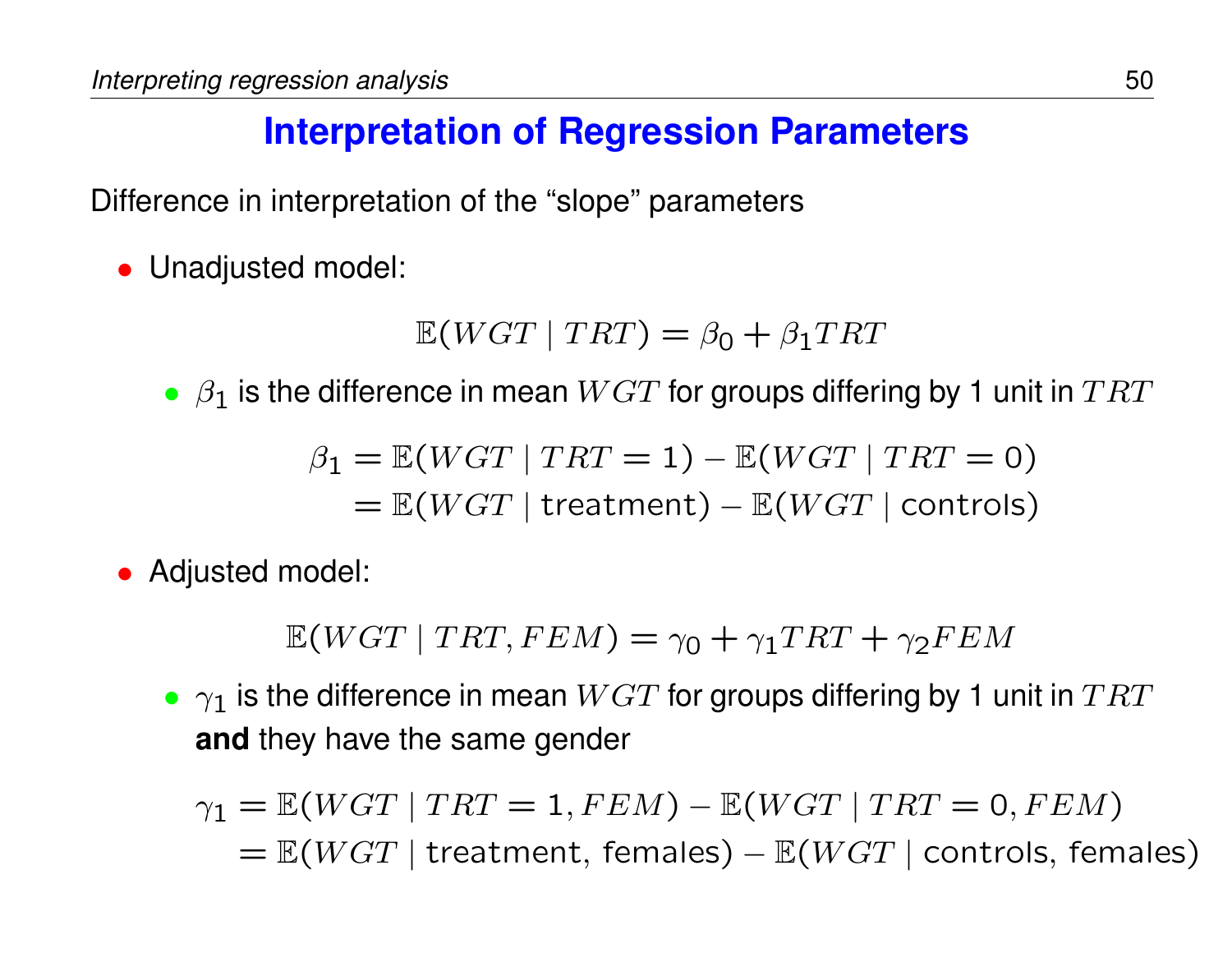### **Impacts of Covariate Adjustment**

- The focus of why we adjust for covariates (aka predictors) is thus on
	- The scientific interpretation of the slope parameter estimates
	- Bias of these estimates relative to the scientific parameter of interest
	- The precision of the estimates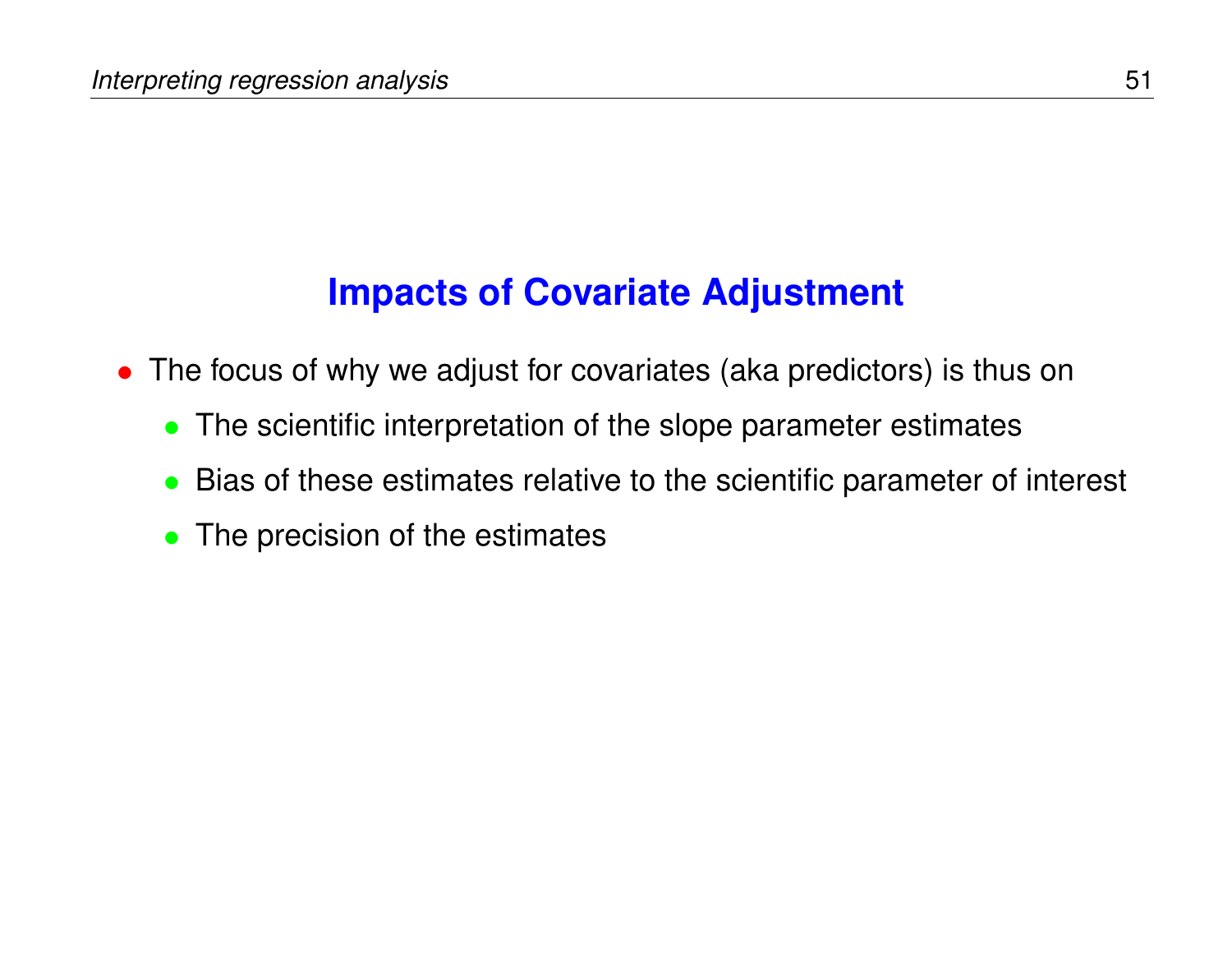### **Reasons for Adjusting for Covariates**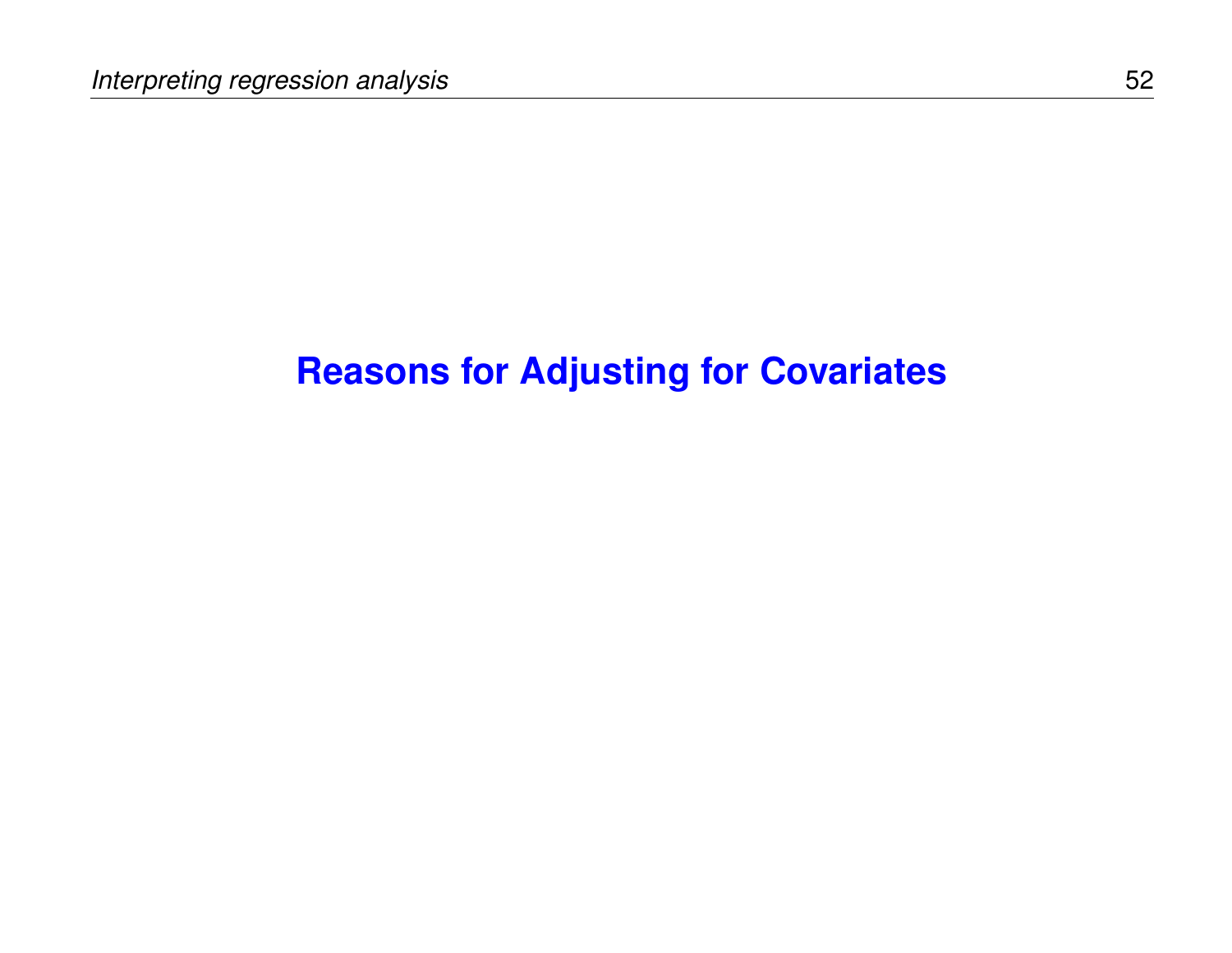# **Adjusting for Covariates**

- In order to assess whether we adjust for covariates, we must consider our beliefs about the causal relationships among the measured variables
	- We will not be able to assess causal relationships in our statistical analysis
	- Inference of causation comes only from study design
- However, consideration of hypothesized causal relationships helps us decide which statistical question to answer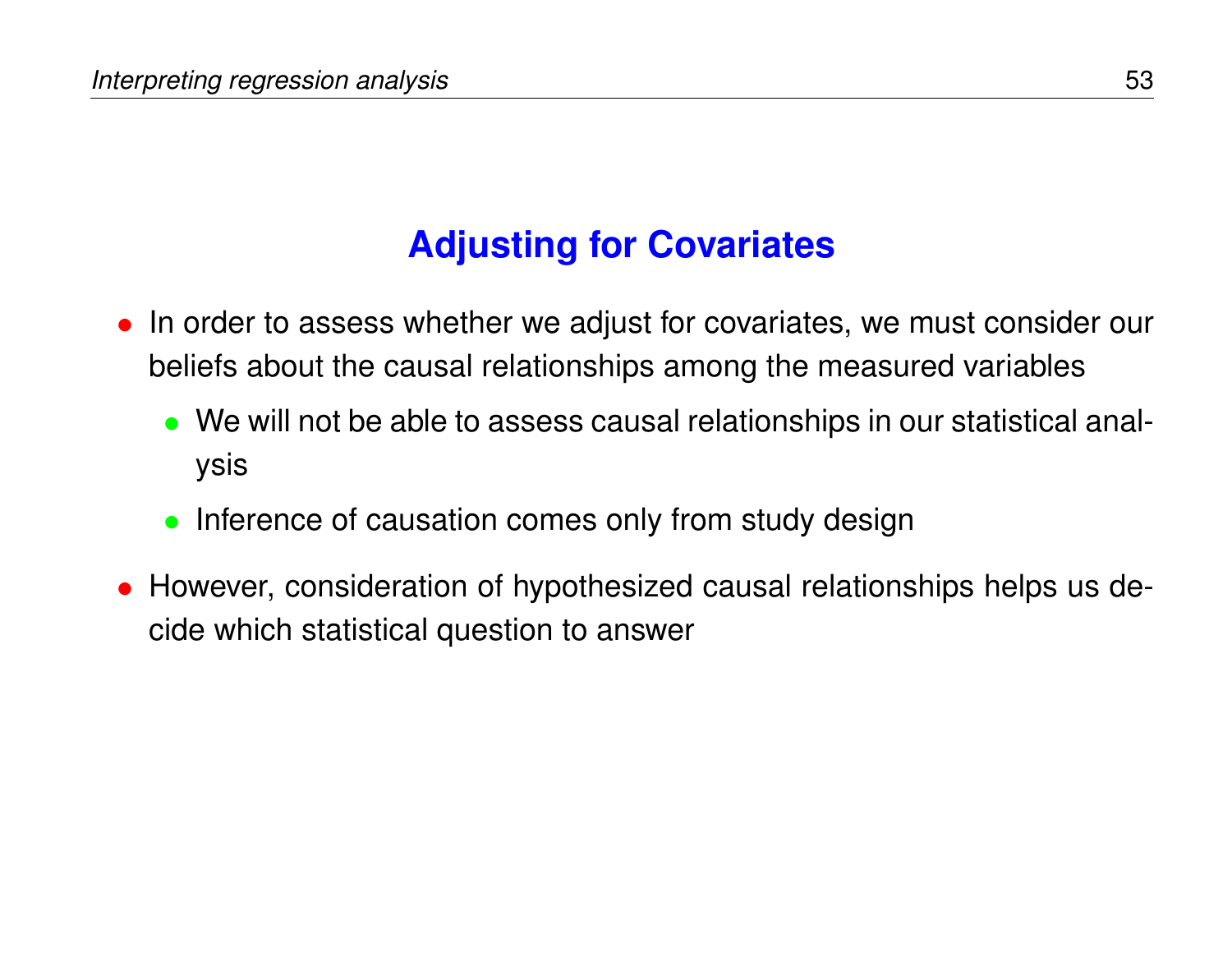- Statistical analysis can only detect associations reflecting causation in either direction
- Only experimental design and understanding of the variables allows us to infer cause and effect
- Statistical analysis will identify "causation" in either direction
	- We regard that causes of events must be in the correct temporal sequence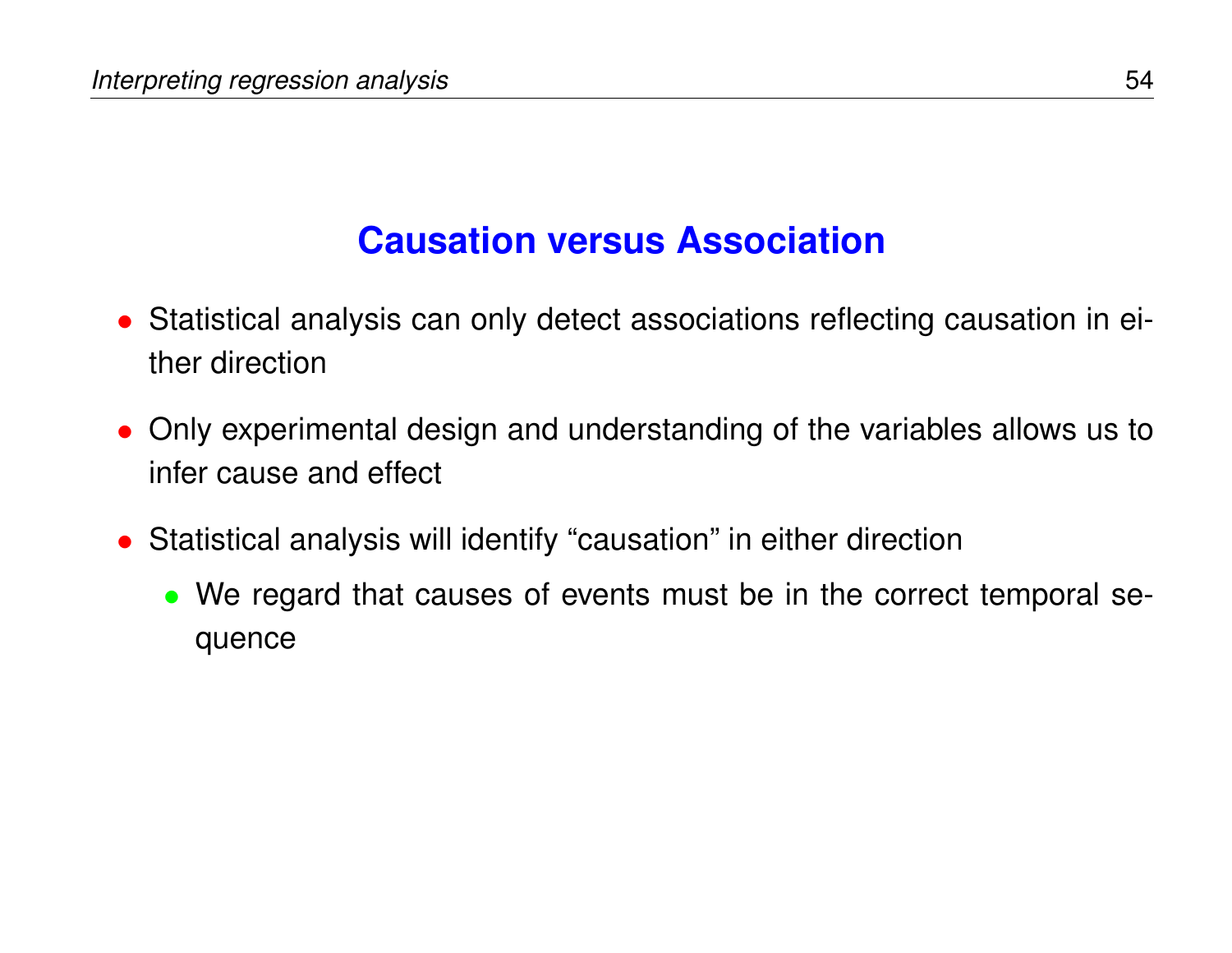- Sometimes we can isolate particular pathways of scientific interest by including a third variable into an analysis
	- "Adjusting" for an effect of a third variable
		- ∗ Strata are defined based on the value of the third variable
		- ∗ Comparisons of the response distribution across groups defined by the predictor of interest are made within strata
		- ∗ The effects within strata are then averaged in some way to obtain the adjusted association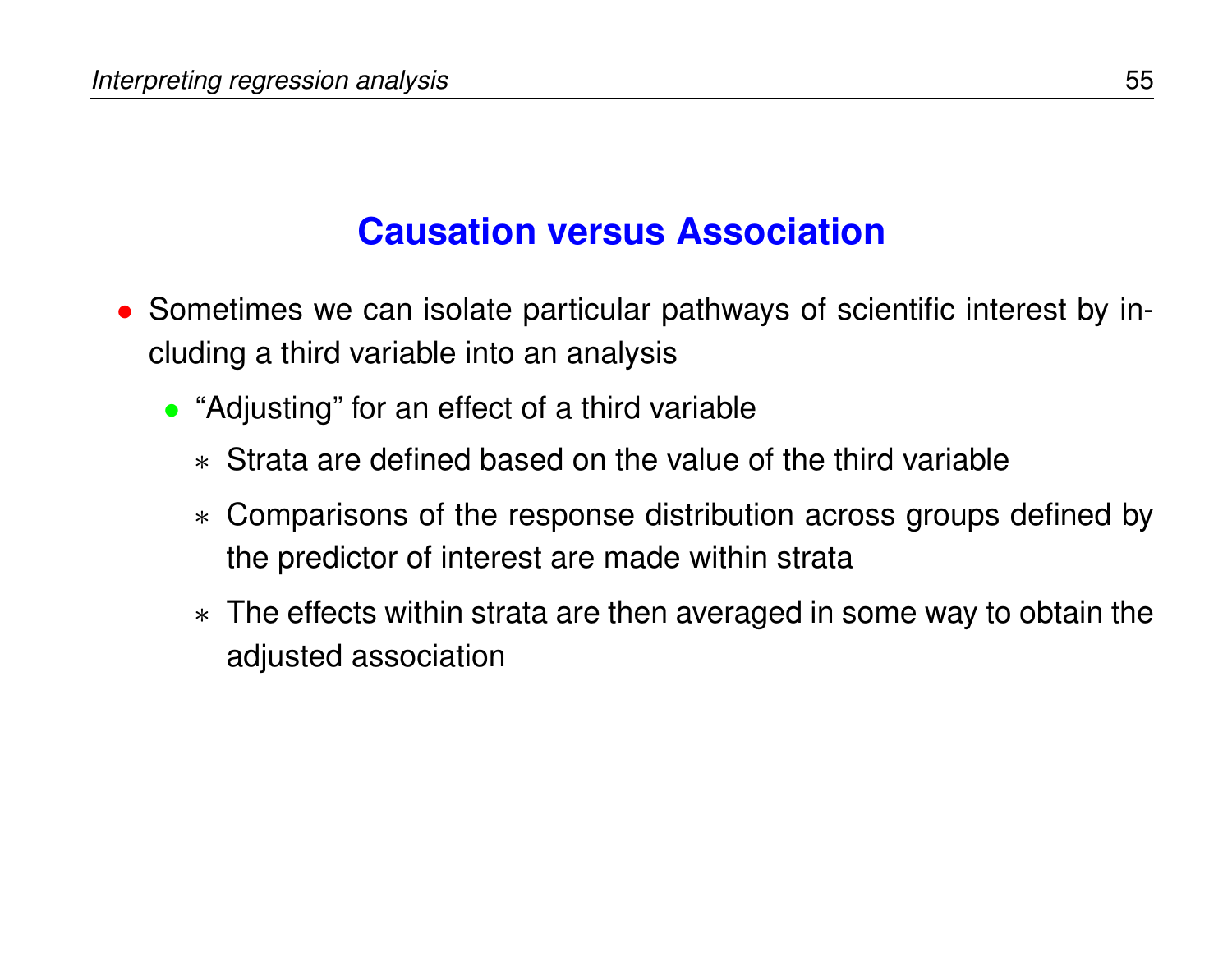- Clearly, such adjustment makes most sense only when the association between response and predictor of interest is the same in each stratum
	- If there are different effects across strata, modeling an interaction would be indicated
		- ∗ The question should essentially be answered in each stratum separately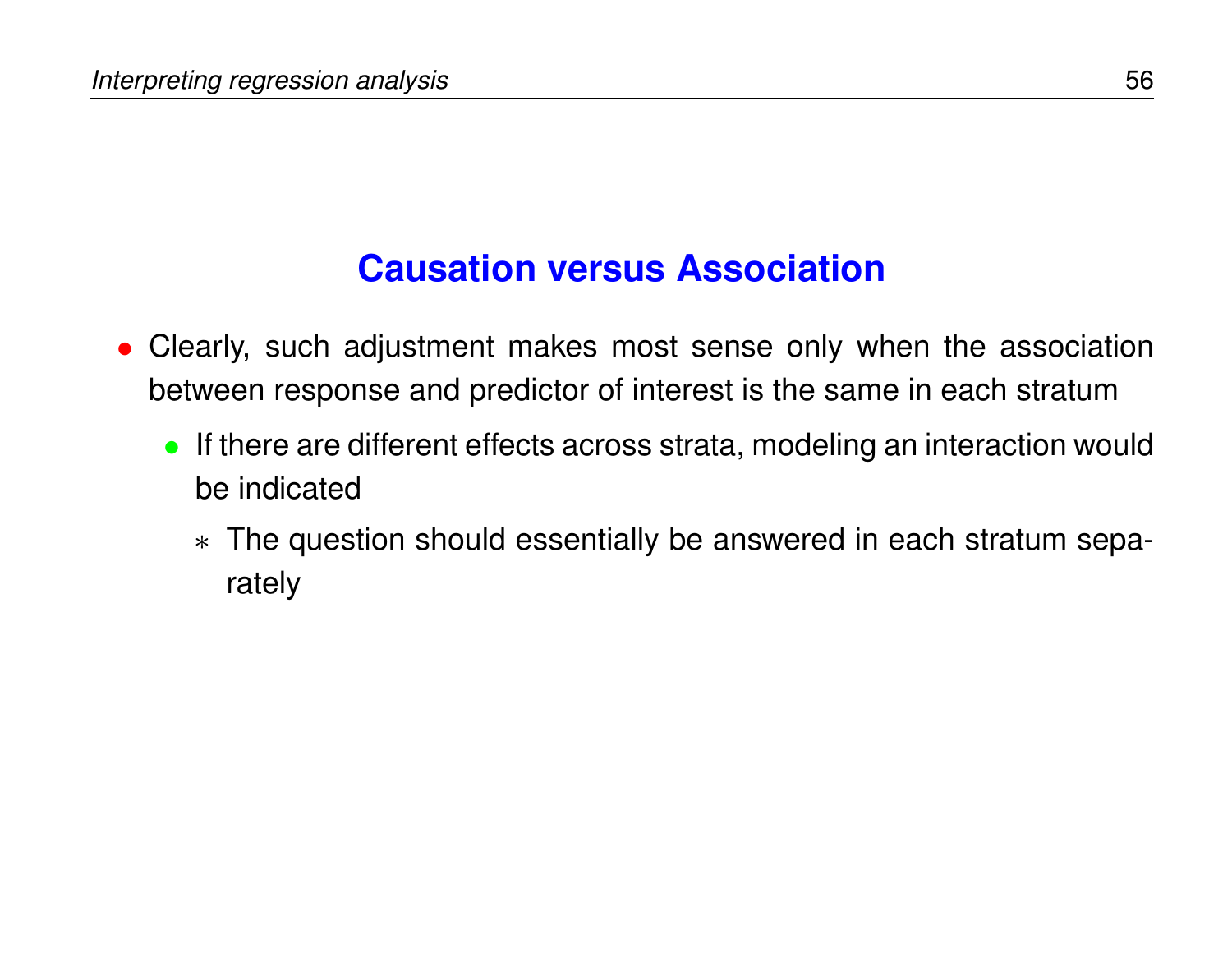### **Adjustment for Covariates**

We include predictors in a regression model for a variety of reasons

- In order of importance
	- Scientific question
		- ∗ Predictor(s) of interest
		- ∗ Effect modifiers
	- Adjustment for confounding
	- Gain precision
- Adjustment for covariates changes the question being answered by the statistical analysis
	- Adjustment can be used to isolate associations that are of particular interest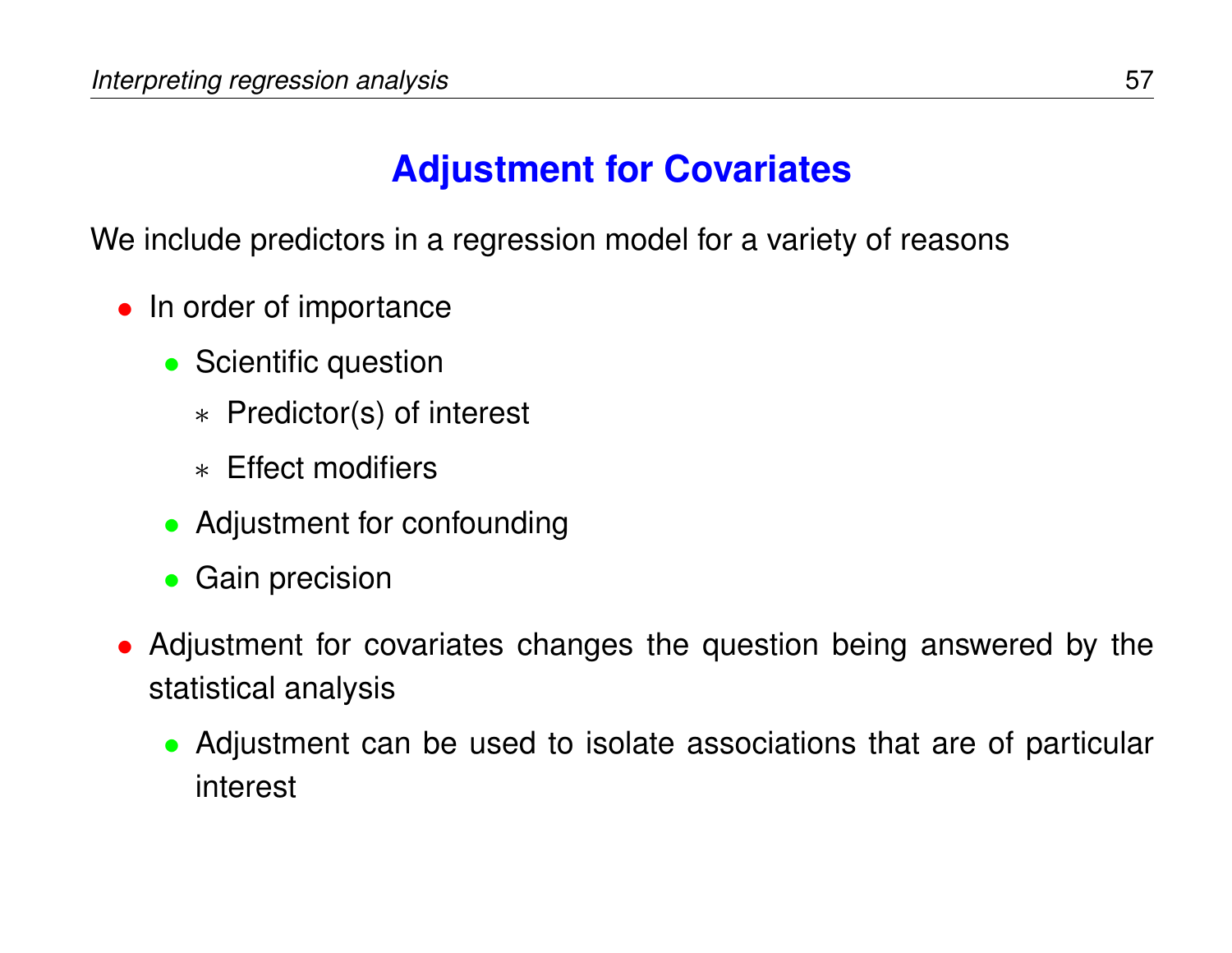# **Scientific Question**

Many times the scientific question dictates inclusion of particular predictors

- Predictor(s) of interest
	- The scientific factor being investigated can be modeled by multiple predictors
		- ∗ E.g., indicator (dummy) variables for multiple treatment groups
- Effect modifiers
	- The scientific question may relate to detection of effect modification
- Confounders
	- The scientific question may have been stated in terms of adjusting for known (or suspected) confounders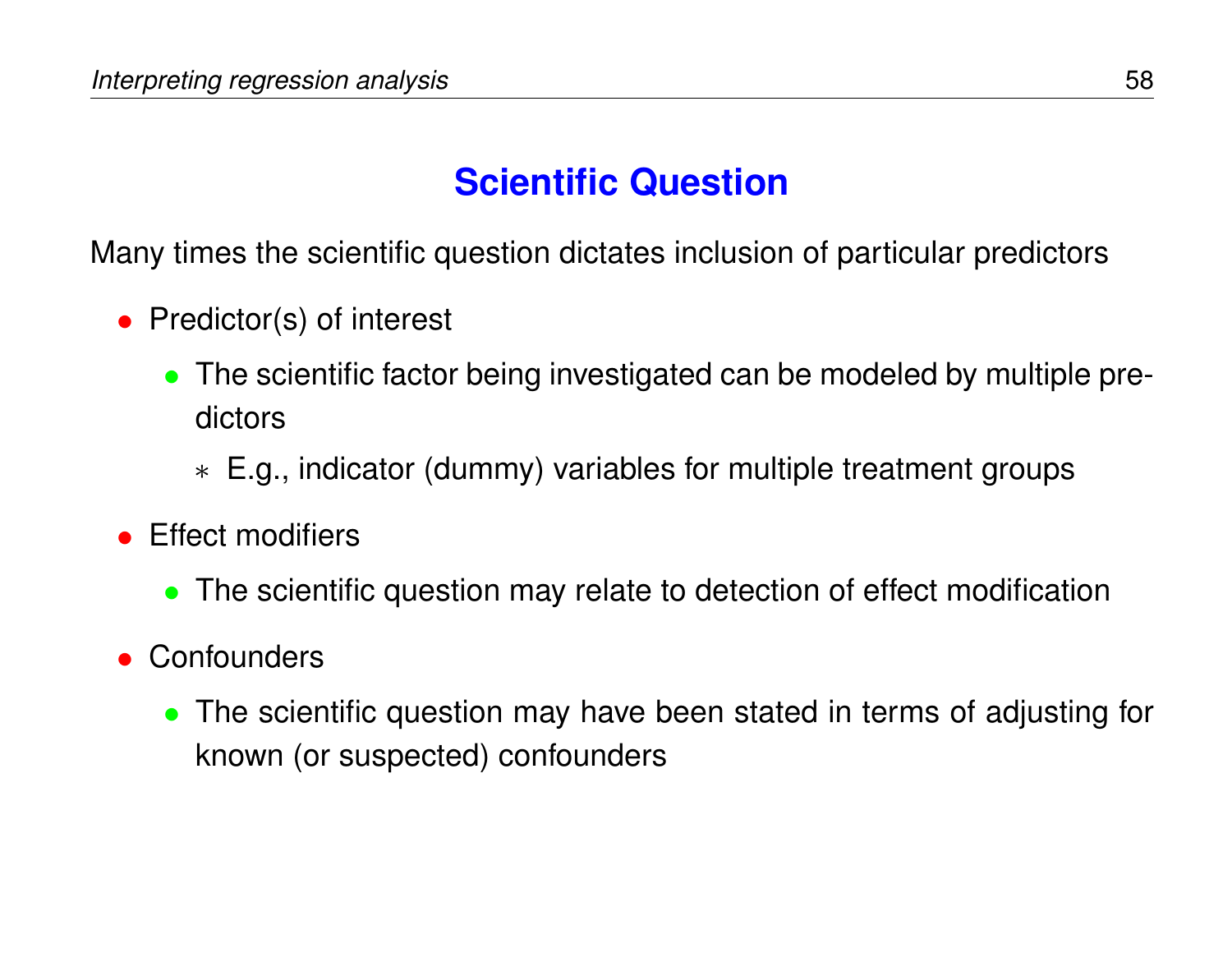Definition of confounding

- The association between a predictor of interest and the response variable is confounded by a third variable if
	- The third variable is associated with the predictor of interest in the sample, AND
	- The third variable is associated with the response
		- ∗ causally (in truth)
		- ∗ in groups that are homogeneous with respect to the predictor of interest, and
		- ∗ not in the causal pathway of interest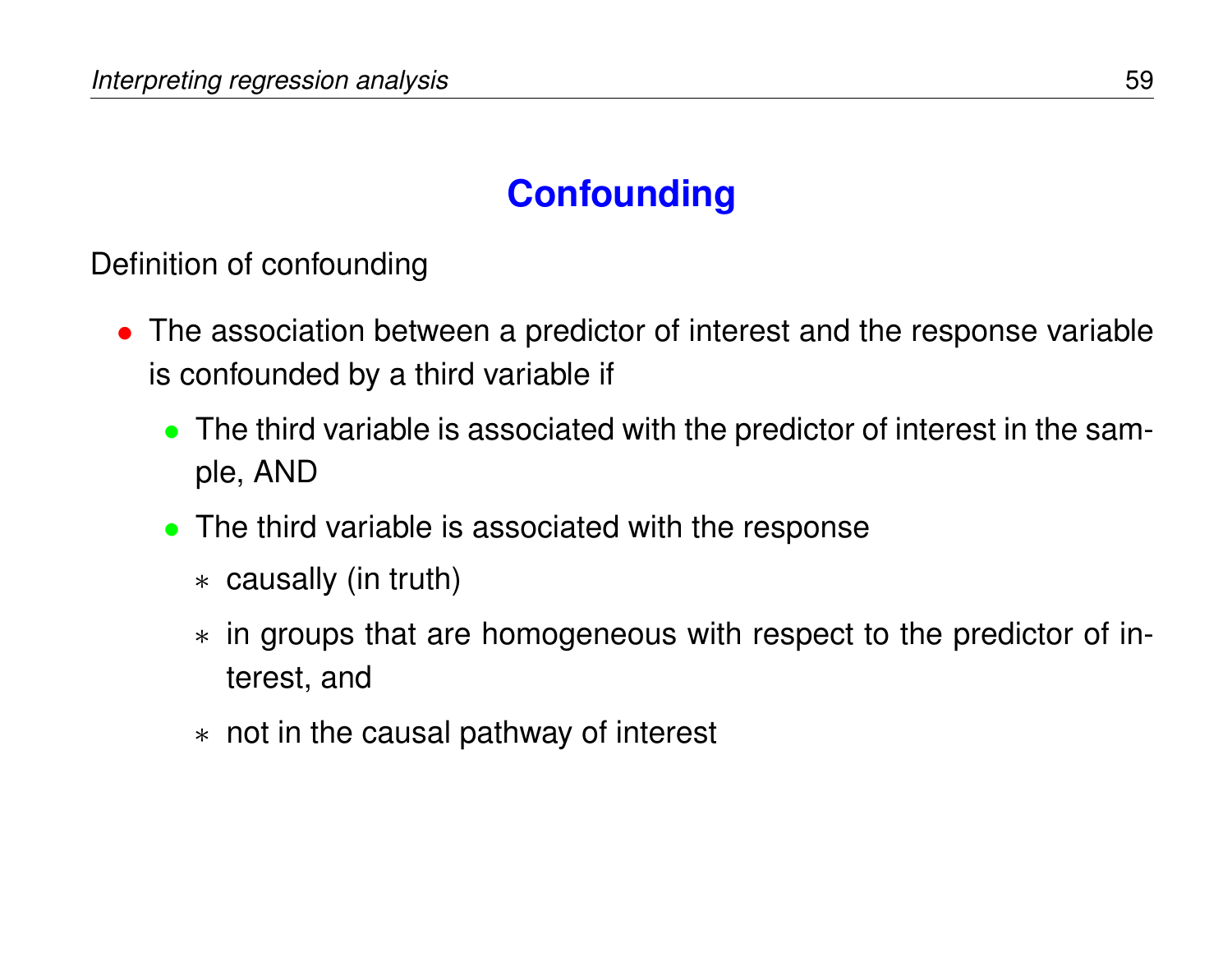Symptoms of confounding

- Estimates of association from unadjusted analysis are markedly different from estimates of association from adjusted analysis
	- Association within each stratum is similar to each other, but different from the association in the combined data
- In linear regression, these symptoms are diagnostic of confounding
	- Effect modification would show differences between adjusted analysis and unadjusted analysis, but would also show different associations in the different strata
- Note that confounding produces a difference between unadjusted and adjusted analyses, but those symptoms are not proof of confounding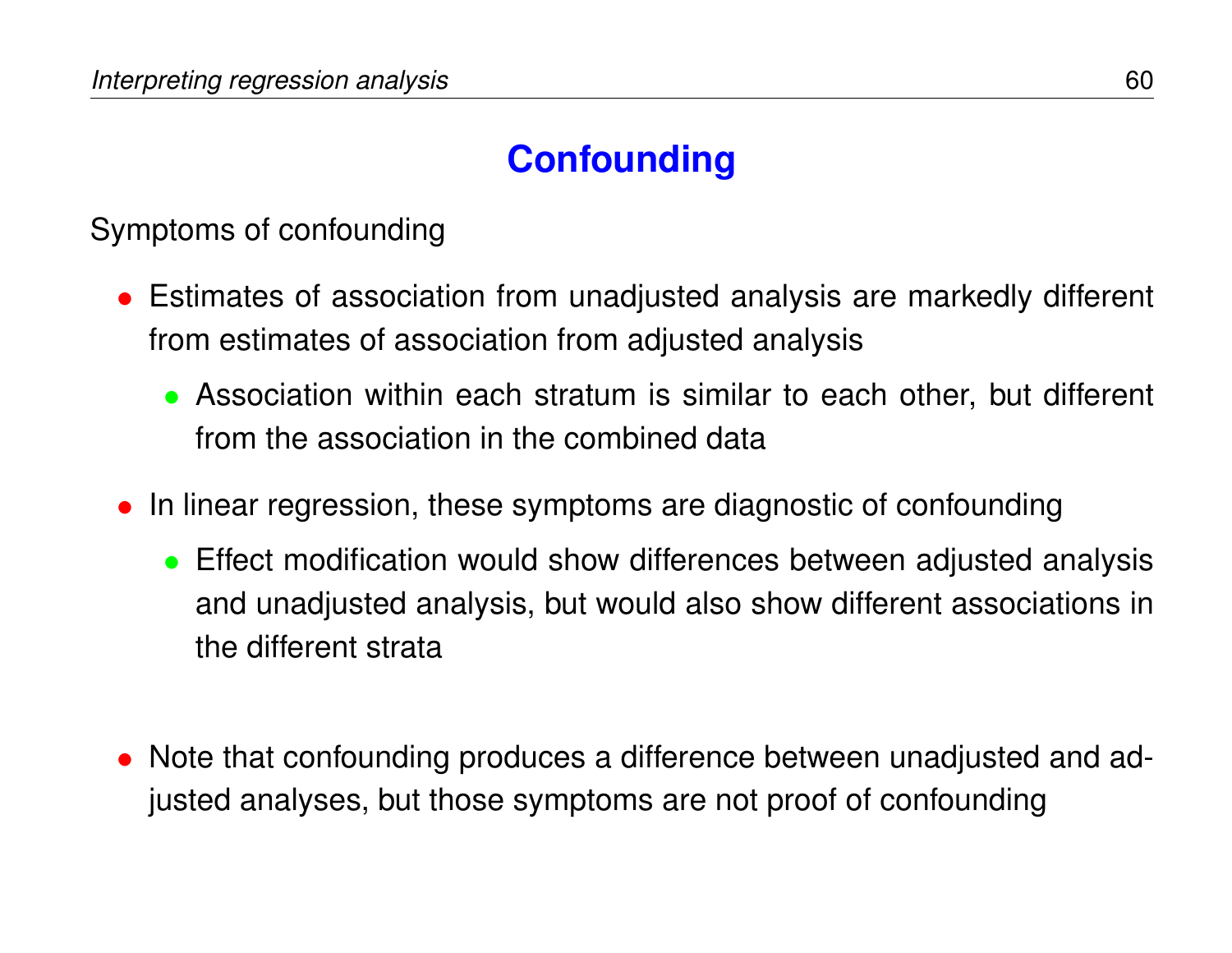#### Effect of confounding

- A confounder can make the observed association between the predictor of interest and the response variable look
	- stronger than the true association,
	- weaker than the true association, or
	- even the reverse of the true association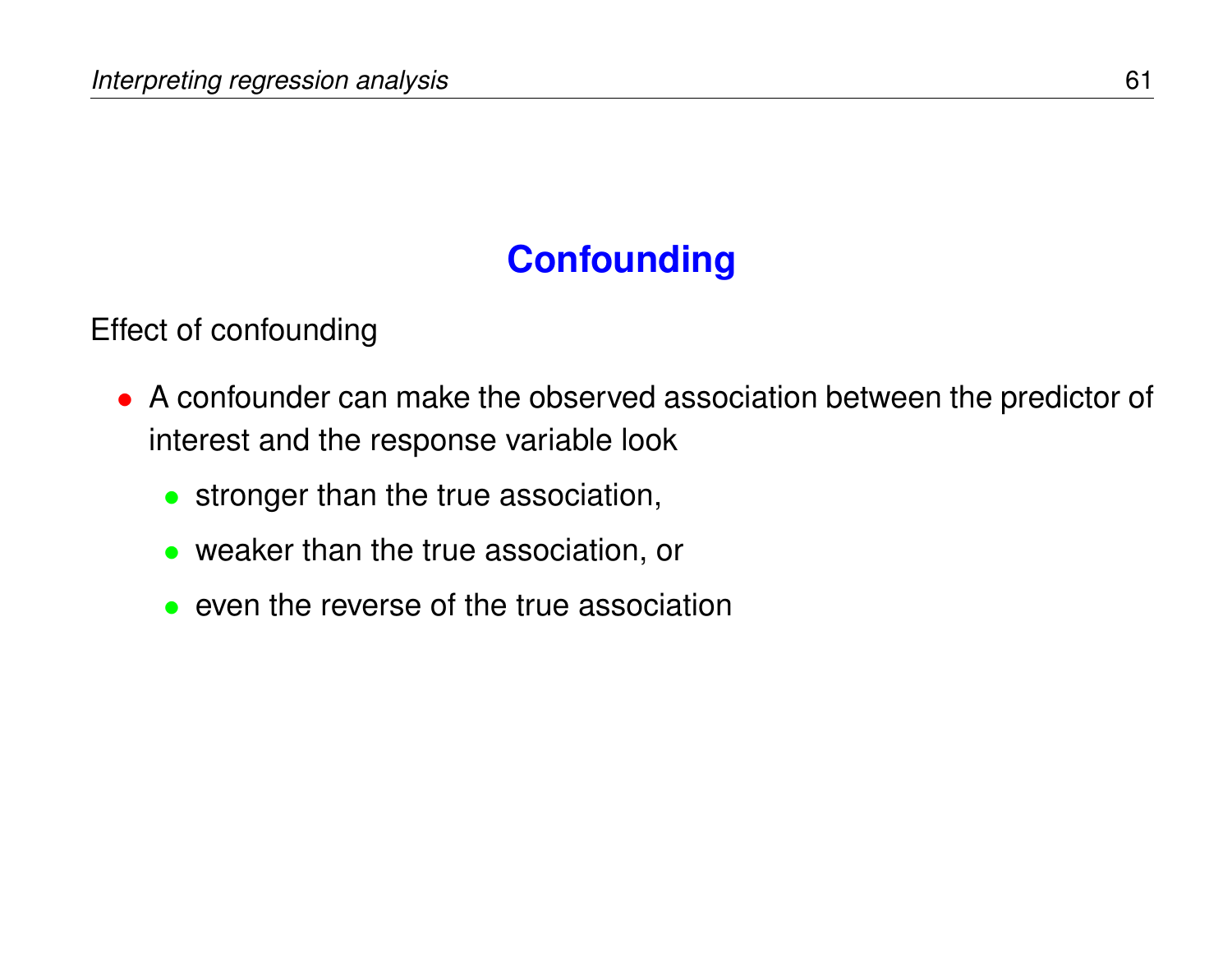Some times the scientific question of greatest interest is confounded by unexpected associations in the data

- Confounders
	- Variables (causally) predictive of outcome, but not in the causal pathway of interest
		- ∗ (Often assessed in the control group)
	- Variables associated with the predictor of interest in the sample
		- ∗ Note that statistical significance is not relevant, because that tells us about associations in the population
	- Detecting confounders must ultimately rely on our best knowledge about possible mechanisms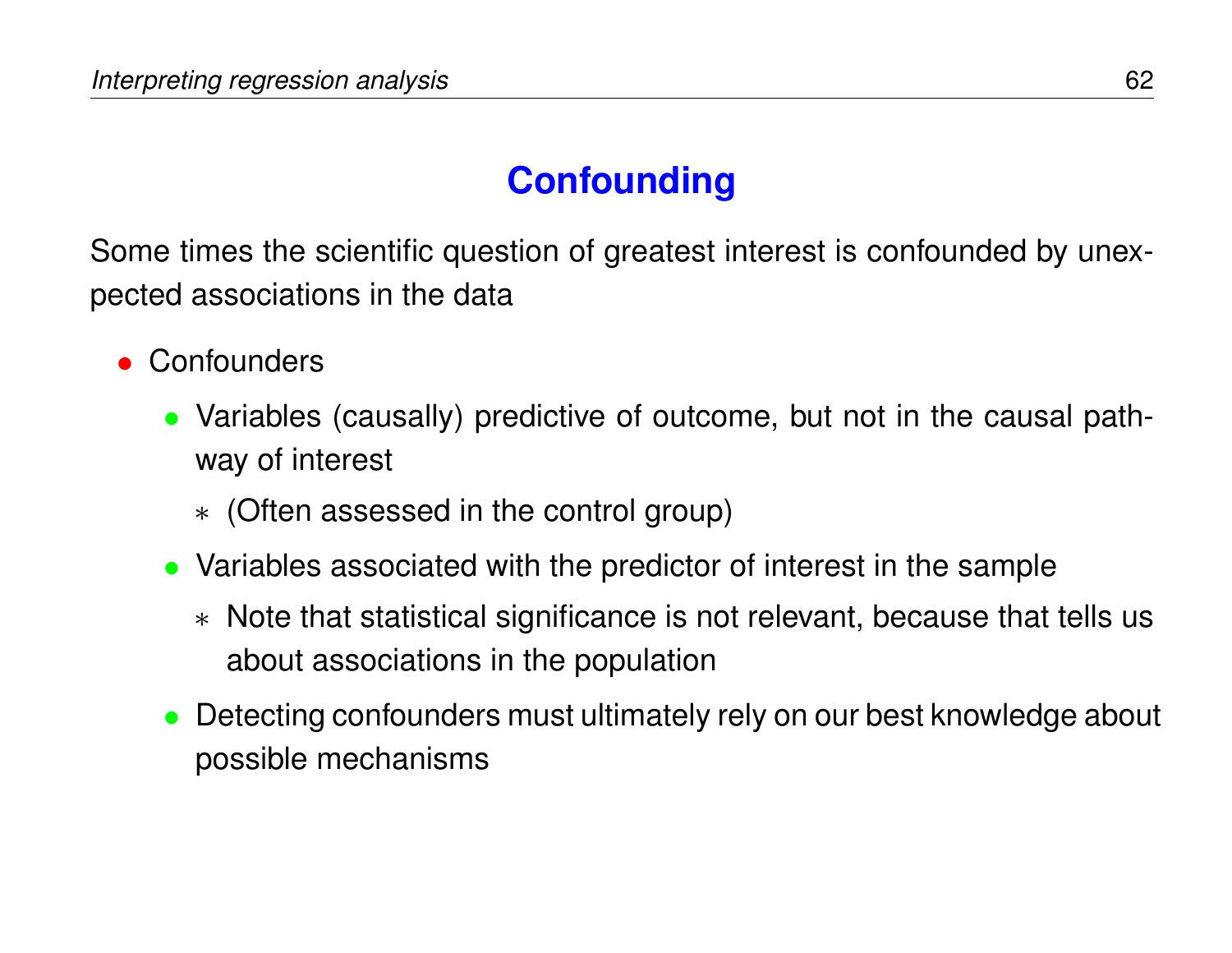# **Precision**

- Sometimes we choose the exact scientific question to be answered on the basis of which question can be answered most precisely
	- In general, questions can be answered more precisely if the within group distribution is less variable
		- ∗ Comparing groups that are similar with respect to other important risk factors decreases variability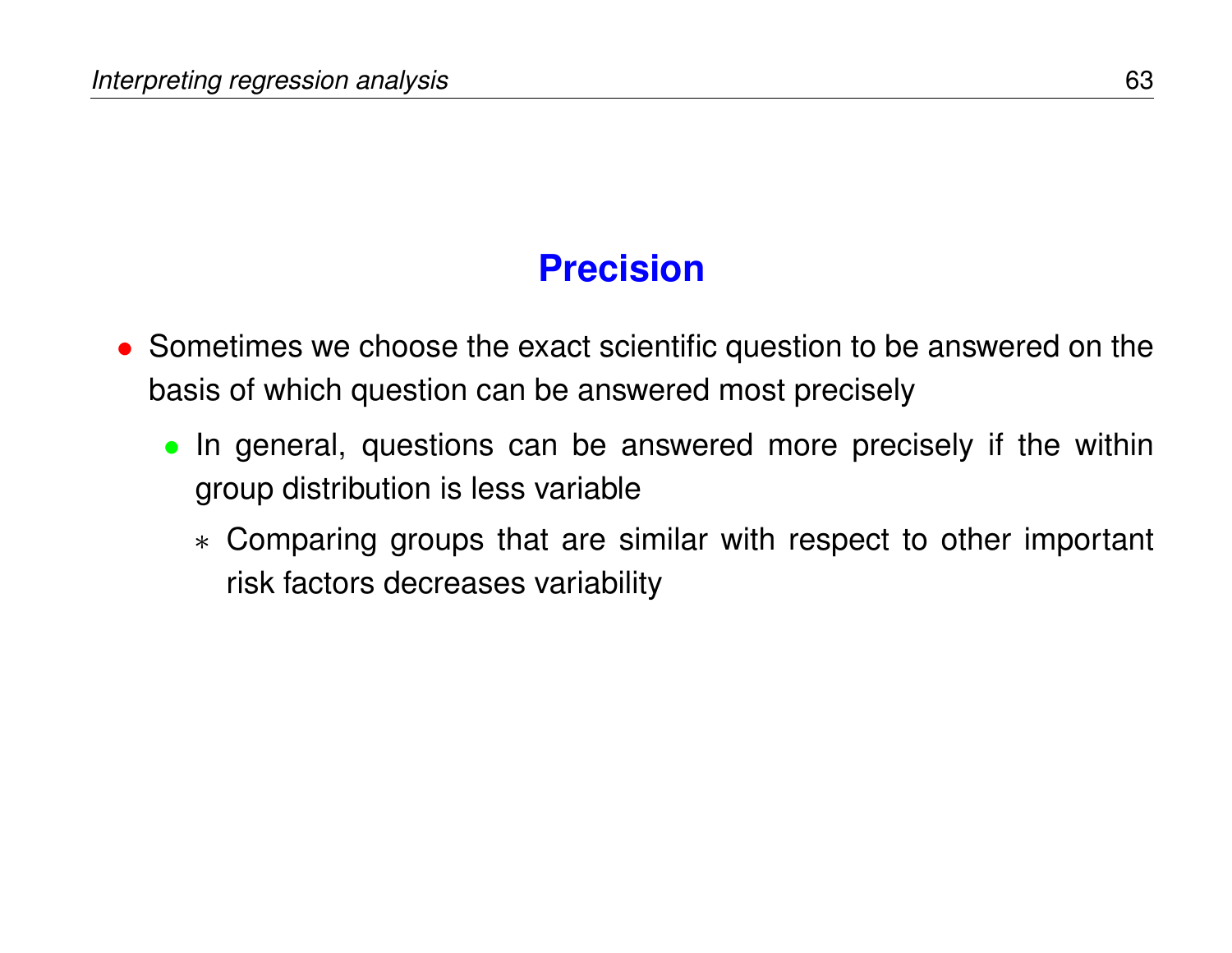# **Precision**

- Two special cases to consider when attempting to gain precision in a model
	- If stratified randomization or matched sampling was used in order to address possible confounding and / or precision issues, the added precision will NOT be realized UNLESS the stratification or matching variables are adjusted for in the analysis
	- If baseline measurements are available, it is more precise to adjust for those variables as a covariate than to analyze the change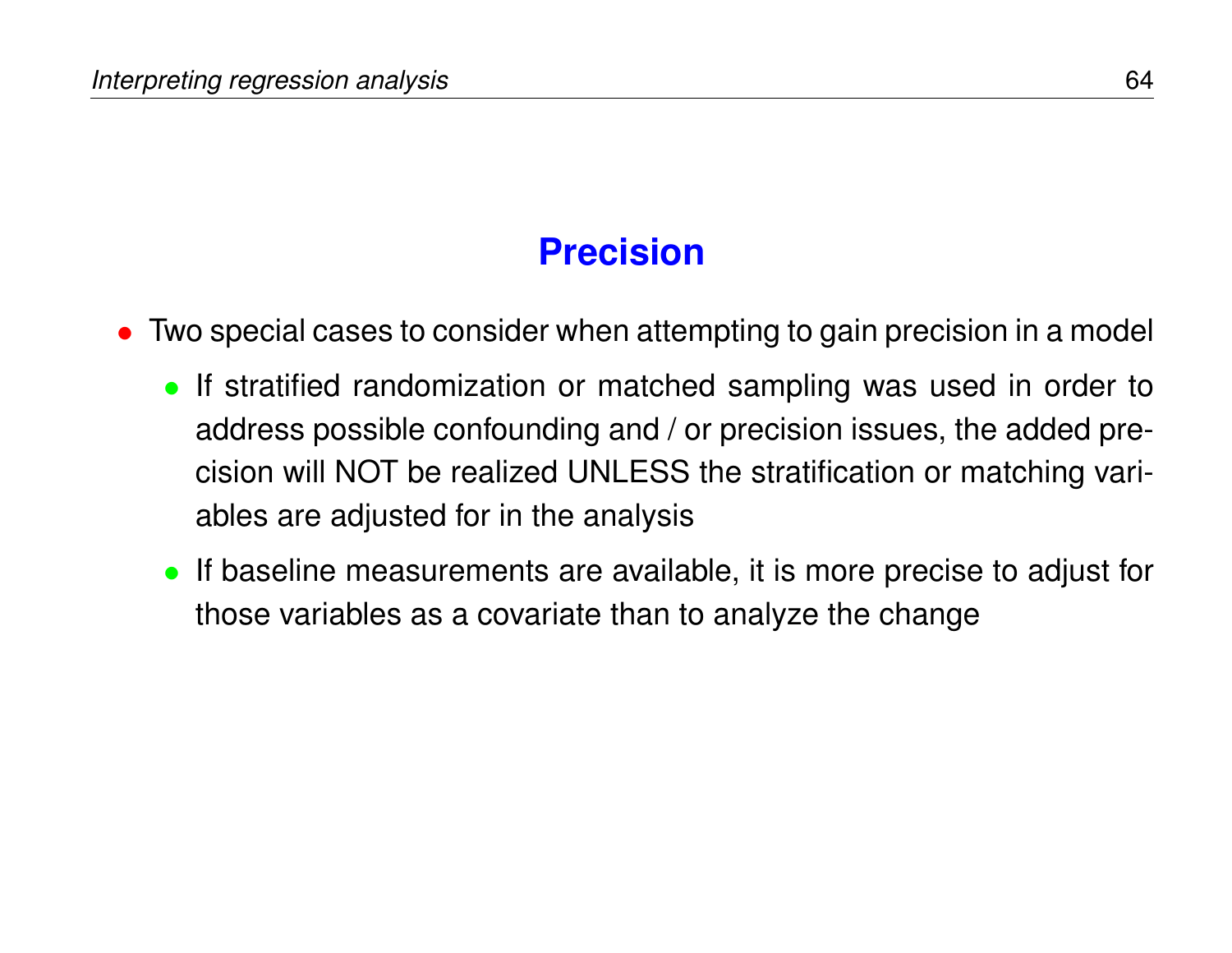# **Adjusting for Covariates:**

# **Confounding, Precision and Effect Modification**

Discriminating between confounding, precision, and effect modifying variables

- Is the estimate of association between response and the predictor of interest the same in all strata?
	- Effect modifier: NO; Confounder, precision: YES
- Is the third variable causally associated with the response after adjusting for the predictor of interest?
	- Confounder, precision: YES
- Is the third variable associated with the predictor of interest?
	- Confounder: YES; Precision: NO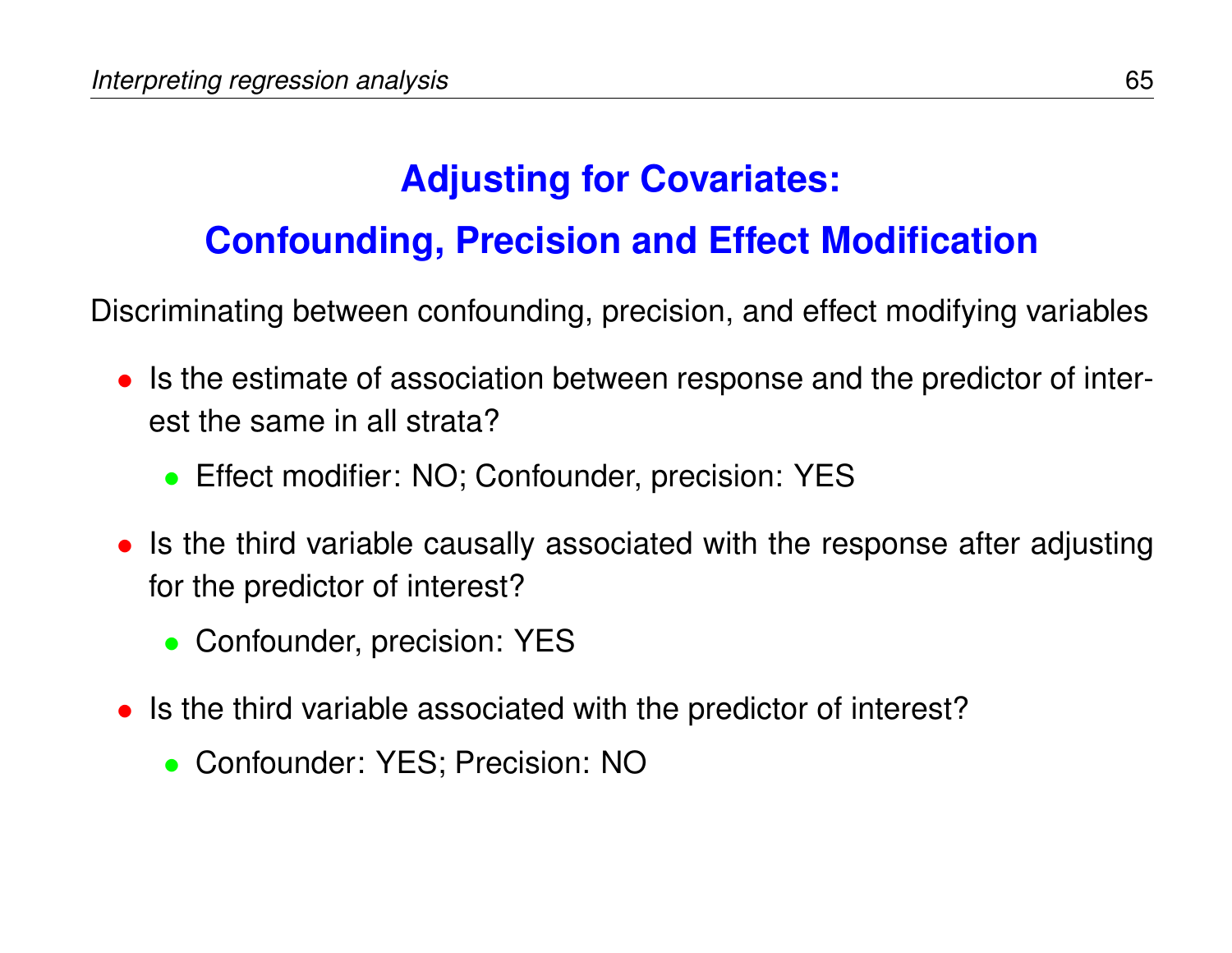### **Summary: Adjustment for Covariates**

- When I consult with a scientist, it is often very difficult to decide whether the interest in additional covariates is due to confounding, precision, or effect modification
	- We illustrate the difference between precision variables, confounders, and effect modifiers in the following hypothetical example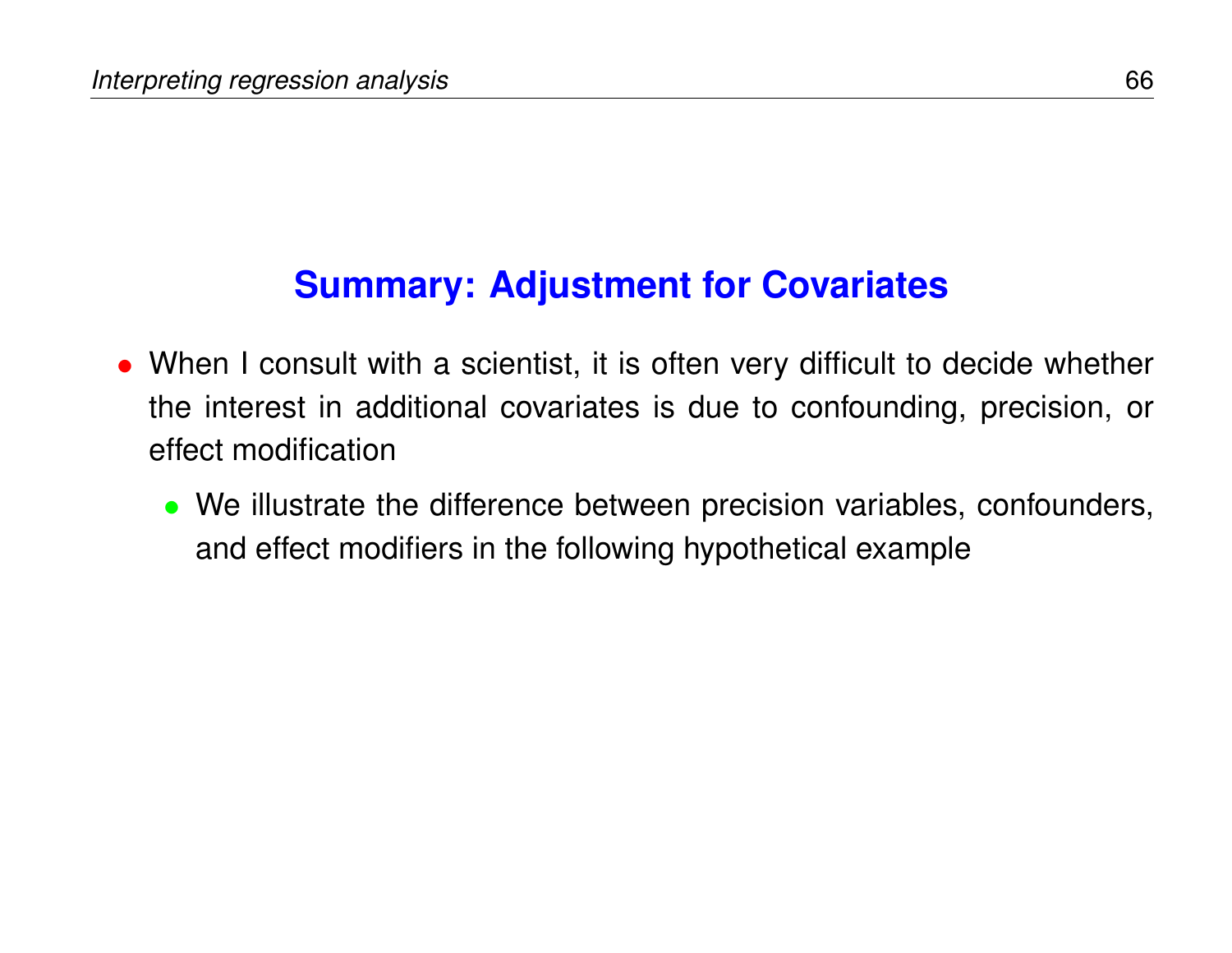# **Weight Loss Study**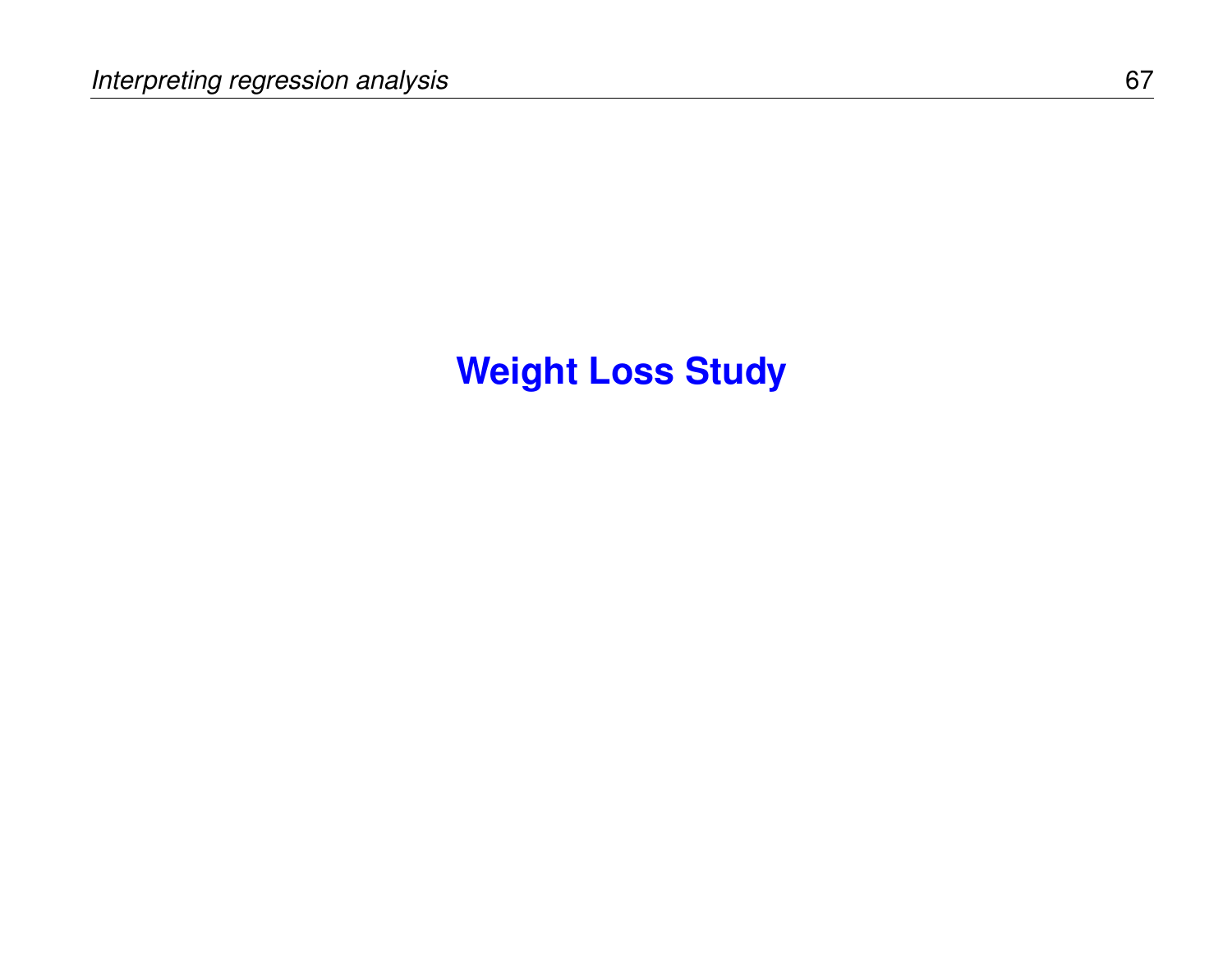# **Scientific Question**

• Is there an association between weight and an experimental weight loss therapy in adults?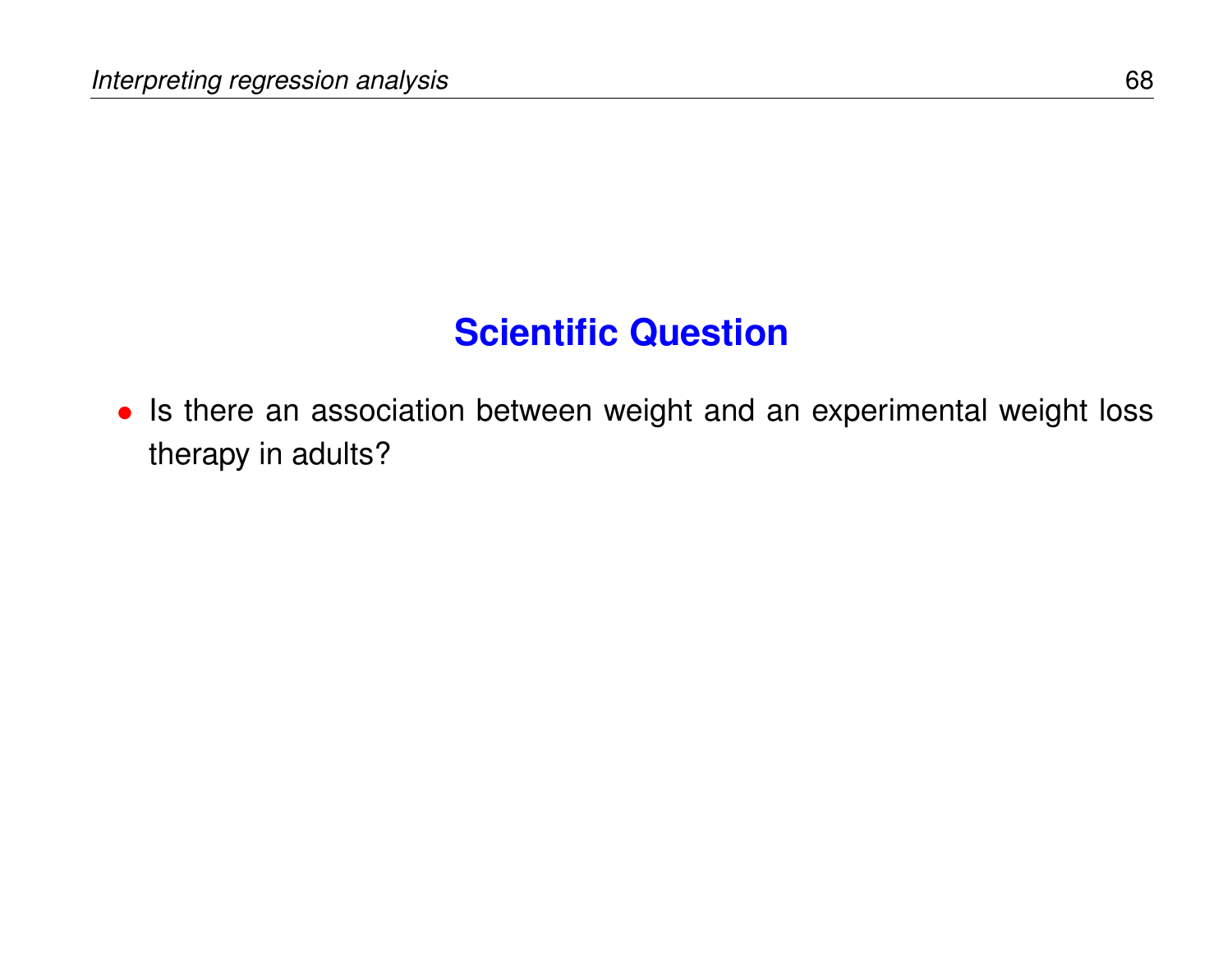### **Causal Pathway of Interest**

• We are interested in knowing if an experimental therapy will cause a decrease in weight for adults, as measured by body weight (in pounds)

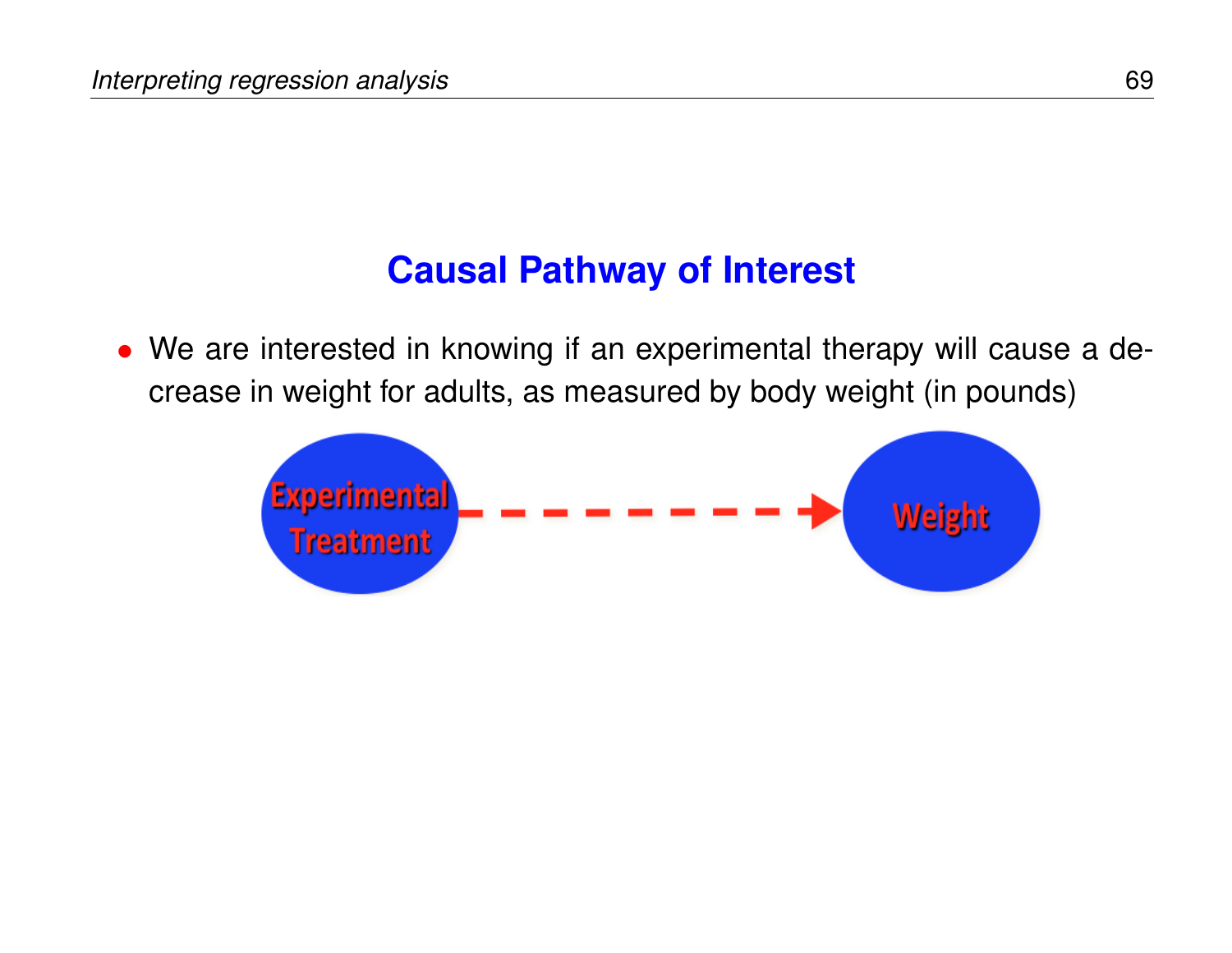• Statistical analyses, however, can only detect associations between treatment exposure and weight



- In a randomized trial, we could infer from the design that any association must be causal
- In an observational study, we must try to isolate causal pathways of interest by adjusting for covariates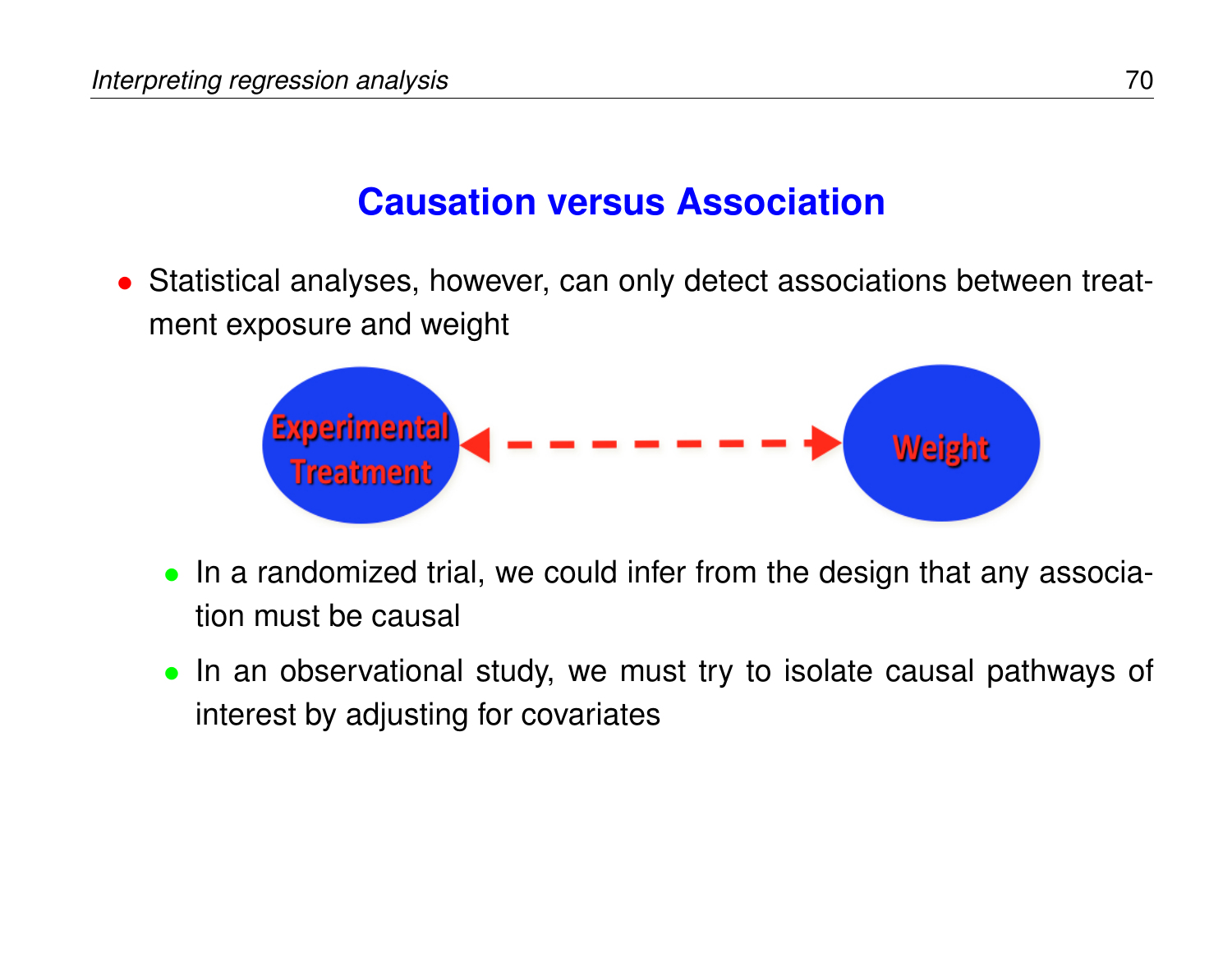# **Study Design**

Observational Study

- Measurements on  $n=500$  adults, ages 20 to 45 years
- Obtain 250 treatment volunteers & sampled 250 control subjects
	- Predictor of interest (POI): experimental treatment/control (TRT =  $1/0$ )
	- Response: Self-reported weight at 6 months (in pounds)
	- Additional covariates: subject (female) gender & age (in years)
		- ∗ Effect modifiers
		- ∗ Potential confounders
		- ∗ Precision variables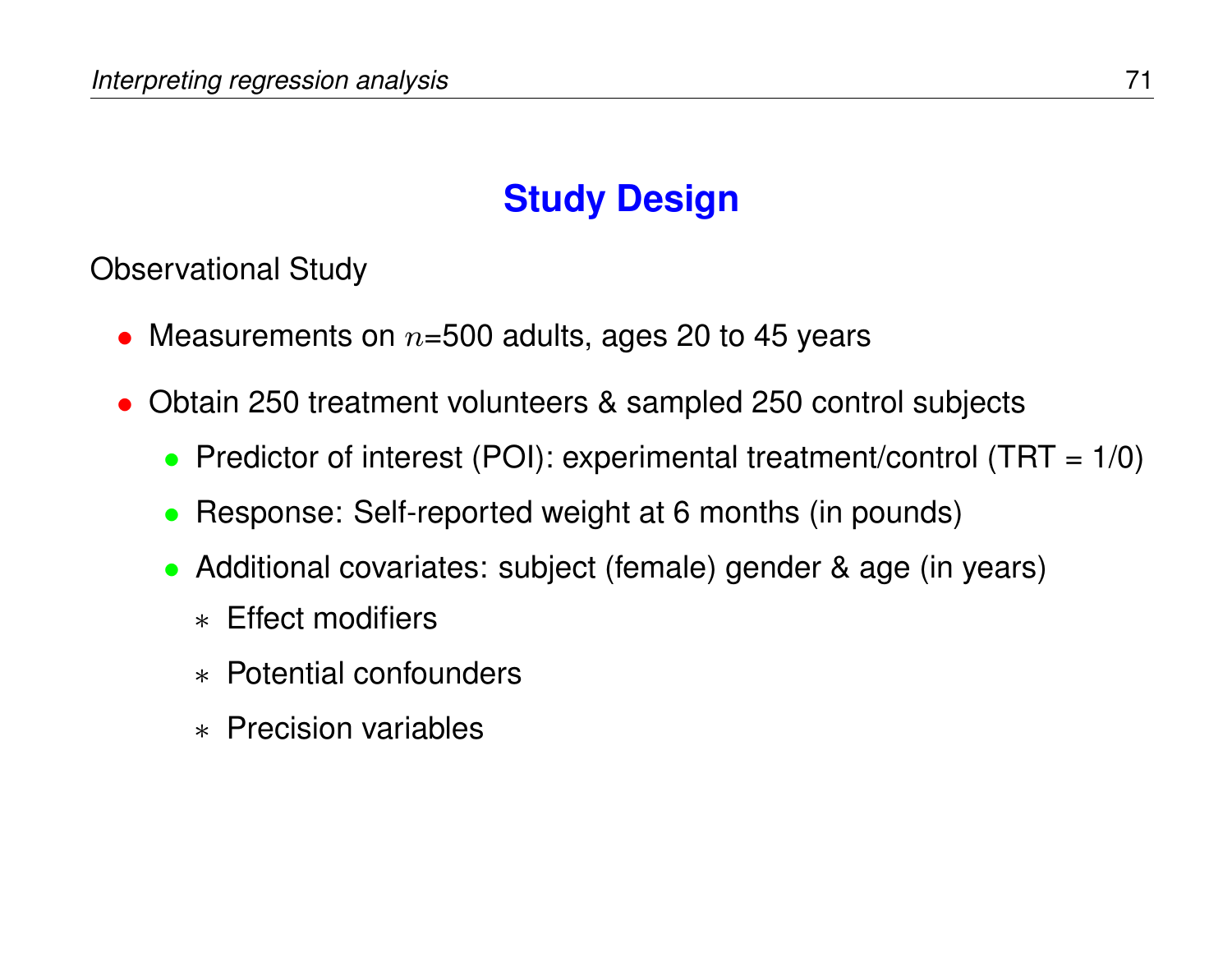## **Additional Covariates: Effect Modifiers**

- There are no covariates of major scientific interest for their potential for effect modification
	- Perhaps secondary interest in differential weight loss due to treatment by gender and age groups
- **•** First things first
	- Not generally advisable to go looking for different effects of treatment in subgroups before we have established that an effect exists overall
		- ∗ (We may sometimes delay discovery of important facts, but most times this seems the logical strategy)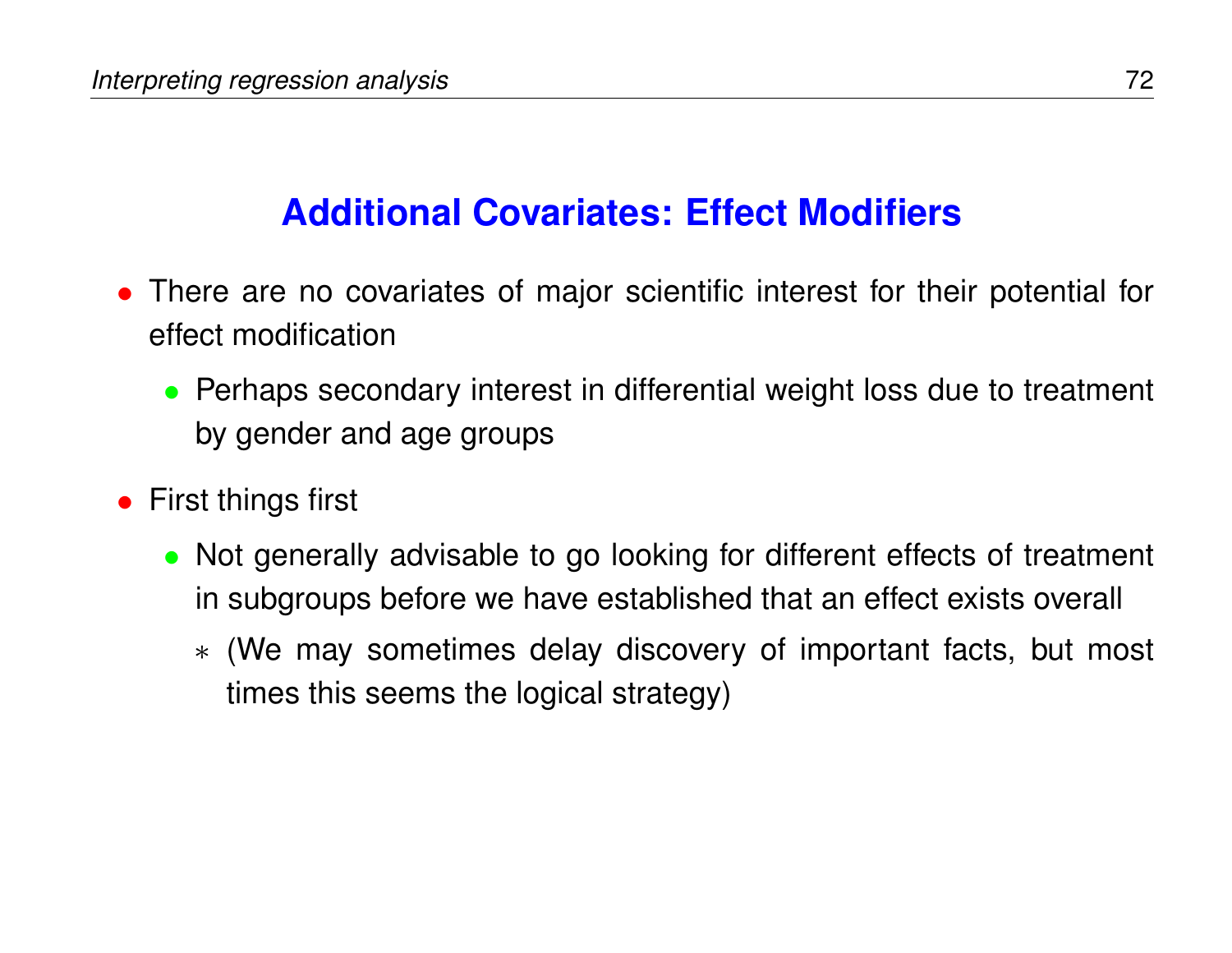## **Additional Covariates: Confounders**

- **Think** about potential confounders
	- Necessary requirements for confounders
		- ∗ Associated causally with response
		- ∗ Associated with predictor of interest in the sample
		- ∗ Does not lie in the causal path
	- Prior to looking at data, we cannot be sure of the second criterion
		- ∗ But, clearly, any strong predictor of the response has the potential to be a confounder
			- · So first consider known predictors of the response
		- ∗ Furthermore, in an observational study, known associations in the population will likely also be in the sample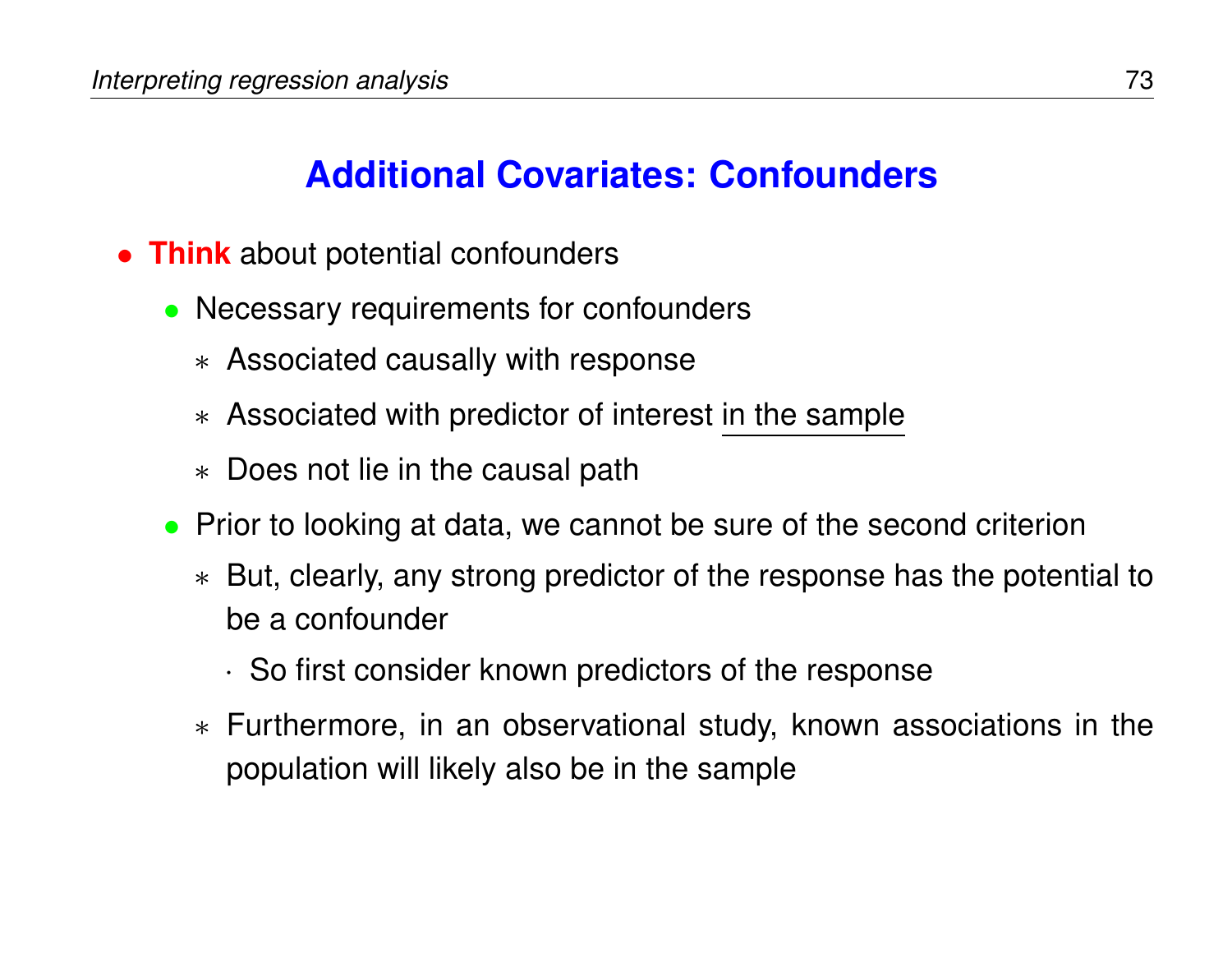## **Predictors of Weight**

• "Known" predictors of weight

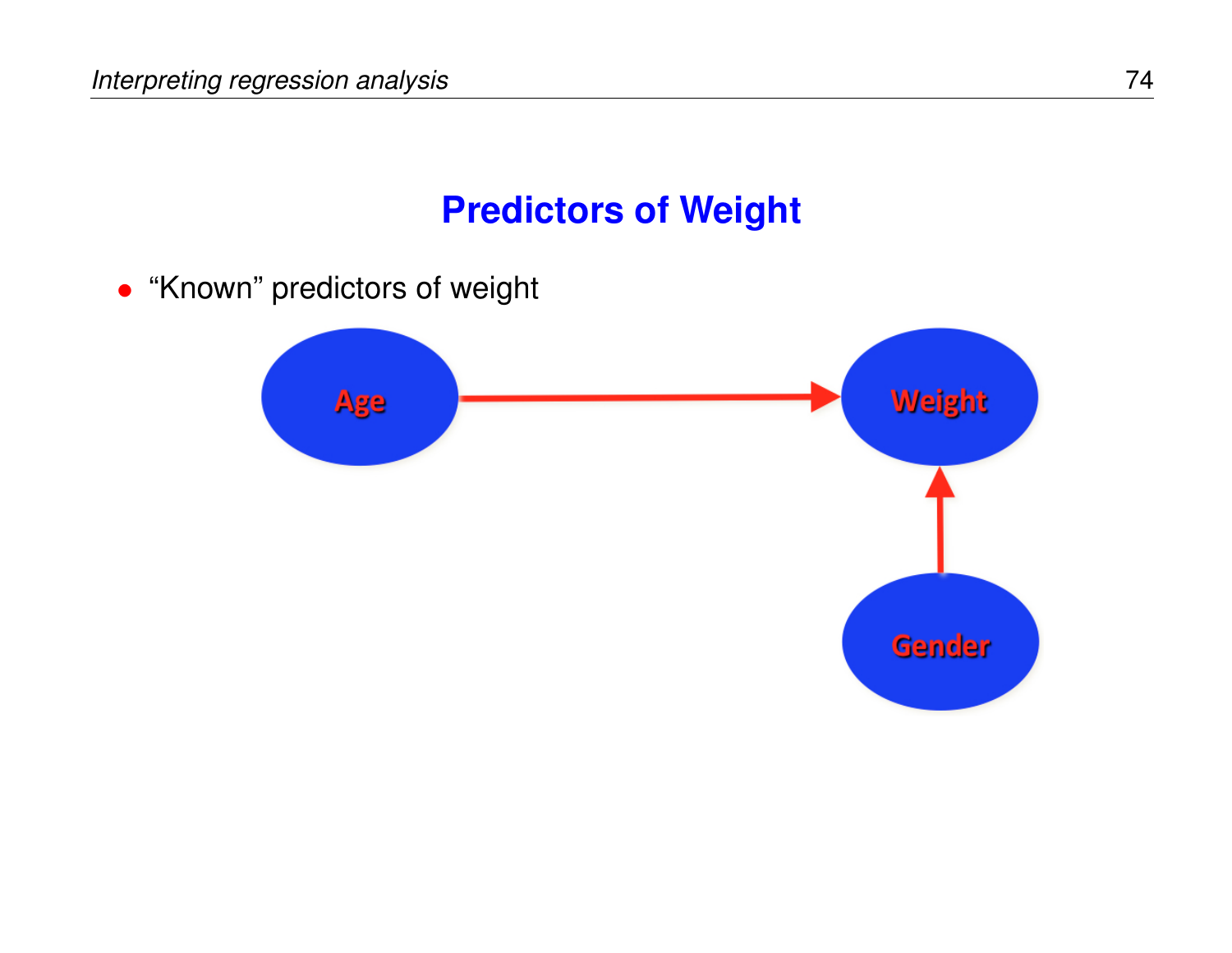## **Associations with Weight Loss Treatments**

• "Known" associations with weight loss treatments in the population

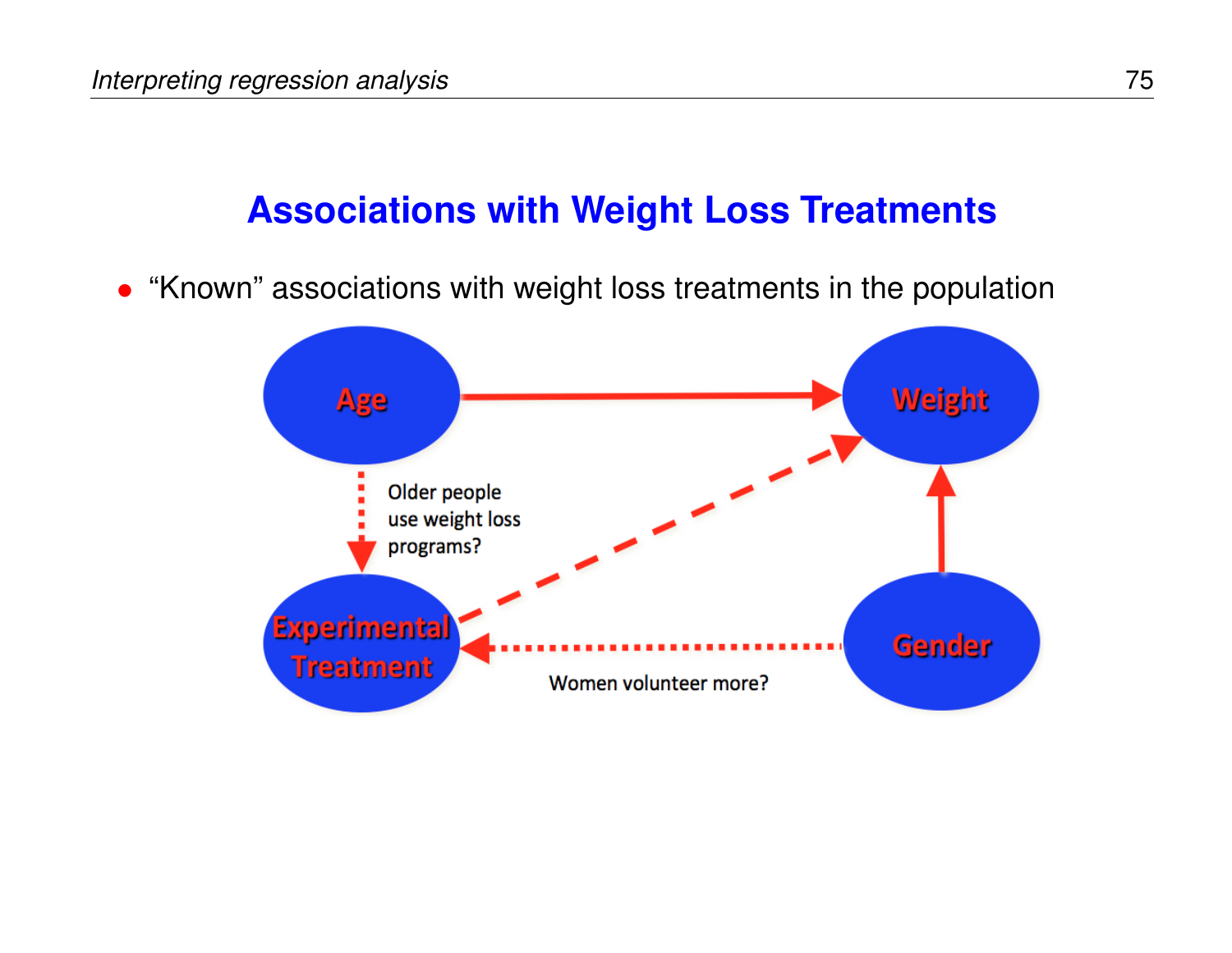# **Adjusting for Potential Confounders**

- Investigating the effect of the experimental treatment on weight in adults
	- We are scientifically interested in the possibility that the treatment might cause a decrease in weight
	- We are not scientifically interested in showing that a person's weight might influence treatment propensity
		- ∗ (Of course, this is one possible explanation of an observed association, and so we must try to rule this out)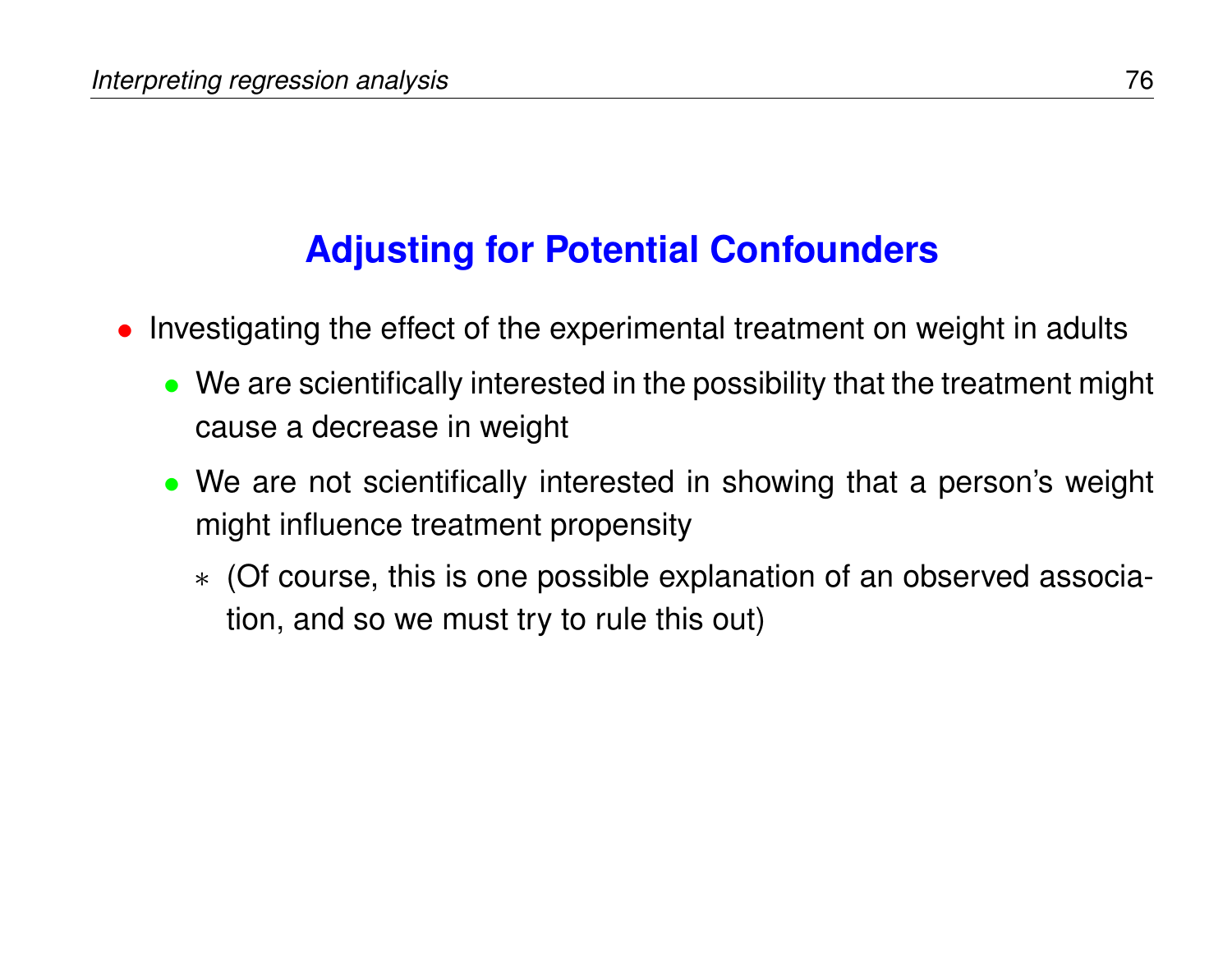## **Additional Covariates: Precision Variables**

- **Think** about major predictors of the response
	- In an observational study, all predictors of response should be considered potential confounders
	- However, even if strong predictors of response are not confounding (i.e., not associated with POI in sample), we might want to consider adjusting for them in the analysis to gain precision
		- ∗ In the weight loss study, age might be a strong predictor of weight
			- · It is less clear that age might influence treatment propensity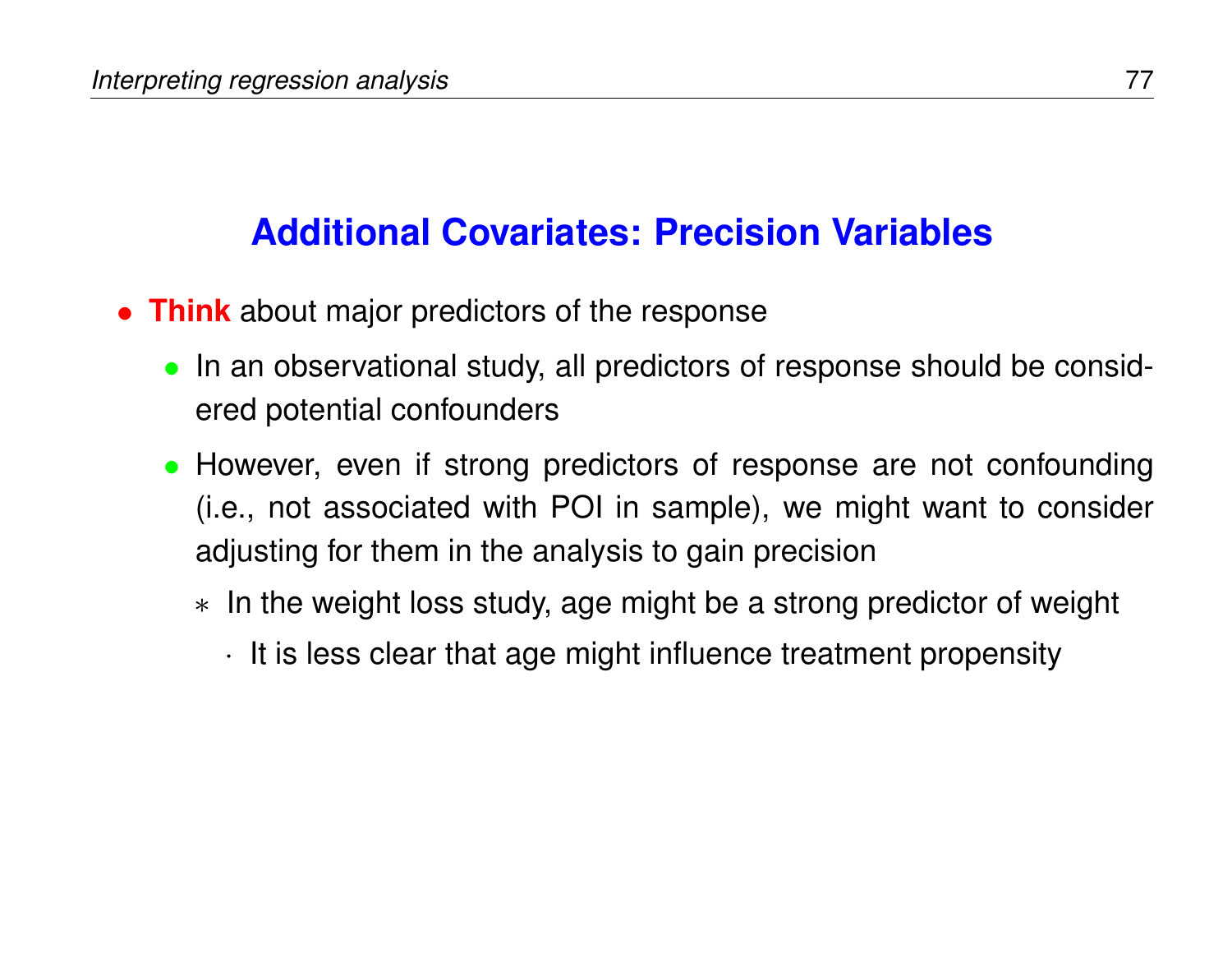## **Planned Analysis: Covariate Adjustment**

Based on these issues, a priori we might plan an analysis adjusting for gender and age

- If that had not been specified a priori, I would perform the unadjusted analysis and then report the observed confounding from exploratory analyses
	- **Data driven analyses always provide less confidence than prespecified analyses**
- In order to illustrate the effects of adjusting for confounders and precision variables, we will explore several analyses
	- Variable for experimental treatment:
		- ∗ (TRT) coded 0= control group, 1= treatment group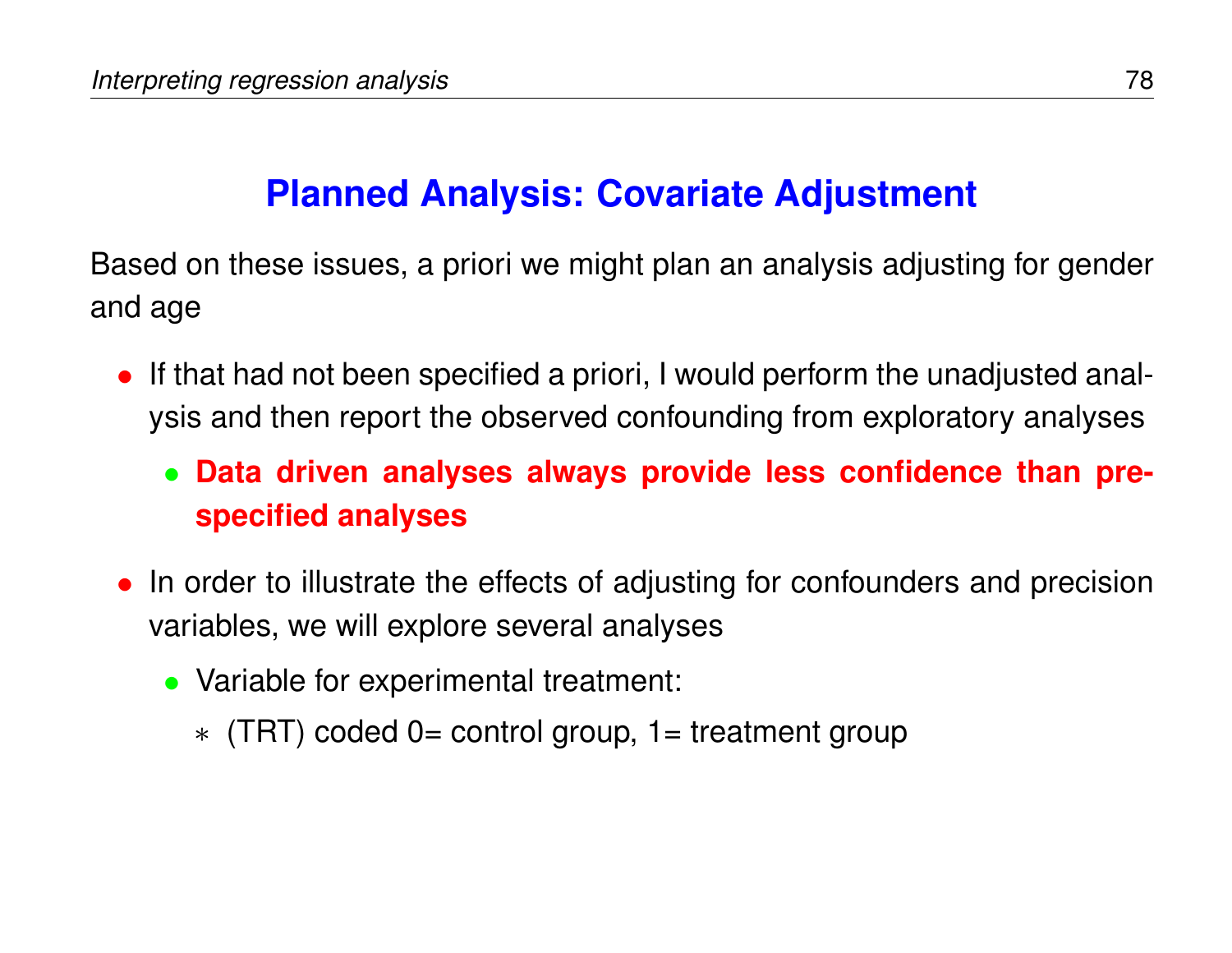## **Planned Analysis: Summary Measures**

- Based on the scientific relationship between weight and its strong predictors (gender and age), we will compare mean weights
	- had we collected subjects' weights at the beginning of the study, we might have considered evaluating change in weight or include baseline weight as an adjustment variable
		- ∗ In a randomized study, baseline weights are likely to be similar across exposure groups; modeling change or adjusting for baseline will likely improve precision (Frison & Pocock, *Stats in Med*, 1992) and the "treatment effect" will be similar from model to model
		- ∗ In a non-randomized study, baseline weights are likely to differ by exposure groups, and the interpretations of the "treatment effect" will differ from model to model (Fitzmaurice, *Nutrition*, 2001)
- Such an analysis is easily performed and interpreted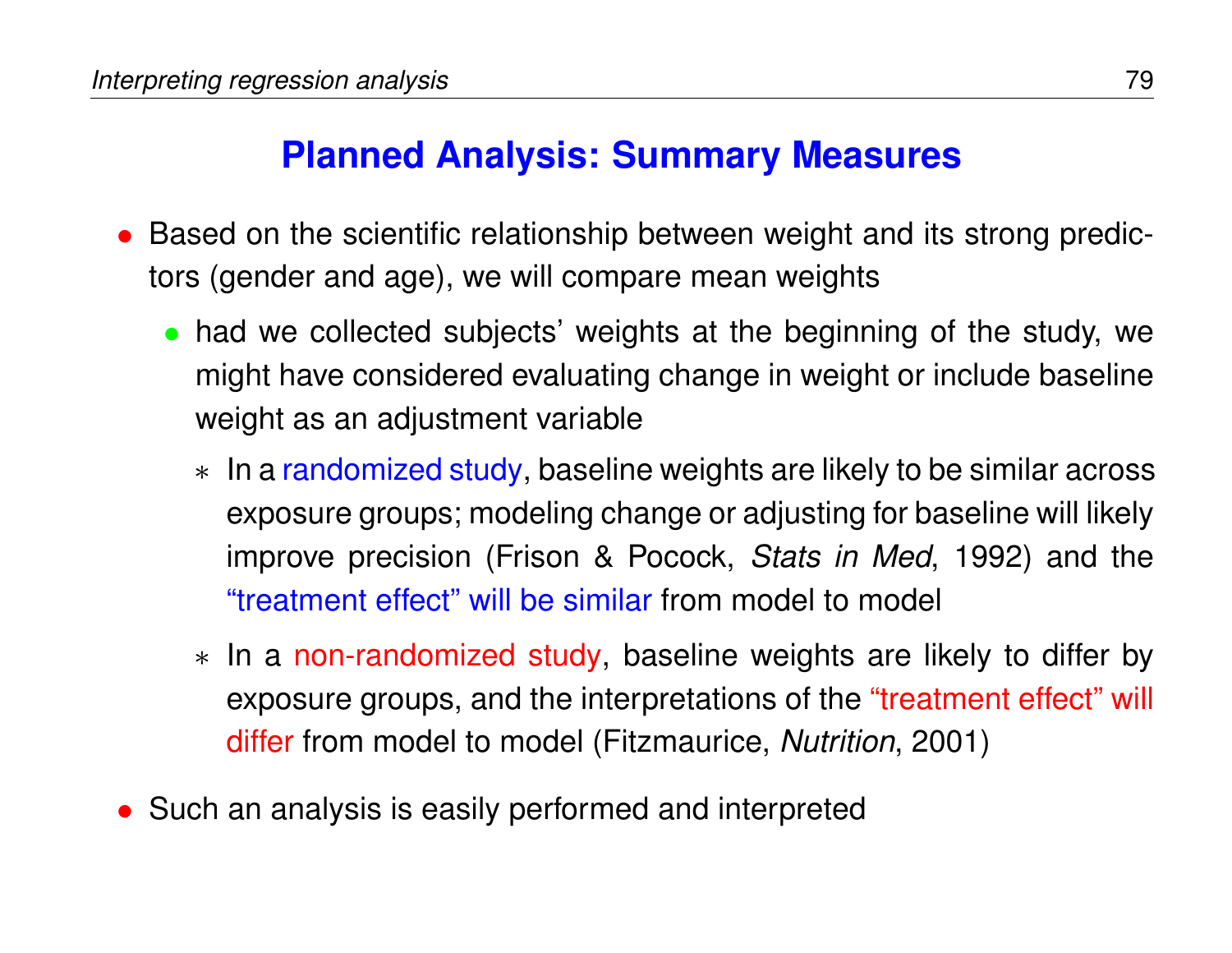## **Unadjusted Analysis: Stata Output**

| . regress wgt i.TRT, robust |                     |                  |                  |                |                          |        |
|-----------------------------|---------------------|------------------|------------------|----------------|--------------------------|--------|
| Number of obs<br>Root MSE   |                     |                  | 500<br>30.236    |                |                          |        |
| wqt                         | Coef.               | Robust<br>St Err | <b>t</b>         |                | $P >  t $ [95% CI]       |        |
| TRT<br>Yes<br>cons          | $-8.75$<br>1 191.19 | 2.70<br>1.99     | $-3.24$<br>96.06 | 0.001<br>0.000 | $-14.07 -3.44$<br>187.28 | 195.10 |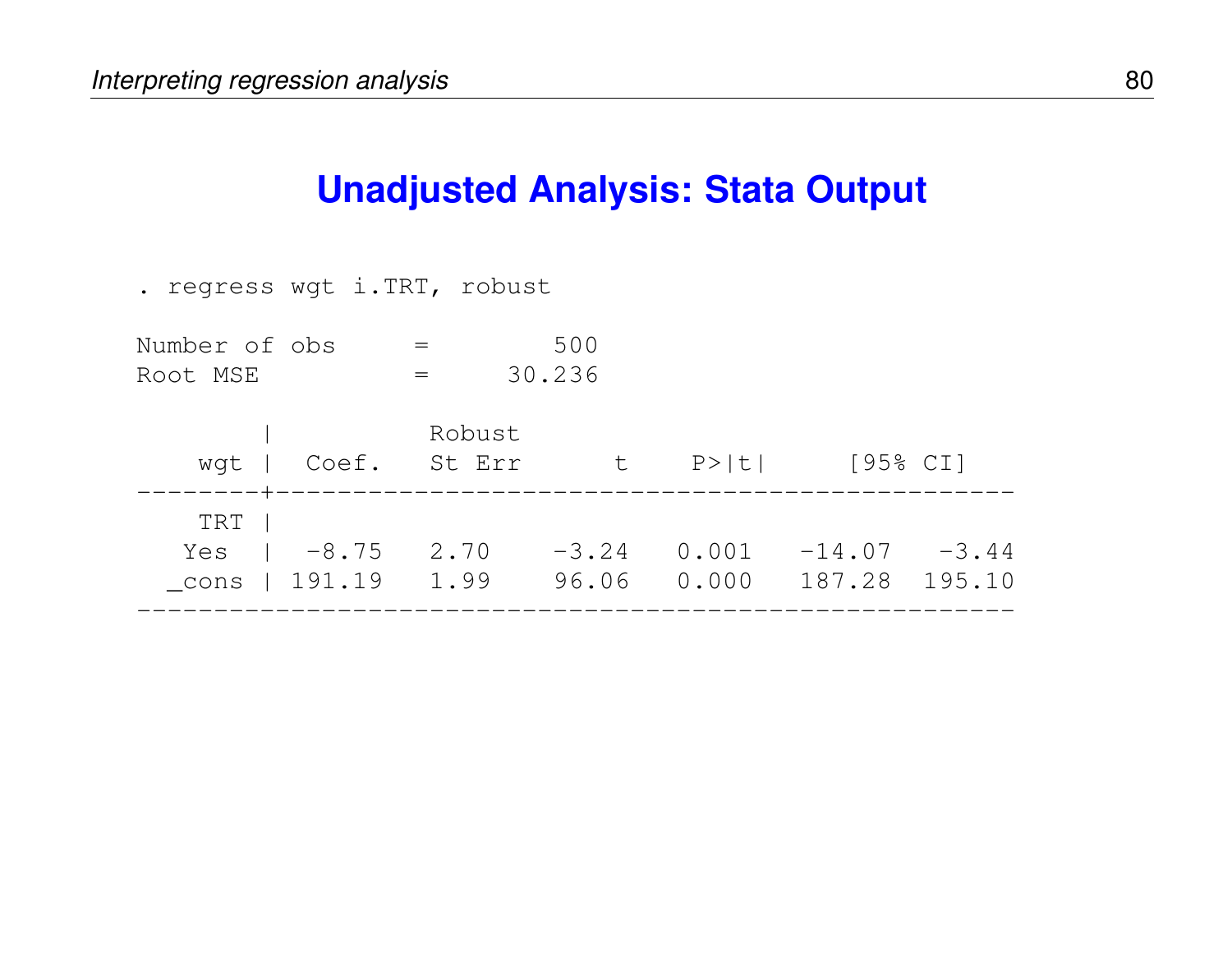## **Unadjusted Analysis: Interpretation**

### • Treatment effect

- The estimated mean weight of adults on the experimental treatment is 8 3/4 pounds lower than adults not on the treatment (95% CI: -14.1 to -3.4 pounds)
	- ∗ These results are atypical of what we might expect with no true difference between the groups  $(P = 0.001)$
- (Because TRT is a binary (0-1) variable, this analysis is nearly identical to a twosample t test allowing for unequal variances)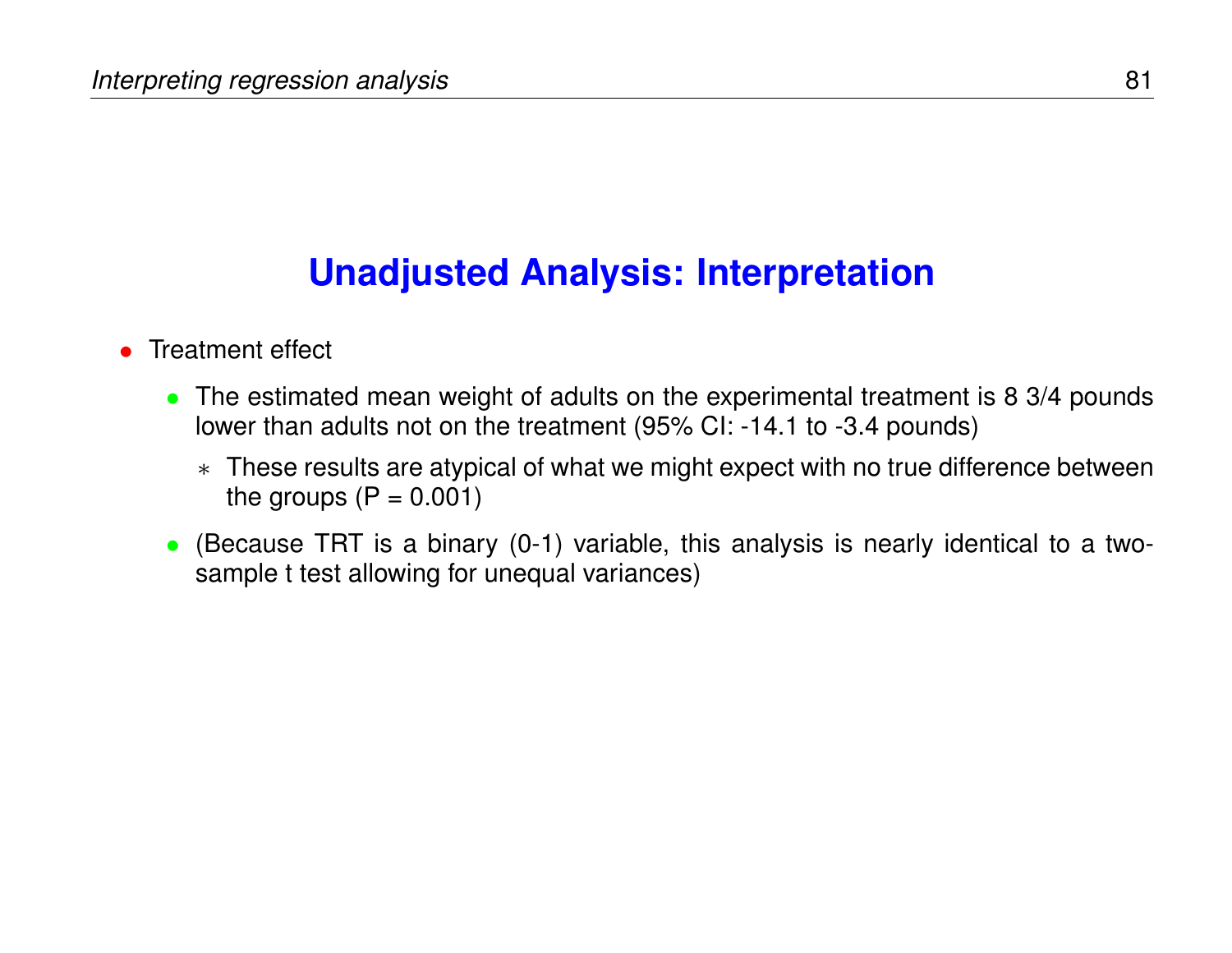## **Unadjusted Analysis: Interpretation**

- Intercept
	- The estimated mean weight of adults not on the experimental treatment is 191.2 pounds (95% CI: 187.3 to 195.1 pounds)
		- ∗ The scientific relevance is questionable here because we do not know the population our sample represents
			- · Comparing the treated to the untreated subjects is more useful than looking at either group by itself
		- ∗ (The P value is of no importance; it is testing that the group's mean weight is zero. Why would we care?)
	- (Because TRT is a binary variable, the estimate corresponds to the "referent" group)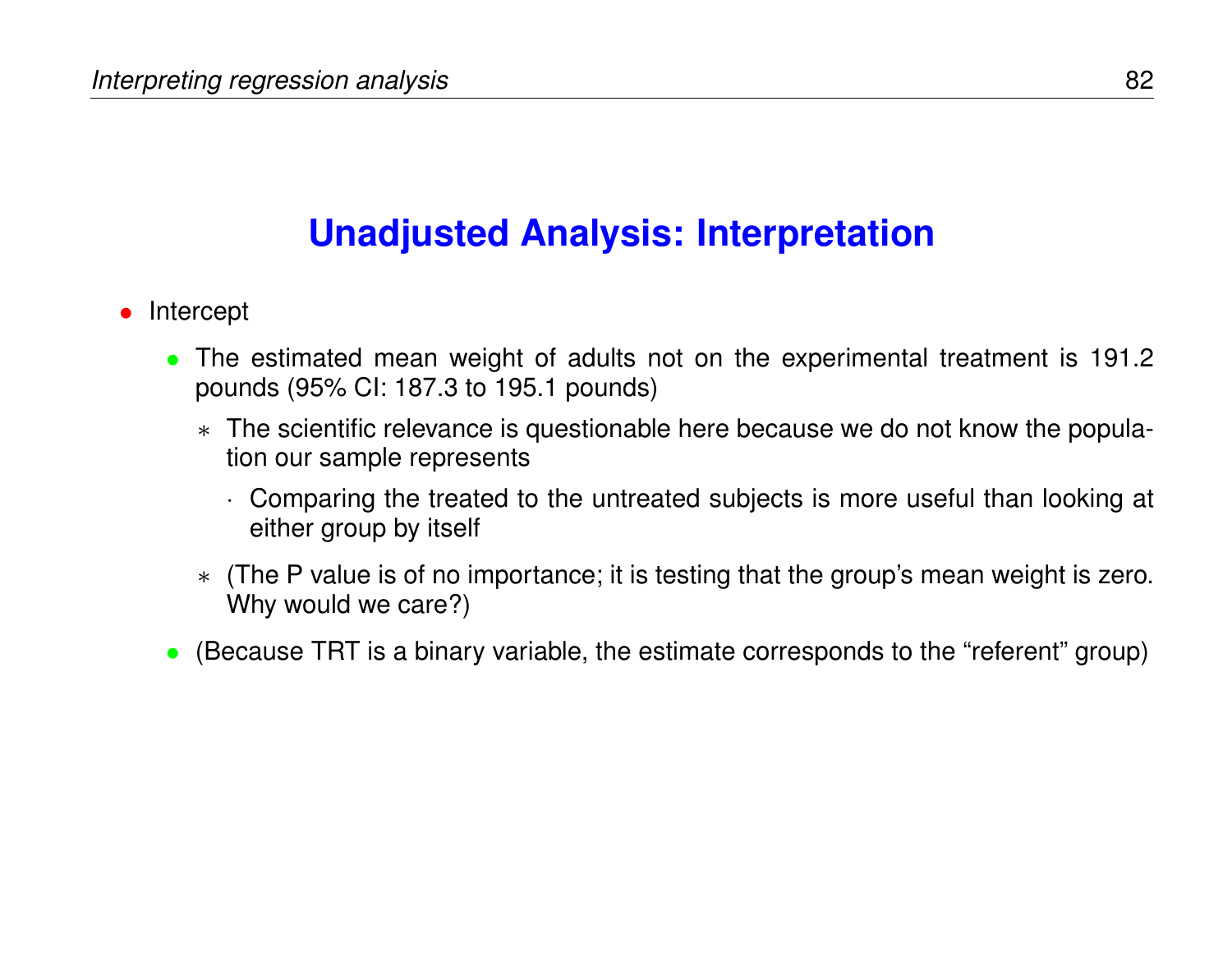## **Age Adjusted Analysis: Stata Output**

. regress wgt i.TRT AGE, robust

Number of obs = 500 Root MSE = 28.882

|       |                 | Robust       |       |                                |               |           |
|-------|-----------------|--------------|-------|--------------------------------|---------------|-----------|
| wgt   |                 | Coef. St Err |       | t P> t  [95% CI]               |               |           |
|       |                 |              |       |                                |               |           |
| TRT   |                 |              |       |                                |               |           |
| Yes   | $1 - 9.32 2.58$ |              |       | $-3.61$ 0.000 $-14.39$ $-4.24$ |               |           |
|       |                 |              |       |                                |               |           |
| AGE I | 1.27            | 0.19         | 6.79  | 0.000                          |               | 0.90 1.64 |
| cons  | 149.56          | 6.43         | 23.26 | 0.000                          | 136.93 162.20 |           |
|       |                 |              |       |                                |               |           |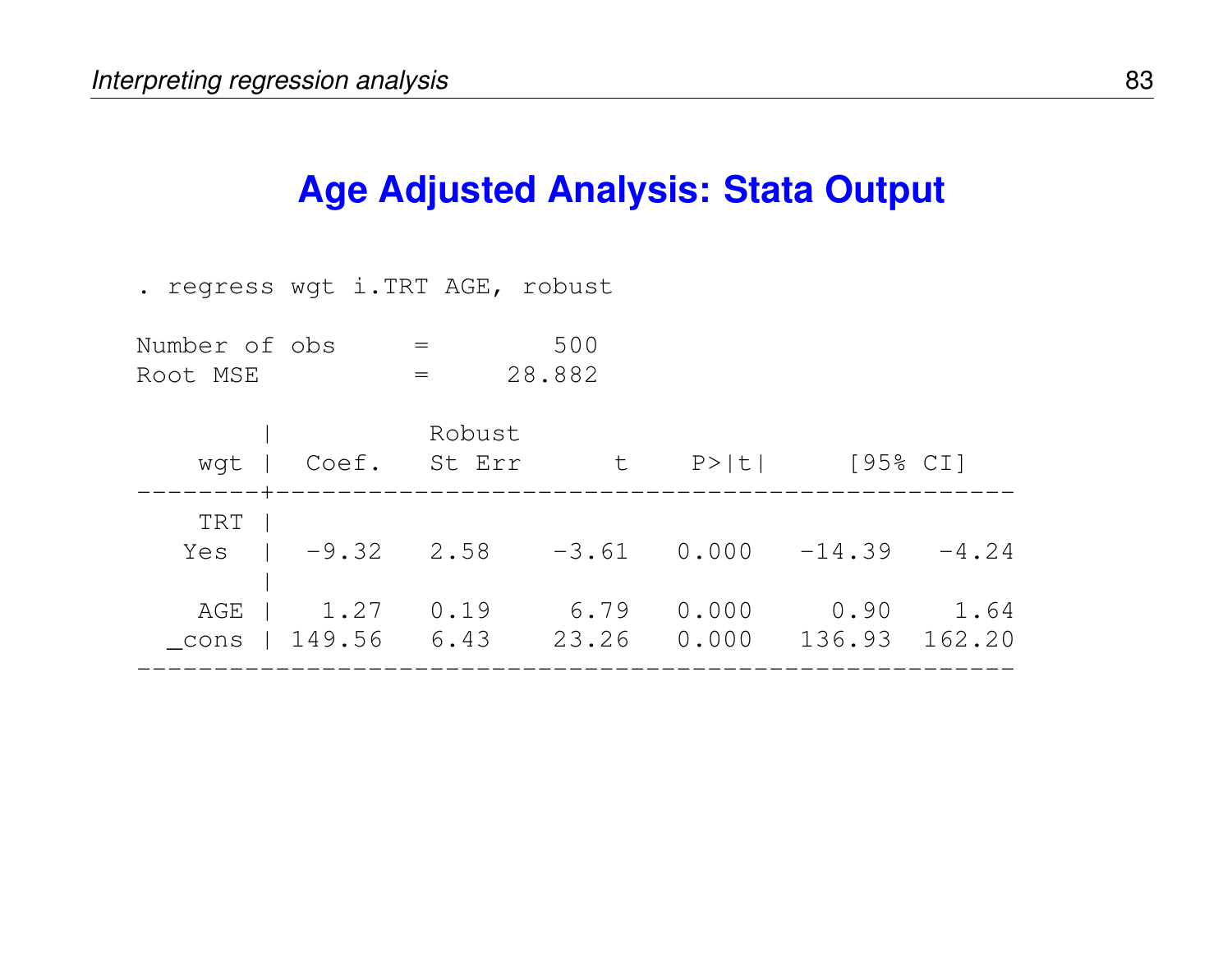# **Age Adjusted Analysis: Interpretation**

- Treatment effect
	- The estimated mean weight of adults on the experimental treatment is 9.3 pounds lower than adults not on the treatment of the same age (95% CI: -14.4 to -4.2 pounds)
		- ∗ These results are highly atypical of what we might expect with no true difference in mean weight between the treatment groups ( $P < 0.001$ )
- Age effect
	- The estimated mean weight of adults is 1.3 pounds higher for each year difference in age between two groups with the same treatment status (95% CI: 0.9 to 1.6 pounds higher for each year difference in age)
		- ∗ These results are highly atypical of what we might expect with no true difference in the mean weight between age groups having the same treatment status ( $P <$ 0.001)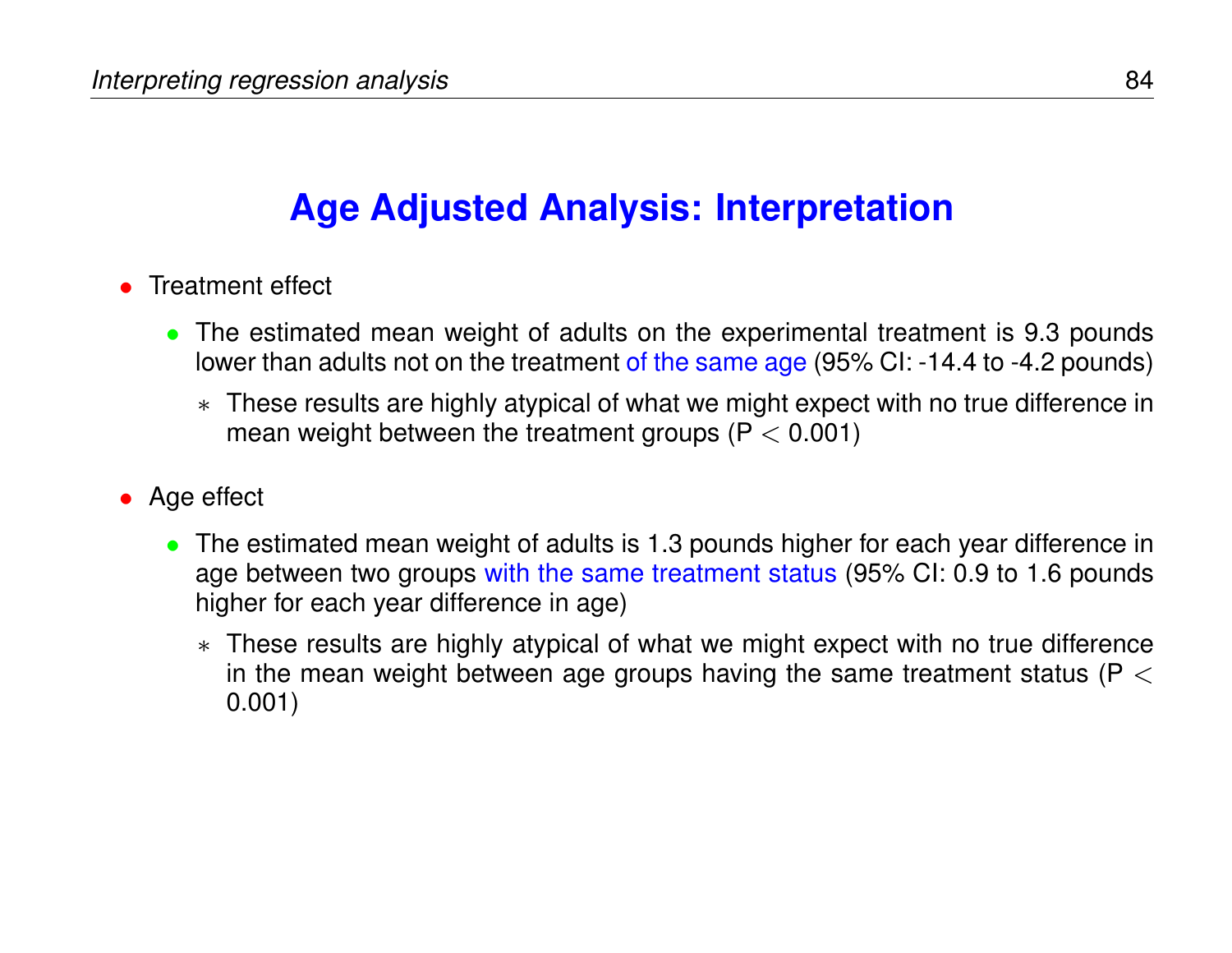## **Age Adjusted Analysis: Interpretation**

#### • Intercept

- The estimated mean weight of newborn adults not on the experimental treatment is 149.6 pounds (95% CI: 136.9 to 162.2 pounds)
	- ∗ The intercept corresponds to the mean weight of adults not on the treatment and 0 years of age
	- ∗ There is no scientific relevance here because we are extrapolating outside of the range of our data (i.e., 20 to 45 year olds)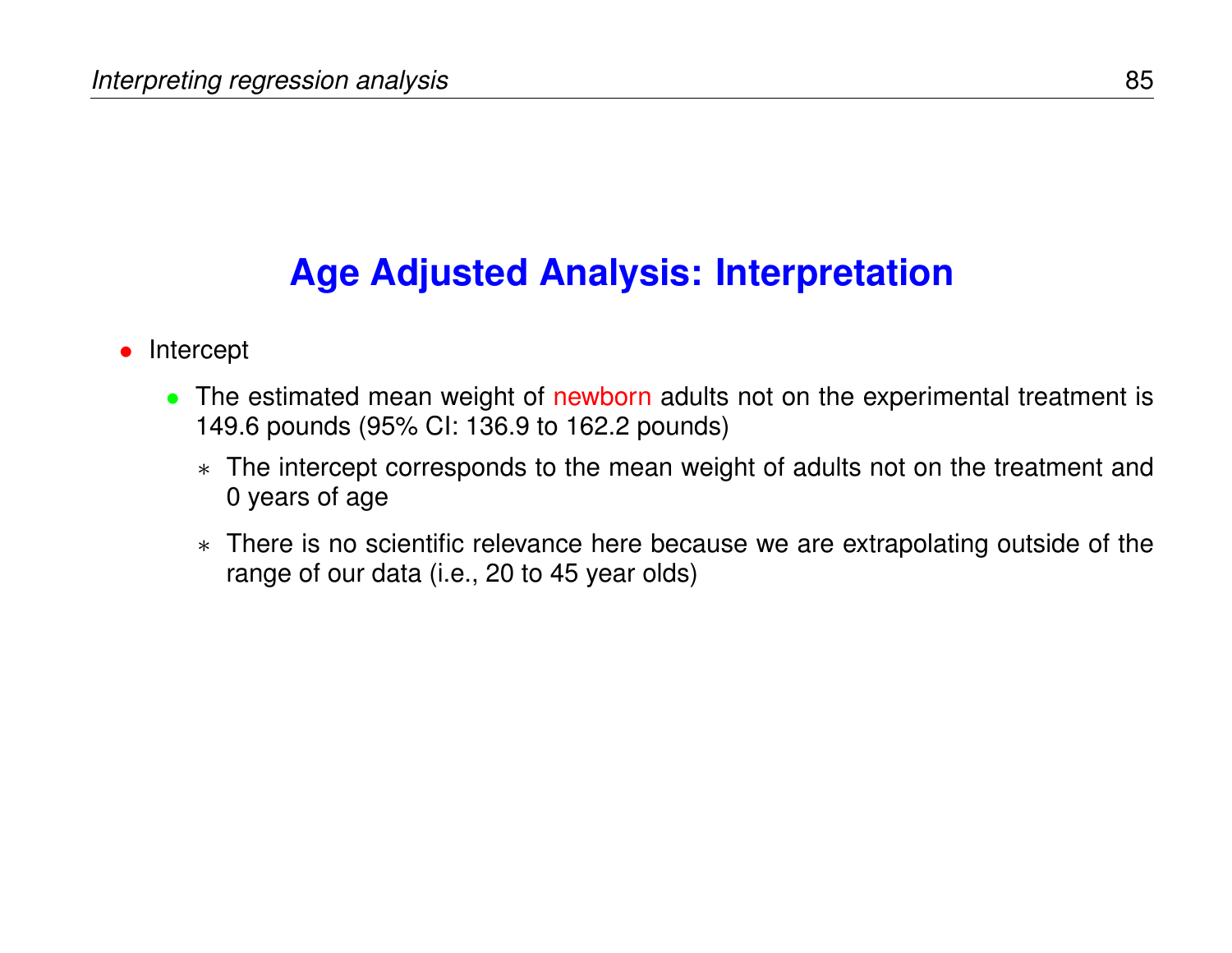# **Age Adjusted Analysis: Comments**

- Comparing unadjusted and age adjusted analyses
	- Little difference in effect of treatment suggests that there was little confounding by age
		- ∗ Age is a relatively strong predictor of weight
		- ∗ Age is not associated with treatment in the sample
			- · Mean (SD) of age in analyzed adults on treatment: 33.2 (6.9) years
			- · Mean (SD) of age in analyzed adults not on treatment: 32.8 (7.3) years
	- Effect of age adjustment on precision
		- ∗ Lower Root MSE (28.9 vs 30.2) would tend to increase the precision of estimate of the treatment effect
		- ∗ Lack of an association between treatment and age tends to not impact precision
		- $\ast$  Net effect: More precision ( $\widehat{SE}(\widehat{\beta}_{TRT})$ : 2.58 vs 2.70)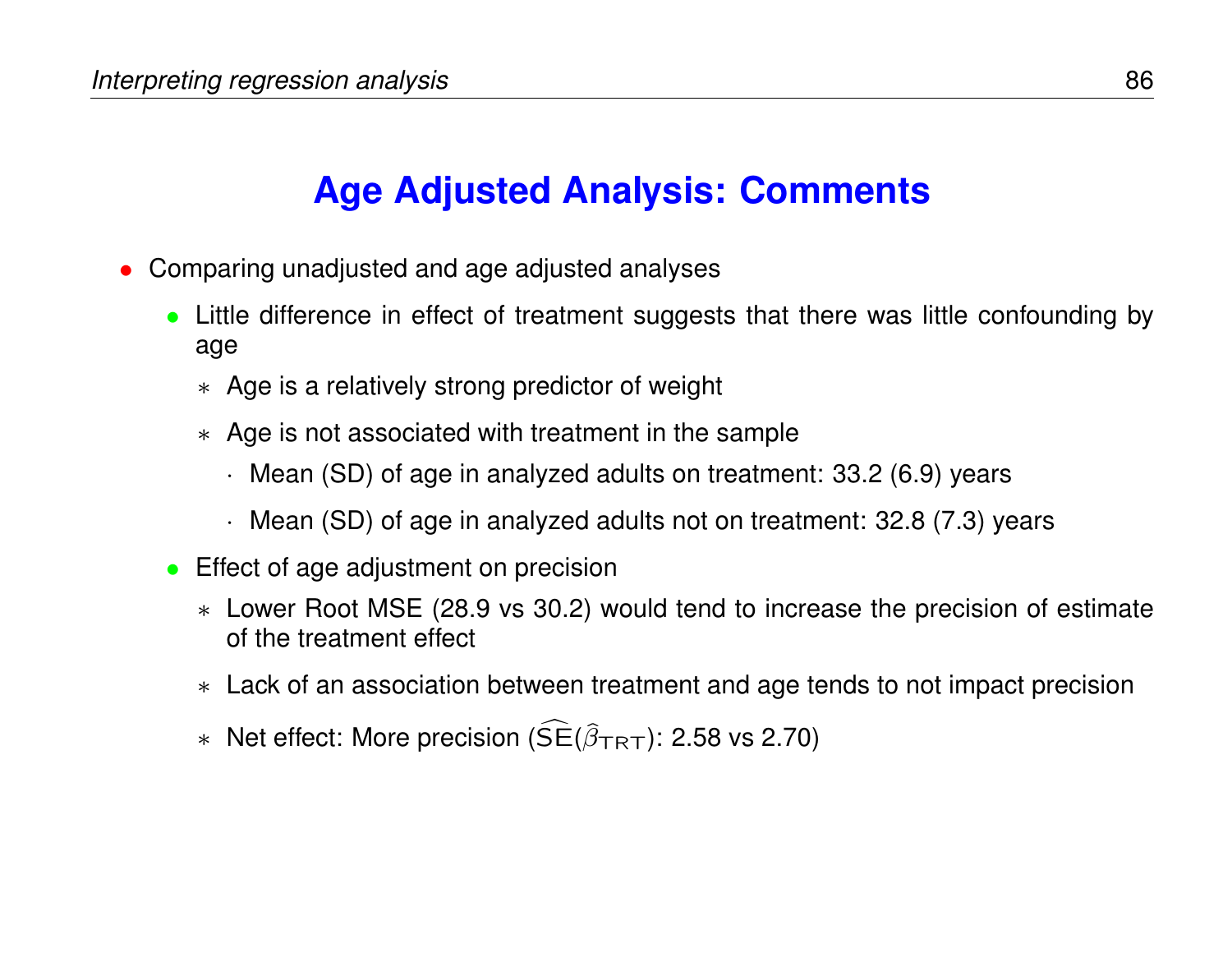## **Age Adjusted Analysis: Comments**

- Strong association with weight
	- Little difference in associations with weight across treatment groups



Age (in years)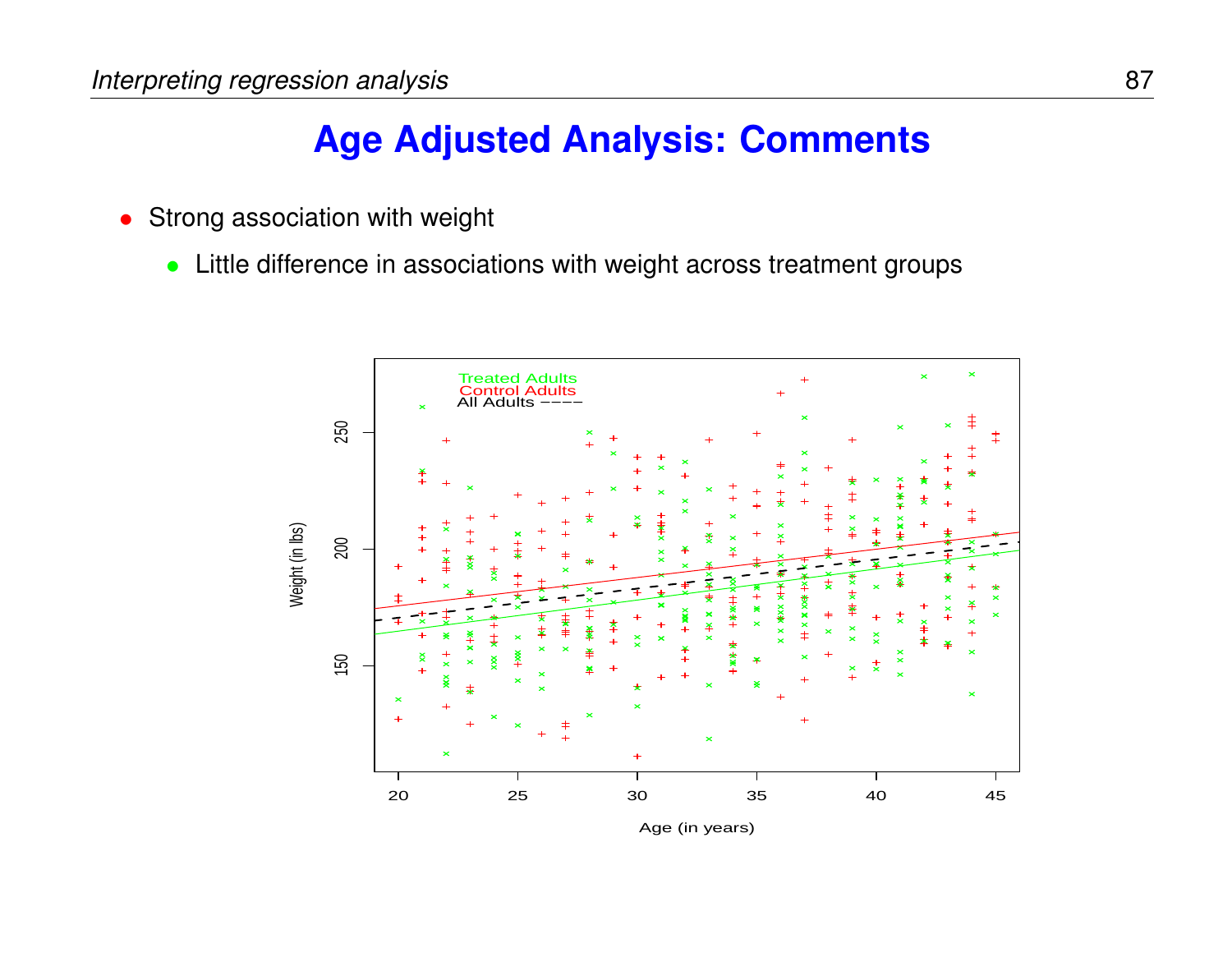## **Gender Adjusted Analysis: Stata Output**

. regress wgt i.TRT i.FEM, robust

Number of obs = 500 Root MSE = 24.029

| wgt          | Coef.                      | Robust<br>St Err | t                  | P >  t         | [95% CI] |                                  |
|--------------|----------------------------|------------------|--------------------|----------------|----------|----------------------------------|
| TRT<br>Yes l | 1.42 2.30                  |                  |                    | $0.62$ $0.538$ | $-3.09$  | 5.93                             |
| FEM<br>Yes   | $ -39.11$<br>cons   210.12 | 2.47<br>2.02     | $-15.85$<br>103.99 | 0.000<br>0.000 |          | $-43.96 -34.26$<br>206.15 214.09 |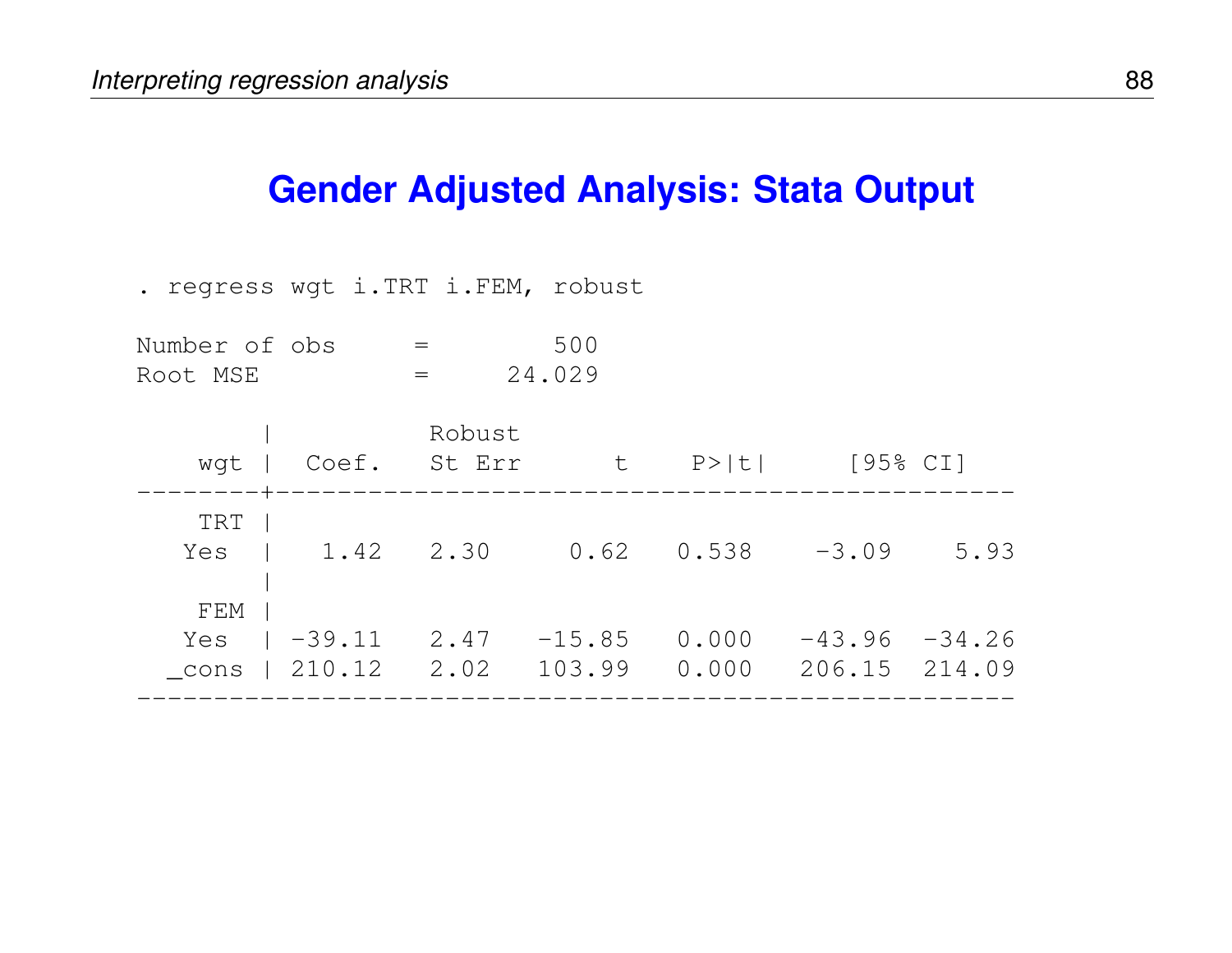## **Gender Adjusted Analysis: Interpretation**

- Treatment effect
	- The estimated mean weight of adults on the experimental treatment is 1.4 pounds higher than adults not on the treatment of the same gender (95% CI: -3.1 to 5.9 pounds)
		- ∗ These results are typical of what we might expect with no true difference in mean weight between the treatment groups  $(P = 0.538)$
- Gender effect
	- The estimated mean weight of adult females is 39.1 pounds lower than adult males with the same treatment status (95% CI: -44.0 to -34.3 pounds lower)
		- ∗ These results are highly atypical of what we might expect with no true difference in the mean weight between women and men having the same treatment status (P  $< 0.001$ )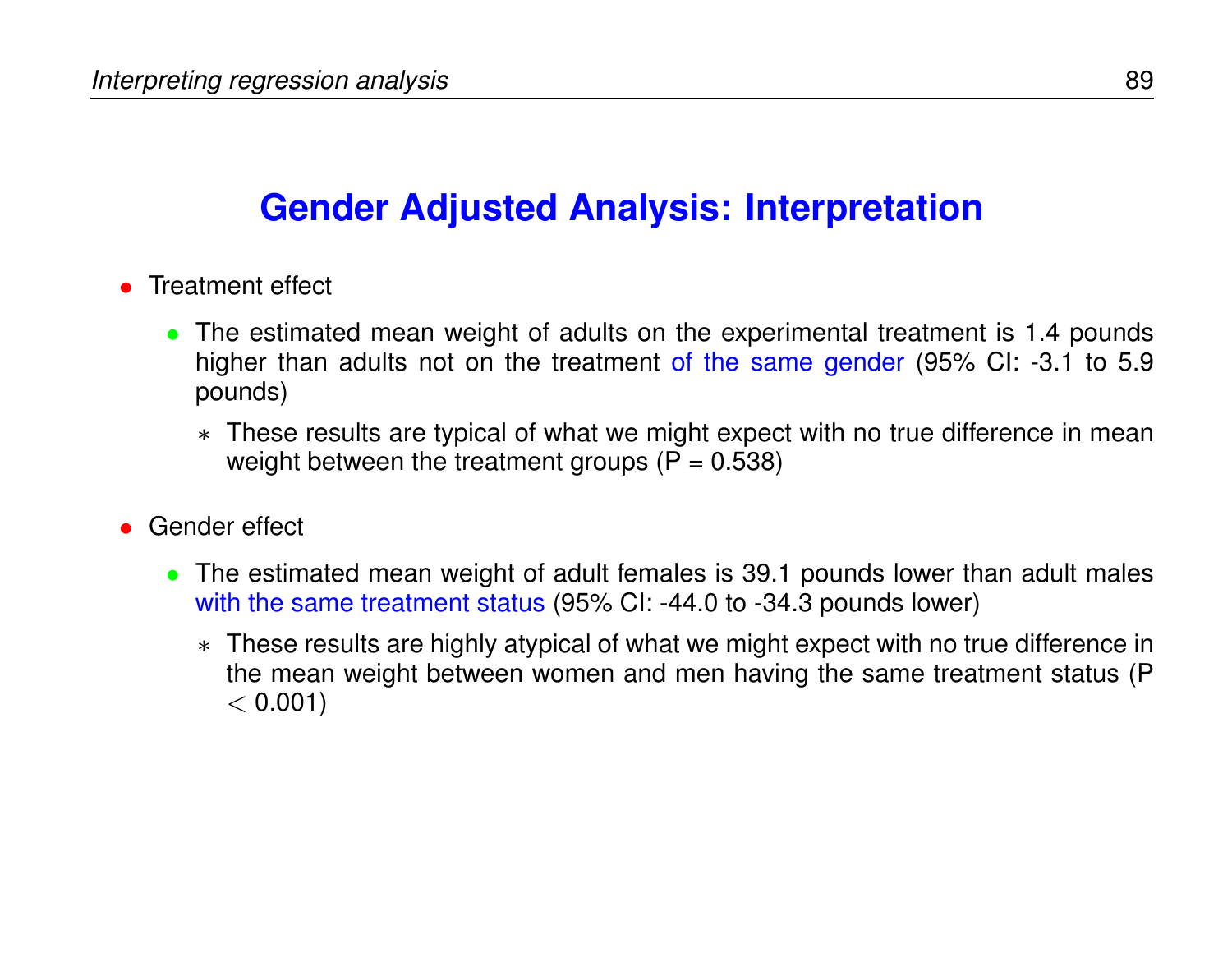## **Gender Adjusted Analysis: Interpretation**

- Intercept
	- The estimated mean weight of adults males not on the experimental treatment is 210.1 pounds (95% CI: 206.2 to 214.1 pounds)
		- ∗ The intercept corresponds to the mean weight for the group defined where both predictors (i.e., TRT & FEM) are equal to zero
		- ∗ While this is a well-defined group, it is of little importance given we do not know the population our sample represents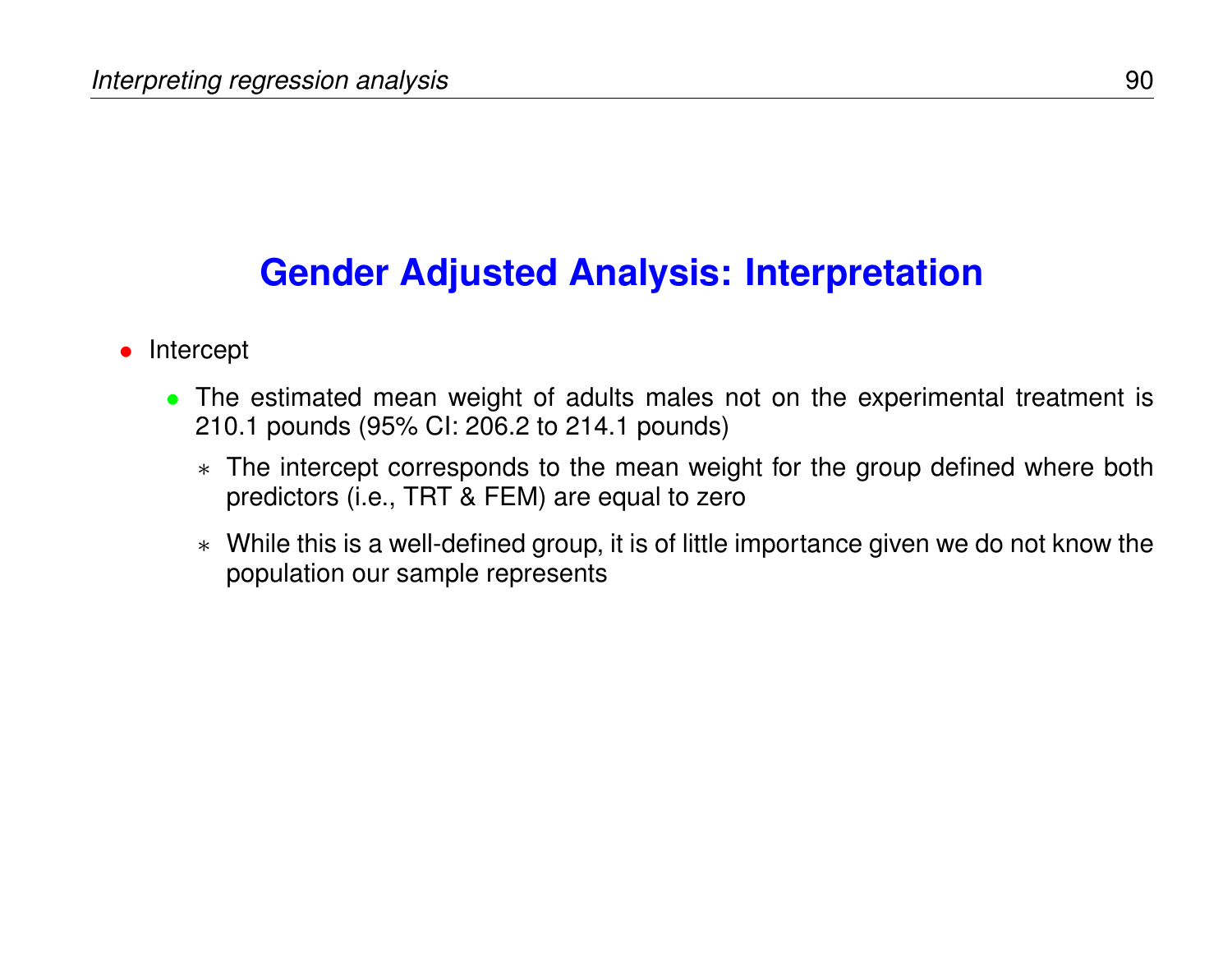## **Gender Adjusted Analysis: Comments**

- Comparing unadjusted and gender adjusted analyses
	- Marked difference in effect of treatment suggests that there was noteworthy confounding by gender
		- ∗ Gender is a strong predictor of weight
			- · US Women average weight approximately 30 lbs lower than men (CDC)
		- ∗ Gender is associated with treatment in the sample
			- · Percent women on treatment: 74.4%
			- · Percent women on not on treatment: 48.4%
	- This "imbalance" could skew results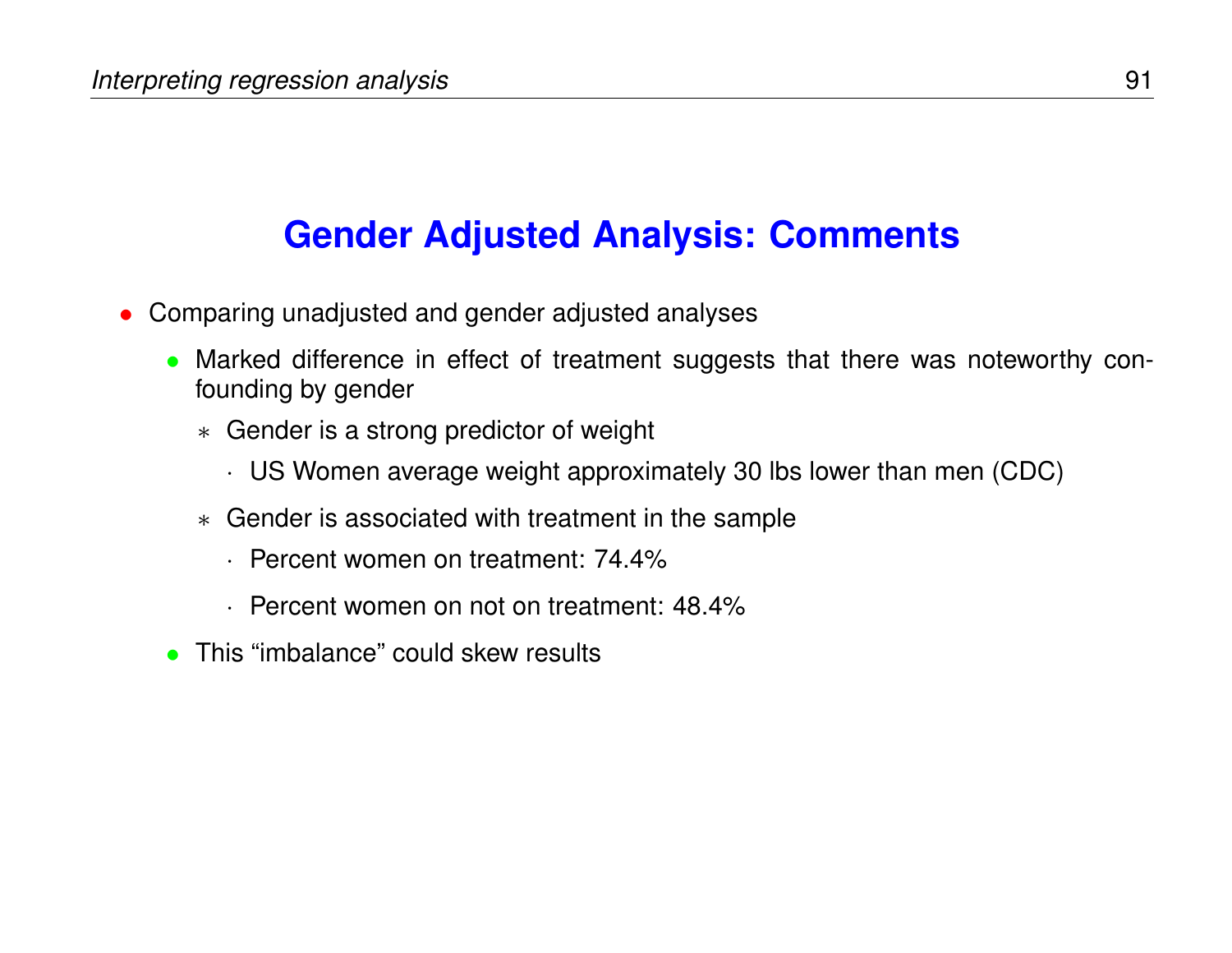## **Gender Adjusted Analysis: Comments**

• Marked difference between unadjusted association between weight and treatment compared to adjusted association (stratified by gender)



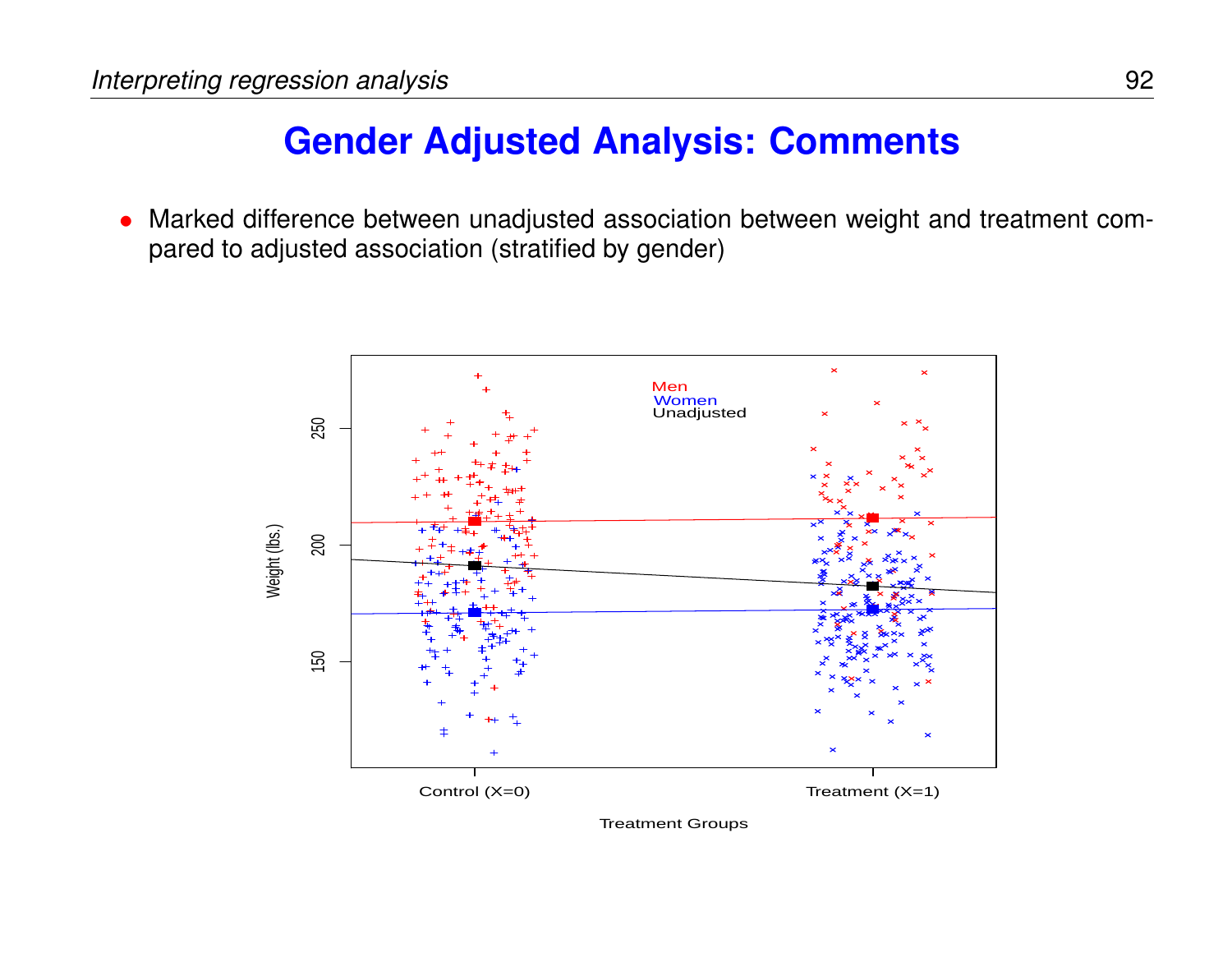## **Gender Adjusted Analysis: Comments**

- Comparing unadjusted and gender adjusted analyses
	- Marked lower Root MSE (24.0 vs 30.2) would tend to increase precision of estimate of treatment effect
	- Association between treatment and gender would tend to lower precision
	- Net effect: More precision ( $\widehat{SE}(\widehat{\beta}_{TRT})$ : 2.30 vs 2.70)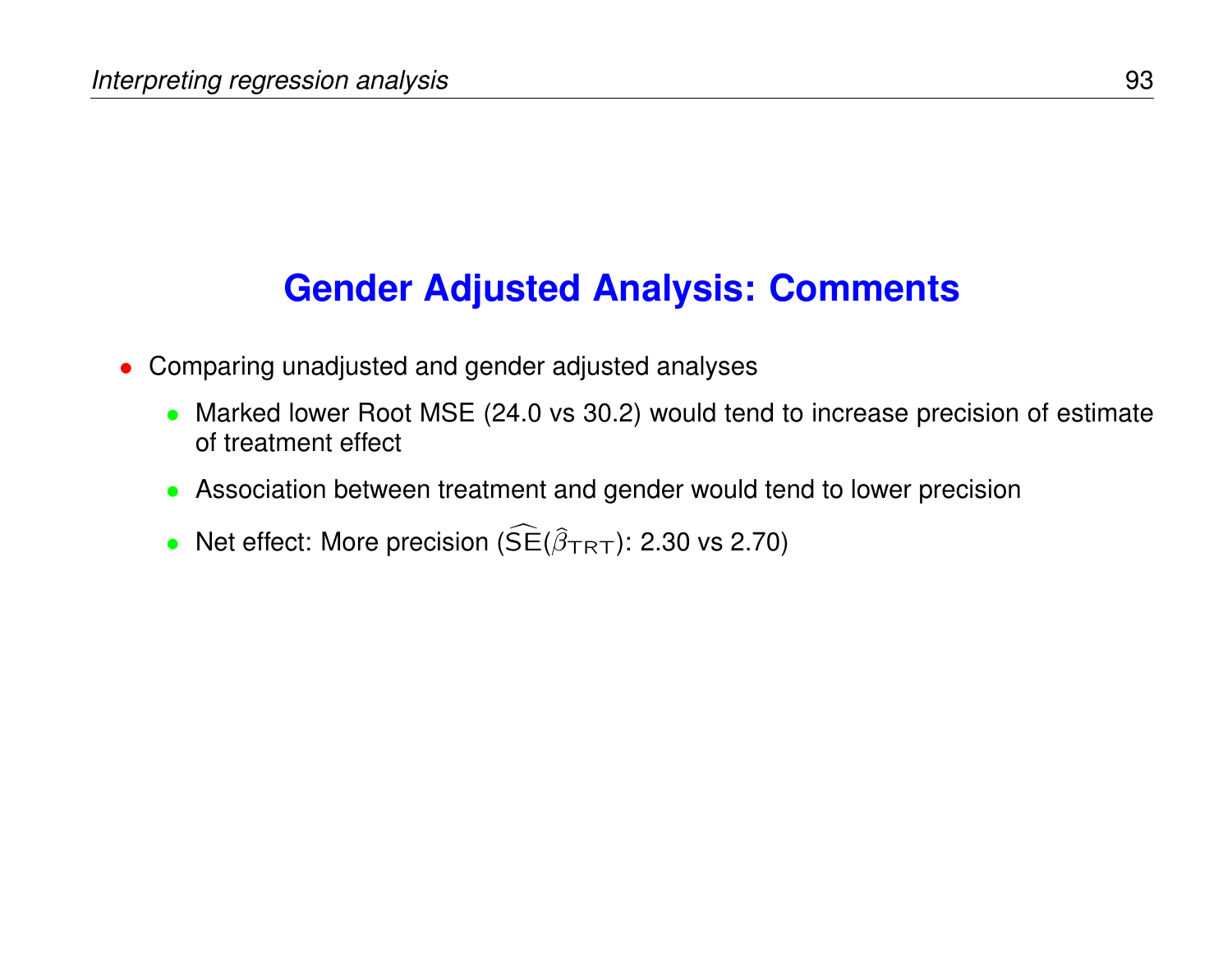## **Age & Gender Adjusted Analysis: Stata Output**

. regress wgt i.TRT i.FEM AGE, robust

Number of obs = 500 Root MSE = 22.416

| wgt         | Coef.          | Robust<br>St Err | t             | P >  t         | [95% CI]              |                       |
|-------------|----------------|------------------|---------------|----------------|-----------------------|-----------------------|
| TRT<br>Yes  | 0.78           | 2.15             | 0.36          | 0.716          | $-3.45$               | 5.02                  |
| FEM<br>Yes  | $ -38.77$ 2.32 |                  | $-16.69$      |                | $0.000 -43.33 -34.21$ |                       |
| AGE<br>cons | 1.22<br>169.86 | 0.15<br>5.26     | 8.38<br>32.27 | 0.000<br>0.000 | 0.94                  | 1.51<br>159.52 180.20 |
|             |                |                  |               |                |                       |                       |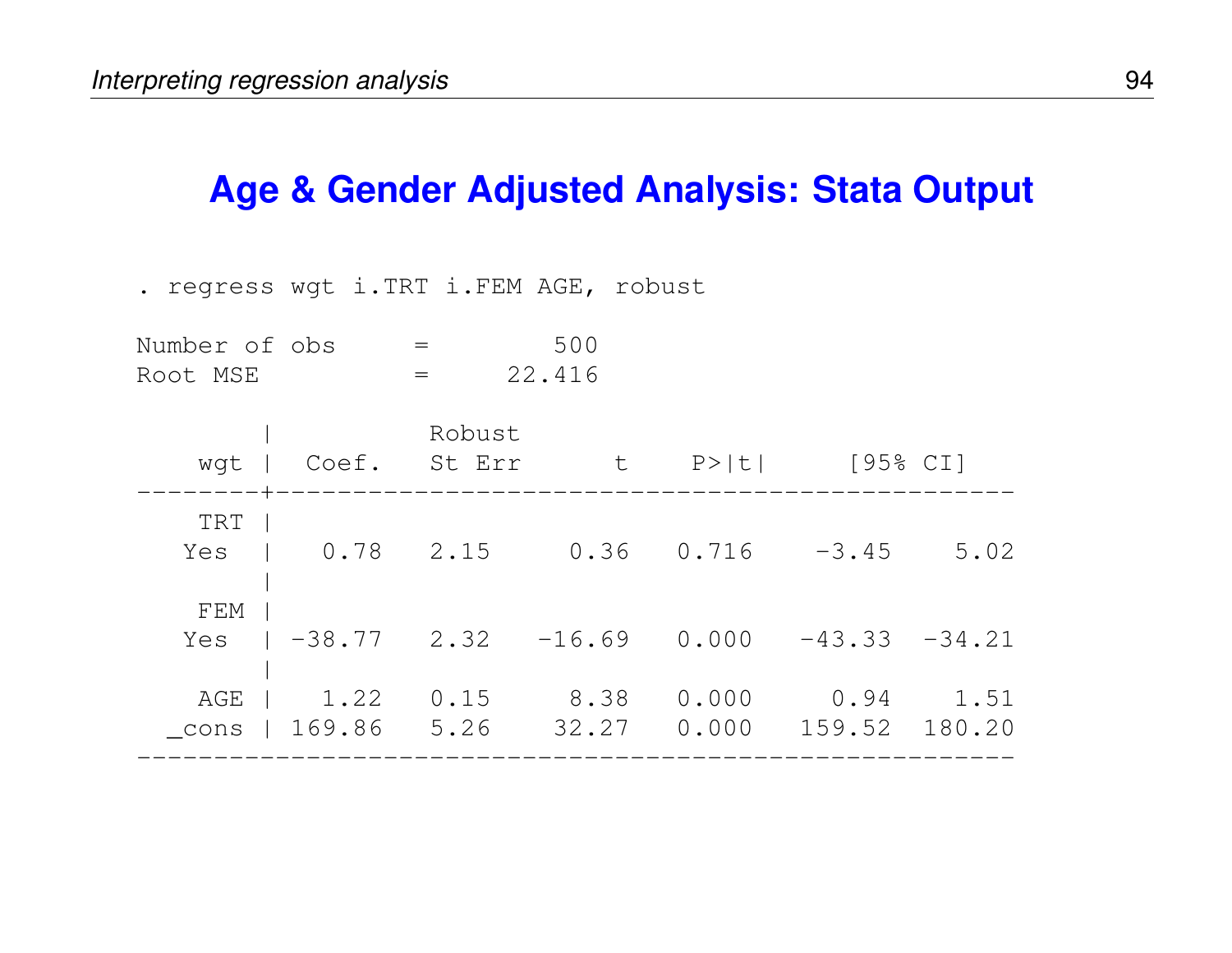## **Age & Gender Adjusted Analysis: Interpretation**

- Treatment effect
	- The estimated mean weight of adults on the experimental treatment is 0.8 pounds higher than adults not on the treatment of the same age and gender (95% CI: -3.5 to 5.0 pounds)
		- ∗ These results are typical of what we might expect with no true difference in mean weight between the treatment groups  $(P = 0.716)$
- Age effect
	- The estimated mean weight of adults is 1.2 pounds higher for each year difference in age between two age groups with the same treatment status and gender (95% CI: 0.9 to 1.5 pounds higher for each year difference in age)
		- ∗ These results are highly atypical of what we might expect with no true difference in the mean weight between age groups having the same treatment status and gender ( $P < 0.001$ )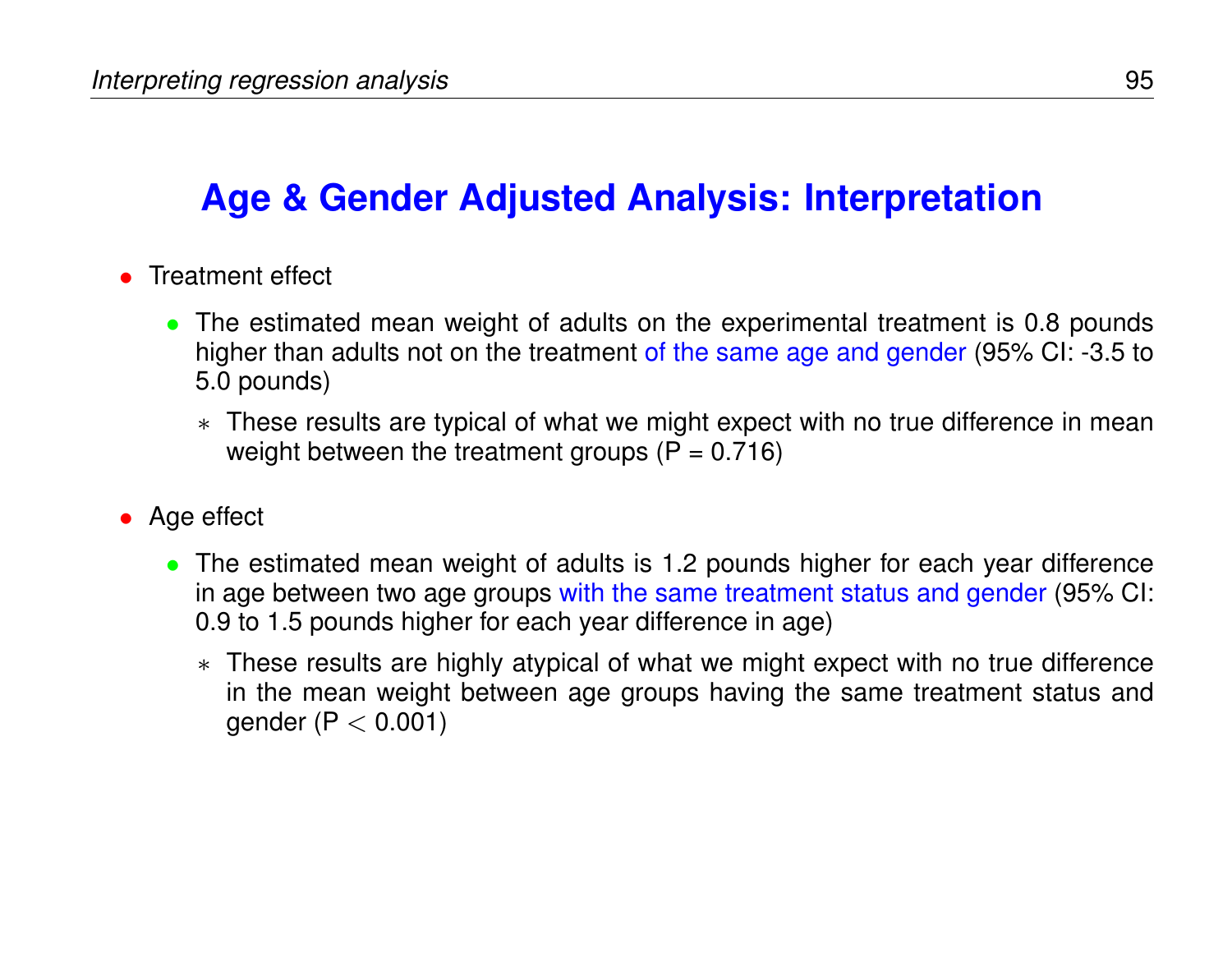# **Age & Gender Adjusted Analysis: Interpretation**

- Gender effect
	- The estimated mean weight of adult females is 38.8 pounds lower than adult males with the same treatment status and age (95% CI: -43.3 to -34.2 pounds)
		- ∗ These results are highly atypical of what we might expect with no true difference in the mean weight between women and men having the same treatment status and age ( $P < 0.001$ )
- Intercept
	- The estimated mean weight of newborn adults males not on the experimental treatment is 169.9 pounds (95% CI: 159.5.2 to 180.2 pounds)
		- ∗ The intercept corresponds to the mean weight for the group defined where all predictors are equal to zero
			- $\cdot$  non experimental treatment (TRT=0)
			- · newborns (AGE=0)
			- $\cdot$  men (FEM=0)
		- ∗ There is no scientific relevance because there are no such people in our sample OR population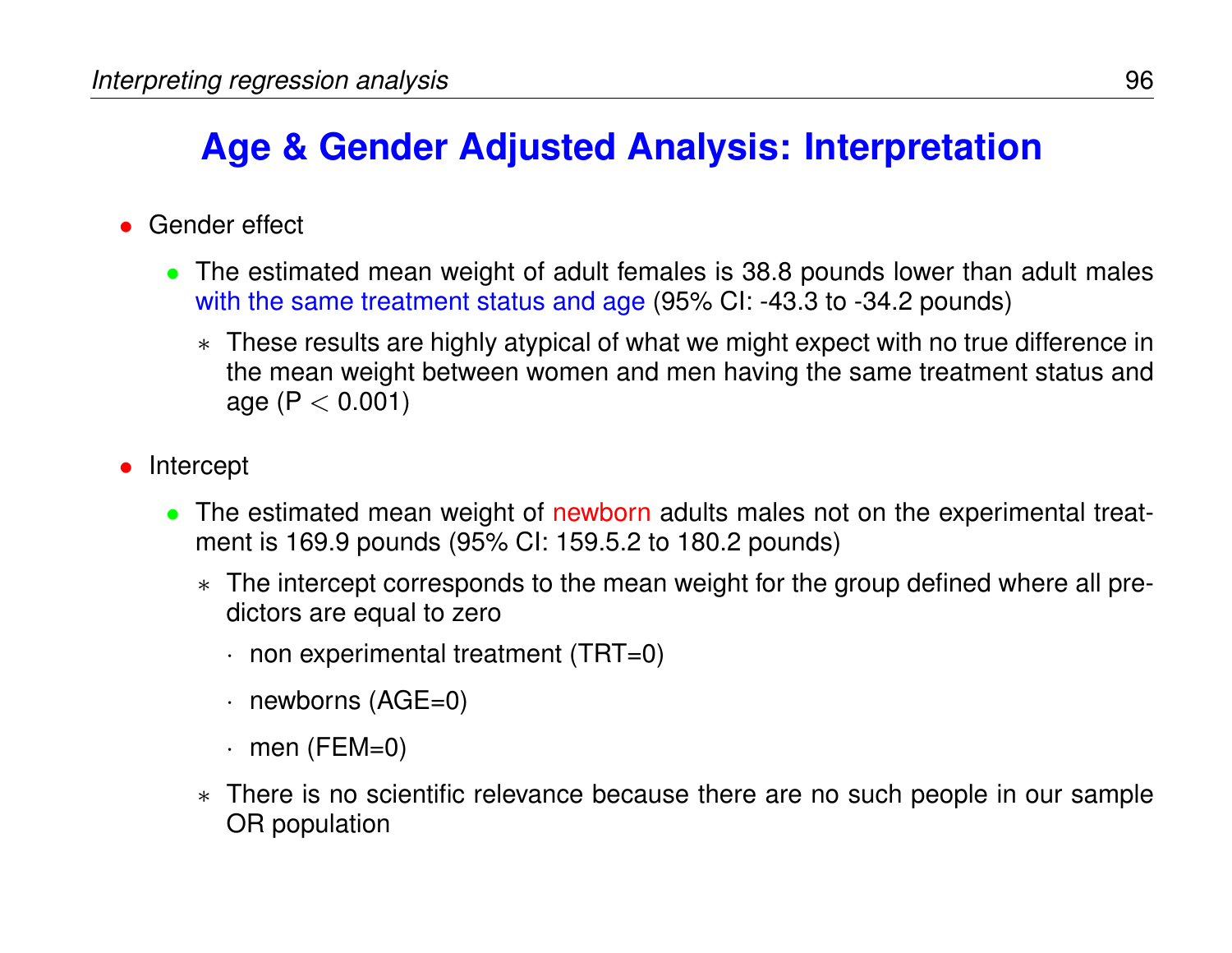## **Age & Gender Adjusted Analysis: Comments**

- Comparing the gender adjusted analysis to the age and gender adjusted analyses
	- No appreciable difference in the effect of treatment suggesting no further confounding of treatment after we had adjusted for gender
	- Lower Root MSE (22.4 vs 24.0) would tend to increase precision of the estimate of the treatment effect
	- Gender (or treatment) do not appear to confound the effect of age on weight
		- ∗ Age is acting as a precision variable
	- Effect of age and gender on precision
		- ∗ Association between treatment and gender would tend to lower precision
		- ∗ Lack of an association between treatment and age tends not to impact precision
		- $\ast$  Net effect: More precision ( $SE(\hat{\beta}_{TRT})$ : 2.15 vs 2.70)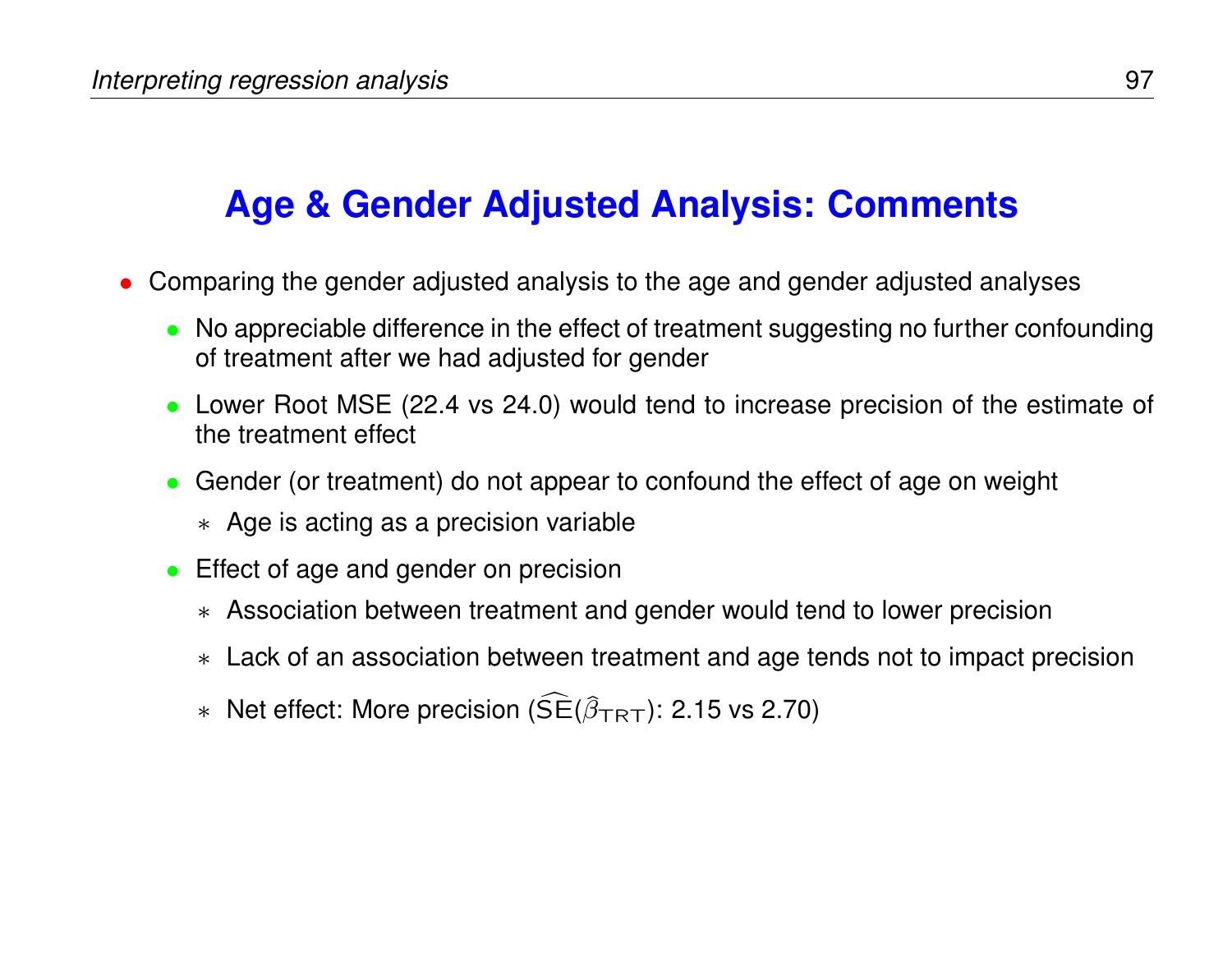# **Age &Gender Adjusted Analysis: Comments**

• Marked difference between unadjusted association between weight and treatment compared to adjusted association (by gender and age)



#### **Comparisons shown at mean age**

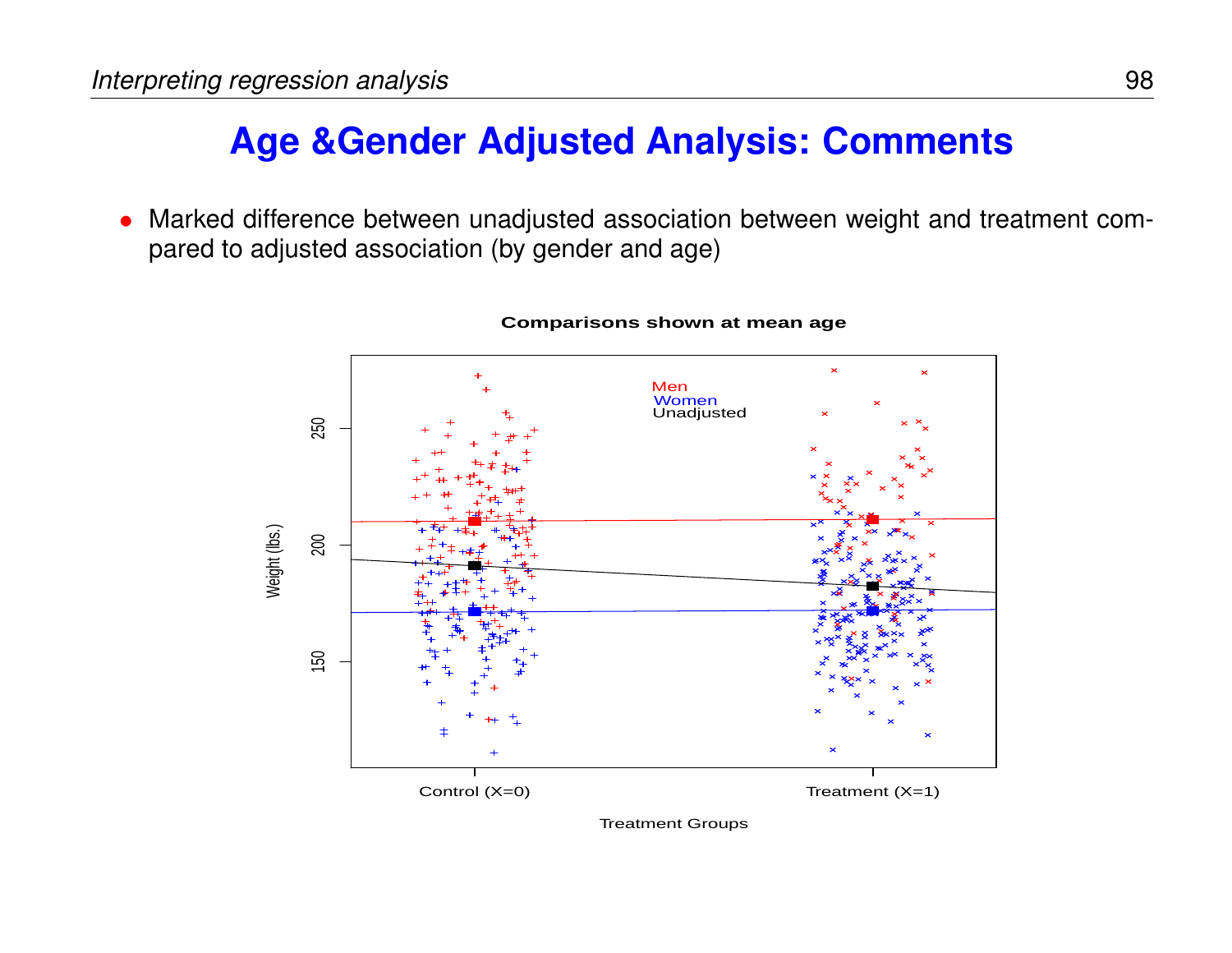# **Final Comments**

### **Choosing the model for analysis**

- Confirmatory vs Exploratory analyses
	- Every statistical model answers a different question
	- Data driven choice of analyses requires later confirmatory analyses
	- Best strategy
		- ∗ Choose appropriate primary analysis based on scientific question identified a priori
			- · Provide most robust statistical inference regarding this question
	- Further explore your data to generate new hypotheses and speculate on mechanisms
		- ∗ Regard these statistics as descriptive